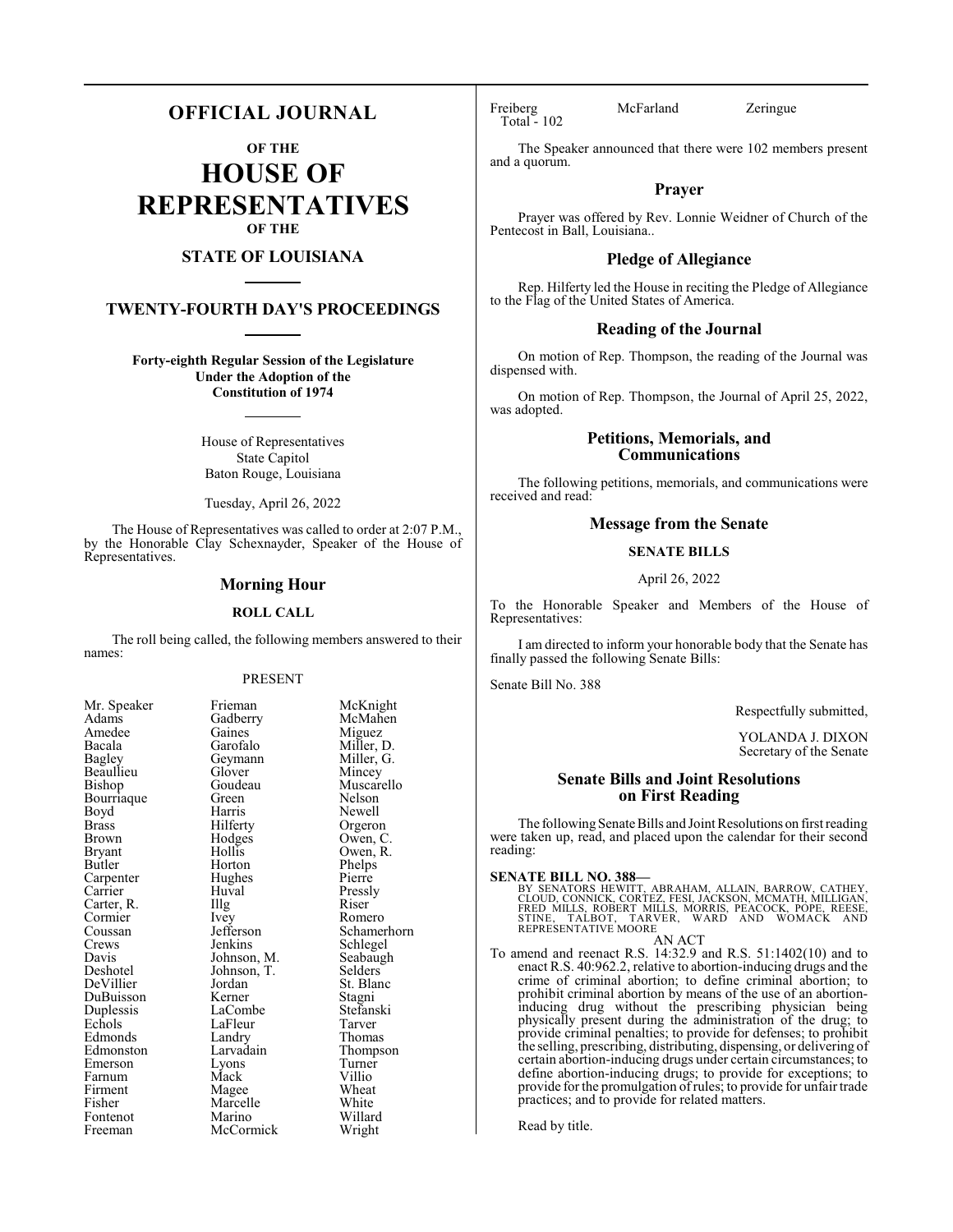# Page 2 HOUSE

24th Day's Proceedings - April 26, 2022

Lies over under the rules.

# **Suspension of the Rules**

On motion of Rep. Marcelle, the rules were suspended in order to take up and consider Introduction of Resolutions, House and House Concurrent at this time.

# **Introduction of Resolutions, House and House Concurrent**

The following members introduced the following entitled House and House Concurrent Resolutions, which were read the first time by their titles and placed upon the calendar for their second reading:

**HOUSE CONCURRENT RESOLUTION NO. 92—**

BY REPRESENTATIVE MARCELLE A CONCURRENT RESOLUTION

To designate April 27, 2022, as Domestic Violence Advocacy Day in Louisiana.

Read by title.

On motion of Rep. Marcelle, and under a suspension of the rules, the resolution was adopted.

Ordered to the Senate.

# **Reports of Committees**

The following reports of committees were received and read:

Report of the Committee on

Appropriations

April 26, 2022

To the Speaker and Members of the House of Representatives:

I am directed by your Committee on Appropriations to submit the following report:

House Bill No. 136, by Marino Reported with amendments. (14-0)

House Bill No. 156, by Freiberg Reported favorably. (15-0)

House Bill No. 194, by Butler Reported with amendments. (15-0)

House Bill No. 196, by Nelson Reported with amendments. (13-0)

House Bill No. 452, by Freiberg Reported with amendments. (15-0)

House Bill No. 567, by Boyd Reported favorably.  $(15-0)$ 

House Bill No. 736, by Beaullieu Reported with amendments. (16-0)

House Bill No. 852, by Schlegel Reported favorably. (13-0)

House Bill No. 1052, by Landry Reported with amendments. (12-0)

> JEROME "ZEE" ZERINGUE Chairman

### Report of the Committee on

Civil Law and Procedure

April 26, 2022

To the Speaker and Members of the House of Representatives:

I am directed by your Committee on Civil Law and Procedure to submit the following report:

House Bill No. 887, by Carter, Robby Reported favorably. (12-0)

House Bill No. 896, by McFarland Reported with amendments. (14-0)

House Bill No. 923, by McKnight Reported favorably. (11-0)

> GREGORY A. MILLER Chairman

Report of the Committee on

Commerce

April 26, 2022

To the Speaker and Members of the House of Representatives:

I am directed by your Committee on Commerce to submit the following report:

House Resolution No. 77, by Edmonston Reported favorably. (9-0)

House Bill No. 300, by DeVillier Reported with amendments. (9-0)

House Bill No. 565, by Bacala Reported with amendments. (11-0)

House Bill No. 610, by Green Reported with amendments. (10-0)

House Bill No. 668, by Phelps Reported with amendments. (12-0)

House Bill No. 971, by Romero Reported with amendments. (10-0)

House Bill No. 1023, by Farnum Reported by substitute. (13-0)

House Bill No. 1039, by McKnight Reported with amendments. (9-0)

> PAULA P. DAVIS Chairman

Report of the Committee on

Transportation, Highways and Public Works

April 26, 2022

To the Speaker and Members of the House of Representatives:

I am directed by your Committee on Transportation, Highways and Public Works to submit the following report: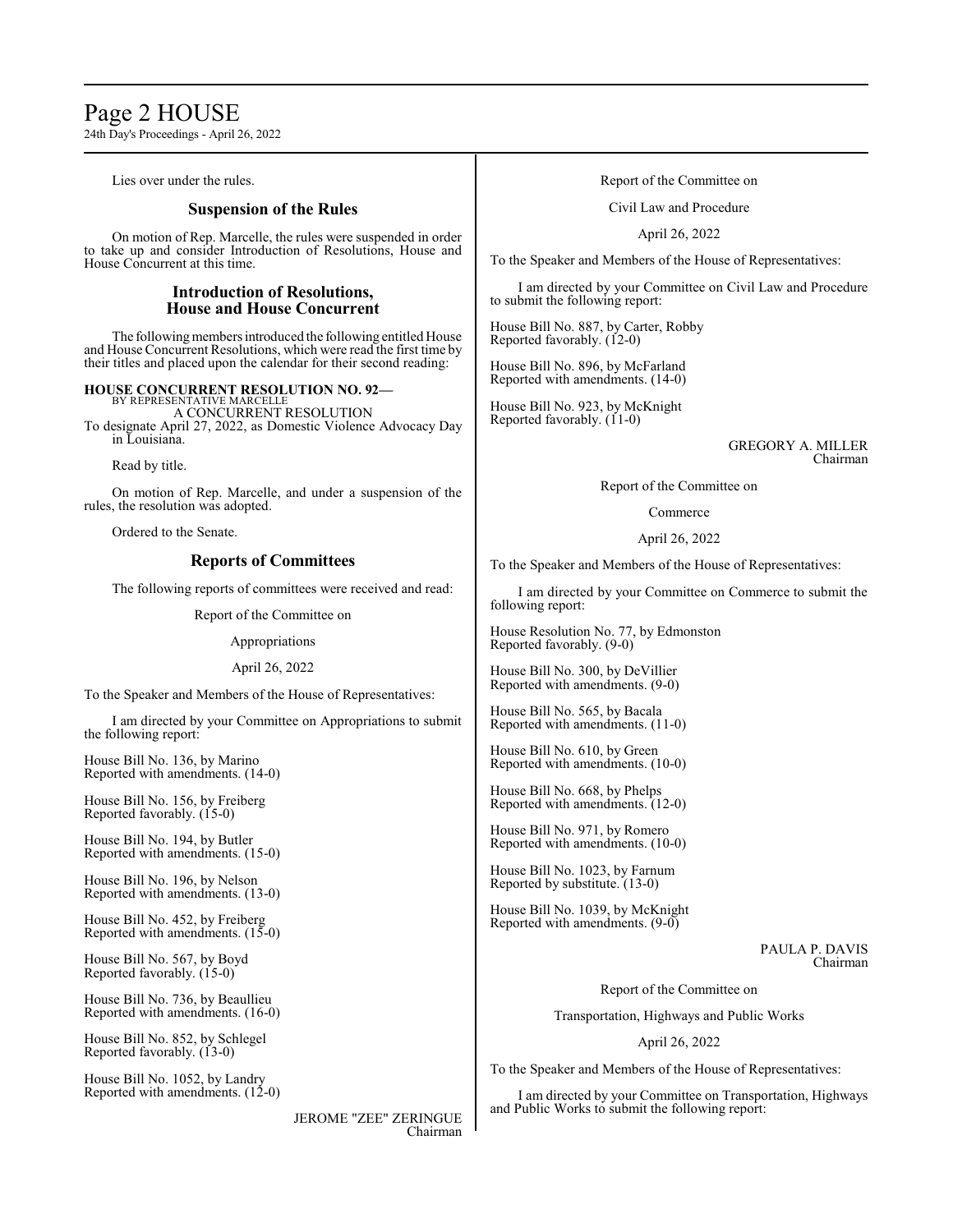# Page 3 HOUSE

24th Day's Proceedings - April 26, 2022

House Concurrent Resolution No. 20, by Kerner Reported favorably. (11-0)

House Concurrent Resolution No. 69, by Brass Reported favorably. (14-0)

House Bill No. 901, by Wright Reported favorably. (14-0)

House Bill No. 1032, by Zeringue Reported with amendments. (14-0)

House Bill No. 1036, by Owen, Charles Reported with amendments. (14-0)

Senate Bill No. 17, by Mizell Reported favorably. (14-0)

Senate Bill No. 84, by Cortez Reported favorably. (14-0)

Senate Bill No. 223, by Lambert Reported favorably. (12-0)

> MARK WRIGHT Chairman

The above Senate Bills reported favorably or with amendments were referred to the Legislative Bureau.

Report of the Committee on

#### Ways and Means

April 26, 2022

To the Speaker and Members of the House of Representatives:

I am directed by your Committee on Ways and Means to submit the following report:

House Concurrent Resolution No. 41, by Miller, G. Reported favorably. (10-0)

> STUART J. BISHOP Chairman

# **House and House Concurrent Resolutions Lying Over**

The following House and House Concurrent Resolutions lying over were taken up and acted upon as follows:

# **HOUSE RESOLUTION NO. 81—** BY REPRESENTATIVE CARPENTER

A RESOLUTION

To urge and request the House Committee on Administration of Justice to study the crime of first degree murder when the victim is the minor child of the offender and to report its findings prior to the convening of the 2023 Regular Session of the Legislature of Louisiana.

Read by title.

Under the rules, the above resolution was referred to the Committee on Administration of Criminal Justice.

#### **HOUSE CONCURRENT RESOLUTION NO. 87—** BY REPRESENTATIVE MAGEE

A CONCURRENT RESOLUTION

To urge and request the Judicial Council of the Supreme Court of Louisiana to provide a recommendation for a statewide schedule of local criminal fees to the Legislature of Louisiana prior to the 2023 Regular Session of the Legislature.

Read by title.

Under the rules, the above resolution was referred to the Committee on Judiciary.

# **HOUSE CONCURRENT RESOLUTION NO. 88—** BY REPRESENTATIVE ECHOLS

A CONCURRENT RESOLUTION

To request the Louisiana Department of Health to utilize increased collections from pharmacy rebates to increase rates for primary care providers in the Medicaid program.

Read by title.

Under the rules, the above resolution was referred to the Committee on Health and Welfare.

# **HOUSE CONCURRENT RESOLUTION NO. 89—** BY REPRESENTATIVE DUSTIN MILLER

A CONCURRENT RESOLUTION

To urge and request the Louisiana Department of Insurance to conduct a study concerning health insurance coverage for therapies and treatments for pediatric acute-onset neuropsychiatric syndrome (PANS); pediatric autoimmune neuropsychiatric disorders associated with streptococcal (strep) infections (PANDAS); and PANS and PANDAS considered as types of autoimmune encephalitis (AE).

Read by title.

Under the rules, the above resolution was referred to the Committee on Insurance.

#### **HOUSE CONCURRENT RESOLUTION NO. 90—** BY REPRESENTATIVE STEFANSKI

A CONCURRENT RESOLUTION

To urge and request the State Board of Election Supervisors to study andmake recommendations regarding extending the time period between the primary and general election and to make recommendations regarding ways to accomplish the election of congressmen in Louisiana on federal election day.

Read by title.

Under the rules, the above resolution was referred to the Committee on House and Governmental Affairs.

# **Senate Concurrent Resolutions Lying Over**

The following Senate Concurrent Resolutions lying over were taken up and acted upon as follows:

**SENATE CONCURRENT RESOLUTION NO. 28—**<br>BY SENATORS FOIL, BARROW, BOUDREAUX, CARTER, HENSGENS,<br>LUNEAU AND FRED MILLS A CONCURRENT RESOLUTION

To urge and request the Louisiana Department of Health and Louisiana commercial health insurance payors to increase reimbursement rates for autism therapy services.

Read by title.

Under the rules, the above resolution was referred to the Committee on Health and Welfare.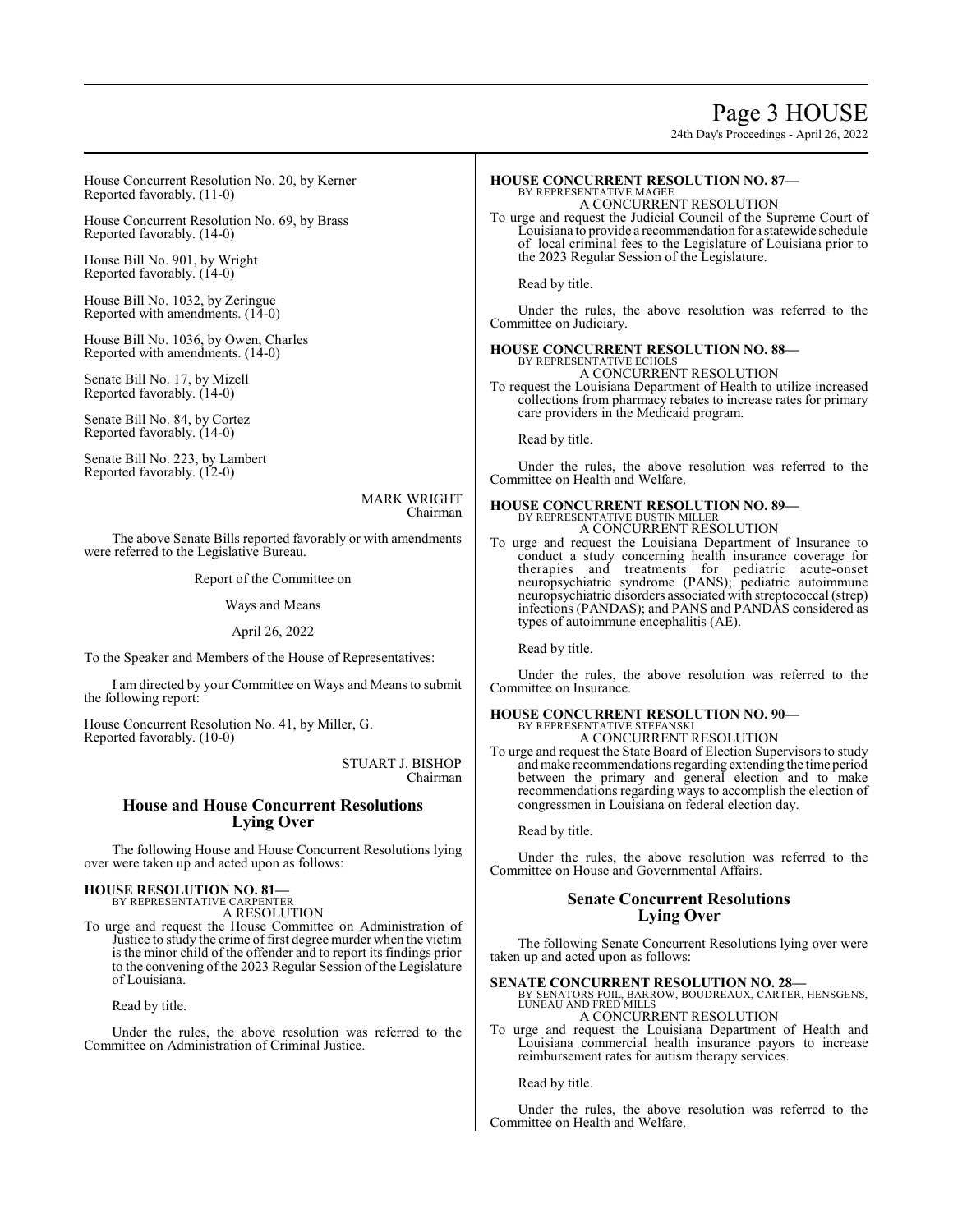# Page 4 HOUSE

24th Day's Proceedings - April 26, 2022

#### **SENATE CONCURRENT RESOLUTION NO. 34—** BY SENATOR PEACOCK

A CONCURRENT RESOLUTION

To commend Mikaylah Williams, a junior at Parkway High School, on being selected the 2021-2022 Gatorade Louisiana Girls Basketball Player of the Year award.

Read by title.

On motion of Rep. Seabaugh, and under a suspension of the rules, the resolution was concurred in.

#### **SENATE CONCURRENT RESOLUTION NO. 36—**

BY SENATOR CORTEZ A CONCURRENT RESOLUTION

To commend Herb Schilling on being honored at the University of Louisiana-Lafayette Alumni Association's twenty-fifth annual Spring Gala.

Read by title.

On motion of Rep. Coussan, and under a suspension of the rules, the resolution was concurred in.

#### **SENATE CONCURRENT RESOLUTION NO. 38—** BY SENATOR PEACOCK

A CONCURRENT RESOLUTION To commend Robert J. Wright on his retirement from fifty years of exceptional radio broadcasting.

Read by title.

On motion of Rep. Seabaugh, and under a suspension of the rules, the resolution was concurred in.

# **House Bills and Joint Resolutions on Second Reading to be Referred**

The following House Bills and Joint Resolutions on second reading to be referred to committees were taken up, read, and referred to committees, as follows:

#### **Motion**

On motion of Rep. Gadberry, the Committee on Administration of Criminal Justice was discharged from further consideration of House Bill No. 540.

# **HOUSE BILL NO. 540—**

BY REPRESENTATIVE GADBERRY AN ACT

To amend and reenact R.S. 4:724(J) and (K), relative to electronic video bingo machines; to provide relative to the operation of electronic video bingo machines; to provide relative to the types of games which are played or displayed on electronic video bingo machines; and to provide for related matters.

Read by title.

#### **Motion**

On motion of Rep. Gadberry, the bill was withdrawn from the files of the House.

# **Senate Bills and Joint Resolutions on Second Reading to be Referred**

The following Senate Bills and Joint Resolutions on second reading to be referred were taken up, read, and referred to committees, as follows:

#### **SENATE BILL NO. 335—**

BY SENATORS JACKSON, BARROW, BOUDREAUX, BOUIE, CATHEY,<br>CLOUD, CONNICK, FESI, FIELDS, HENSGENS, MILLIGAN, ROBERT<br>MILLS, MIZELL, POPE, SMITH, STINE, WARD AND WHITE AN ACT

To amend and reenact R.S. 14:34(B), 34.1(C), 34.5(B)(2), 35(B), 37(B), 38(B), and 110 and R.S. 15:901(C), and to enact Children's Code Art. 857(A)(9) through (14), and to repeal R.S.  $14:44.1(A)(6)$  and  $(B)(4)$ , relative to battery or assault committed by juveniles; to provide relative to transfers for criminal prosecution in juvenile court; to provide additional offenses for which a juvenile may be prosecuted as an adult; to enhance penalties for certain battery and assault offenses committed by a juvenile under certain circumstances; to provide relative to enhanced penalties for aggravated escape and simple escape; to provide relative to commitment of juveniles; to provide for effectiveness; and to provide for related matters.

Read by title.

Under the rules, the above bill was referred to the Committee on Administration of Criminal Justice.

# **House and House Concurrent Resolutions Reported by Committee**

The following House and House Concurrent Resolutions reported by committee were taken up and acted upon as follows:

# **HOUSE RESOLUTION NO. 25—**

BY REPRESENTATIVE ORGERON A RESOLUTION

To urge and request the Louisiana Public Service Commission to investigate the benefits, feasibility, costs, and pathways to achieving a demonstrable offshore wind energy pilot project by 2026.

Read by title.

Reported with amendments by the Committee on Commerce.

The committee amendments were read as follows:

# **HOUSE COMMITTEE AMENDMENTS**

Amendments proposed by House Committee on Commerce to Original House Resolution No. 25 by Representative Orgeron

# AMENDMENT NO. 1

On page 1, delete lines 3 and 4 in their entirety and insert in lieu thereof the following:

"feasibility, costs, and pathwaysto achieving a demonstrable offshore wind energy pilot project by 2026."

AMENDMENT NO. 2

On page 1, line 5, change "is" to "are"

AMENDMENT NO. 3

On page 2, delete lines 1 and 2 in their entirety

#### AMENDMENT NO. 4

On page 2, line 6, after "million" and before "annually" insert "dollars"

#### AMENDMENT NO. 5

On page 2, line 8, after "which" and before "the" delete "relies on" and insert "could be supported by"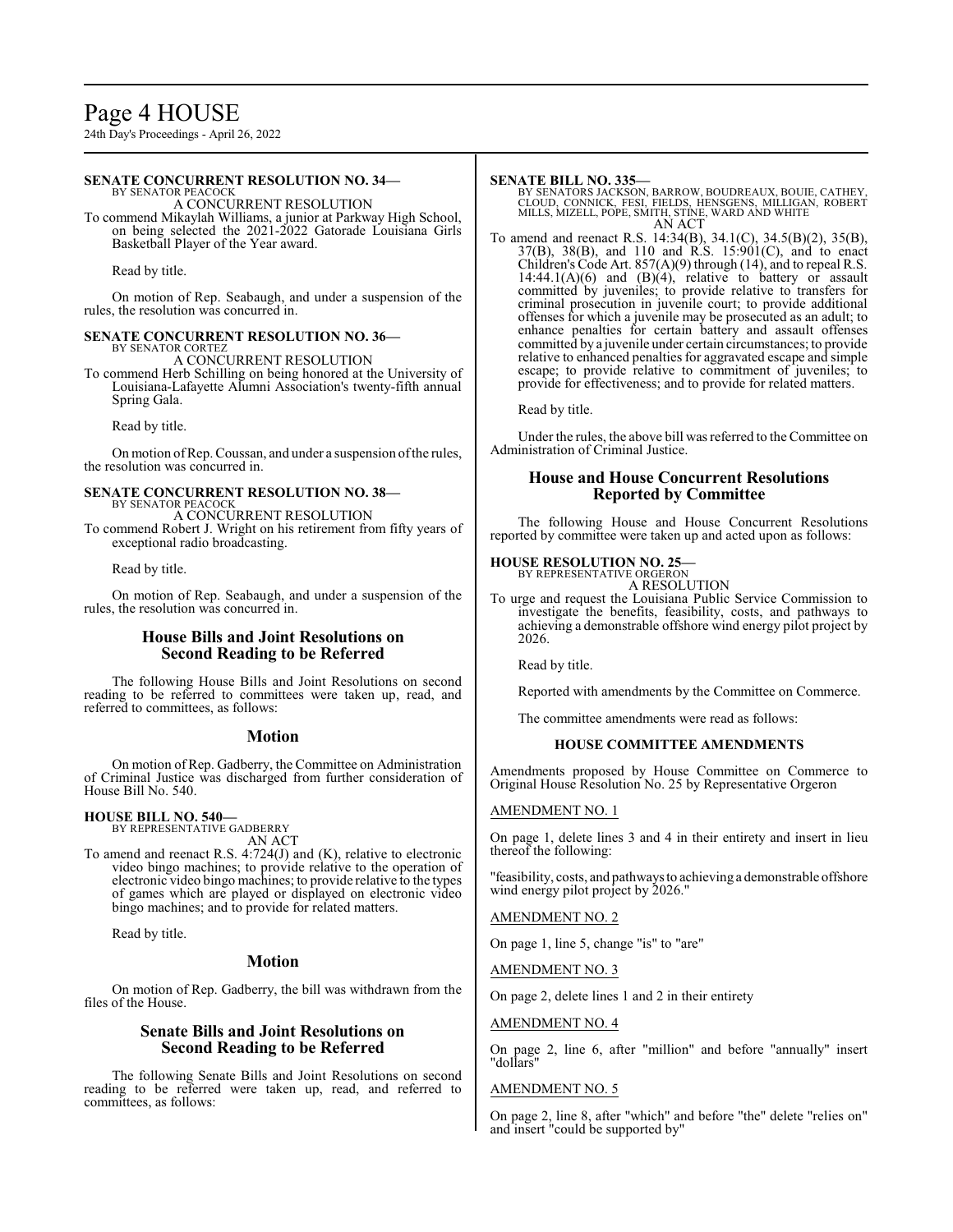# Page 5 HOUSE

24th Day's Proceedings - April 26, 2022

# AMENDMENT NO. 6

On page 2, at the end of line 11, change the semicolon ";" to a period "." and delete "and"

### AMENDMENT NO. 7

On page 2, delete lines 12 and 13 in their entirety

# AMENDMENT NO. 8

On page 2, delete lines 16 and 17 in their entirety and insert in lieu thereof the following:

"Commission to investigate the benefits, feasibility, costs, and pathways to achieving demonstrable offshore wind energy development by 2026.

On motion of Rep. Davis, the amendments were adopted.

On motion of Rep. Davis, the resolution, as amended, was ordered engrossed and passed to its third reading.

#### **HOUSE RESOLUTION NO. 30—** BY REPRESENTATIVE ZERINGUE

A RESOLUTION

To create the Judicial Structure Task Force to study the caseload data and the number of judges of each appellate court and district court in Louisiana, to determine changes necessary to the existing structure of the judiciary, to provide the most efficient use of judicial resources, and to report its findings and recommendations to the House Committee on Appropriations and the House Committee on Judiciary no later than February 1, 2023.

Read by title.

Reported favorably by the Committee on Appropriations.

Under the rules, the above resolution was ordered engrossed and recommitted to the Committee on House and Governmental Affairs.

# **House Bills and Joint Resolutions on Second Reading Reported by Committee**

The following House Bills and Joint Resolutions on second reading reported by committee were taken up and acted upon as follows:

#### **HOUSE BILL NO. 4—** BY REPRESENTATIVE TARVER

A JOINT RESOLUTION

Proposing to amend Article VIII, Section 3(B) and (C) of the Constitution ofLouisiana, to provide relative to the membership of the State Board of Elementary and Secondary Education; to eliminate the gubernatorial appointment of three members; to reduce the membership from eleven members to eight members; to provide for submission of the proposed amendment to the electors; and to provide for related matters.

Read by title.

Reported without amendments by the Committee on Civil Law and Procedure.

On motion of Rep. Gregory Miller, the bill was ordered passed to its third reading.

# **HOUSE BILL NO. 29—**

BY REPRESENTATIVE NELSON A JOINT RESOLUTION

Proposing to amend Article VII, Section 10(D)(2)(b)(ii) and (iii) of the Constitution of Louisiana, to provide relative to payment of certain state retirement system unfunded accrued liability; to provide for the amount of nonrecurring state revenue that must be appropriated to such debt; to repeal provisions relative to the amount and distribution of such payments required in prior fiscal years; to provide for submission of the proposed amendment to the electors; and to provide for related matters.

Read by title.

Reported favorably by the Committee on Appropriations.

Under the rules, the above bill was ordered engrossed and recommitted to the Committee on Civil Law and Procedure.

### **HOUSE BILL NO. 31—**

BY REPRESENTATIVE TARVER A JOINT RESOLUTION

Proposing to add Article VII, Section  $10(D)(2)(g)$  of the Constitution ofLouisiana, to require the use of nonrecurring revenue to make supplemental benefit payments to retirees, beneficiaries, or survivors of state retirement systems; to provide for the amount of such lump sum payments; to provide for submission of the proposed amendment to the electors; and to provide for related matters.

Read by title.

Reported with amendments by the Committee on Appropriations.

The committee amendments were read as follows:

### **HOUSE COMMITTEE AMENDMENTS**

Amendments proposed by House Committee on Appropriations to Original House Bill No. 31 by Representative Tarver

#### AMENDMENT NO. 1

On page 2, delete lines 5 through 9 in their entirety and insert the following in lieu thereof:

"(g) Providing a non-recurring lump-sum payment to eligible recipients of state retirement systems. The amount"

#### AMENDMENT NO. 2

On page 2, line 13, after "June" and before "of the prior" delete "30" and insert in lieu thereof: "thirtieth"

#### AMENDMENT NO. 3

On page 2, line 25 after "amendment to" and before "nonrecurring" delete "require that some" and insert in lieu thereof "authorize use of"

#### AMENDMENT NO. 4

On page 2, line 26, after "revenue" and before "to pay" delete "be used"

On motion of Rep. Zeringue, the amendments were adopted.

Under the rules, the above bill, as amended, was ordered engrossed and recommitted to the Committee on Civil Law and Procedure.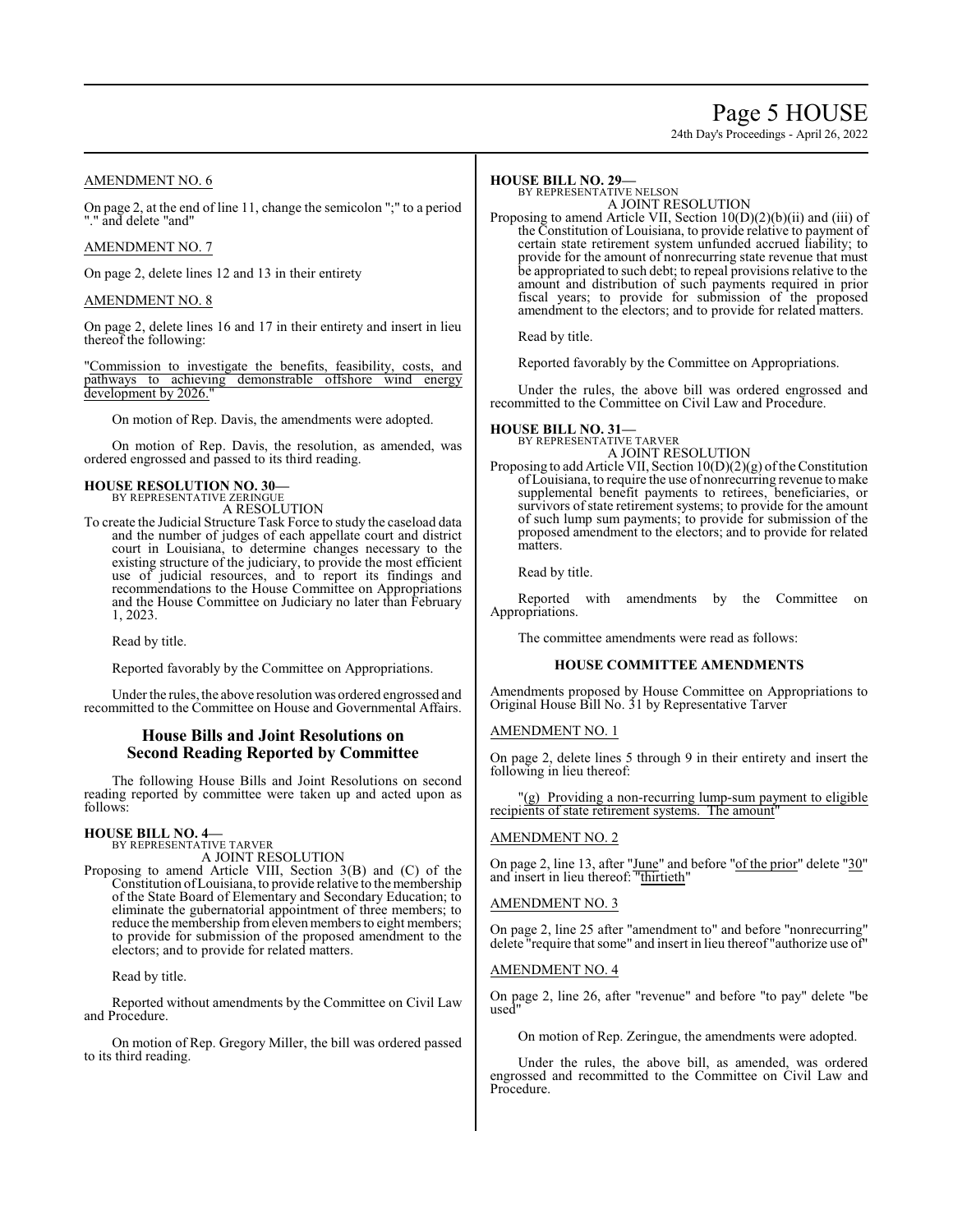# Page 6 HOUSE

24th Day's Proceedings - April 26, 2022

#### **HOUSE BILL NO. 53—** BY REPRESENTATIVE FRIEMAN A JOINT RESOLUTION Proposing to add Article I, Section 28 of the Constitution of Louisiana, relative to autonomy in healthcare decisionmaking; to provide that Louisiana citizens have the right to accept or reject any form of health care; to provide for exceptions; to provide for submission of the proposed amendment to the electors; and to provide for related matters. Read by title. Reported with amendments by the Committee on Civil Law and Procedure. The committee amendments were read as follows: **HOUSE COMMITTEE AMENDMENTS** Amendments proposed by House Committee on Civil Law and Procedure to Original House Bill No. 53 by Representative Frieman AMENDMENT NO. 1 On page 1, line 4, after "care;" and before "to provide" insert "to provide for exceptions;" AMENDMENT NO. 2 On page 1, line 11, after "Section 28." and before "Notwithstanding" insert  $<sup>n</sup>(A)<sup>n</sup>$ </sup> AMENDMENT NO. 3 On page 1, line 11, after "provision of" and before "this" delete "law or" AMENDMENT NO. 4 On page 1, line 12, after "contrary," and before "citizen" delete "every" and insert "except as provided in Article I, Section 20.1 of this Constitution, each" "Do you support an amendment to provide that Louisiana citizens have the fundamental right to make decisions regarding their health care? (Adds Article I, Section 28)" On motion of Rep. Gregory Miller, the amendments were adopted. On motion of Rep. Gregory Miller, the bill, as amended, was ordered engrossed and passed to its third reading. **HOUSE BILL NO. 55—** BY REPRESENTATIVE BUTLER AN ACT To amend and reenact R.S. 40:1250.31(A)(1), relative to the medical assistance program of this state known as Medicaid; to provide for Medicaid coverage of dental care for certain persons with developmental or intellectual disabilities; to extend Medicaid coverage for dental care to certain Medicaid enrollees who reside in intermediate care facilities for people with developmental disabilities; to provide for an effective date; and to provide for related matters. Read by title. Reported with amendments by the Committee on Appropriations. The committee amendments were read as follows: **HOUSE COMMITTEE AMENDMENTS** Amendments proposed by House Committee on Appropriations to Engrossed House Bill No. 55 by Representative Butler AMENDMENT NO. 1 On page 1, line 6, after "disabilities;" and before "and to" insert "to provide for an effective date;" AMENDMENT NO. 2

AMENDMENT NO. 5

On page 1, line 13, after "regarding" and before "health" change "their" to "his"

# AMENDMENT NO. 6

On page 1, line 15, after "surgical" and before "or any" delete "procedure, vaccine," and insert "procedures, vaccinations,"

### AMENDMENT NO. 7

On page 1, after line 18, add the following:

"(B) The provisions of this Section shall not apply to a requirement imposed by a healthcare provider enrolled in Medicare or Medicaid who is subject to fines or penalties for noncompliance with federal rules and regulations, but only to the extent that such provider is subject to a valid and enforceable Medicare or Medicaid condition of participation that imposes a requirement contrary to this Section.

# AMENDMENT NO. 8

On page 2, delete lines 8 through 11 in their entirety and insert the following:

On page 1, after line 20, insert the following:

Section 2. The provisions of Section 1 of this Act shall become effective when an Act of the Louisiana Legislature containing a specific appropriation of monies for the implementation of the provisions of this Act becomes effective.

Section 3. The provisions of Sections 2 and 3 of this Act shall become effective upon signature by the governor or, if not signed by the governor, upon expiration of the time for bills to become law without signature by the governor, as provided by Article III, Section 18 of the Constitution of Louisiana. If vetoed by the governor and subsequently approved by the legislature, Sections 2 and 3 ofthis Act shall become effective on the day following such approval."

On motion of Rep. Zeringue, the amendments were adopted.

On motion of Rep. Zeringue, the bill, as amended, was ordered reengrossed and passed to its third reading.

#### **HOUSE BILL NO. 65—**

BY REPRESENTATIVE ZERINGUE AN ACT

To enact R.S. 13:82.1, relative to judicial budget reports; to provide for a uniform budget document; to provide for an annual report; to provide for a submission deadline; to provide for the publication of an annual report; and to provide for related matters.

Read by title.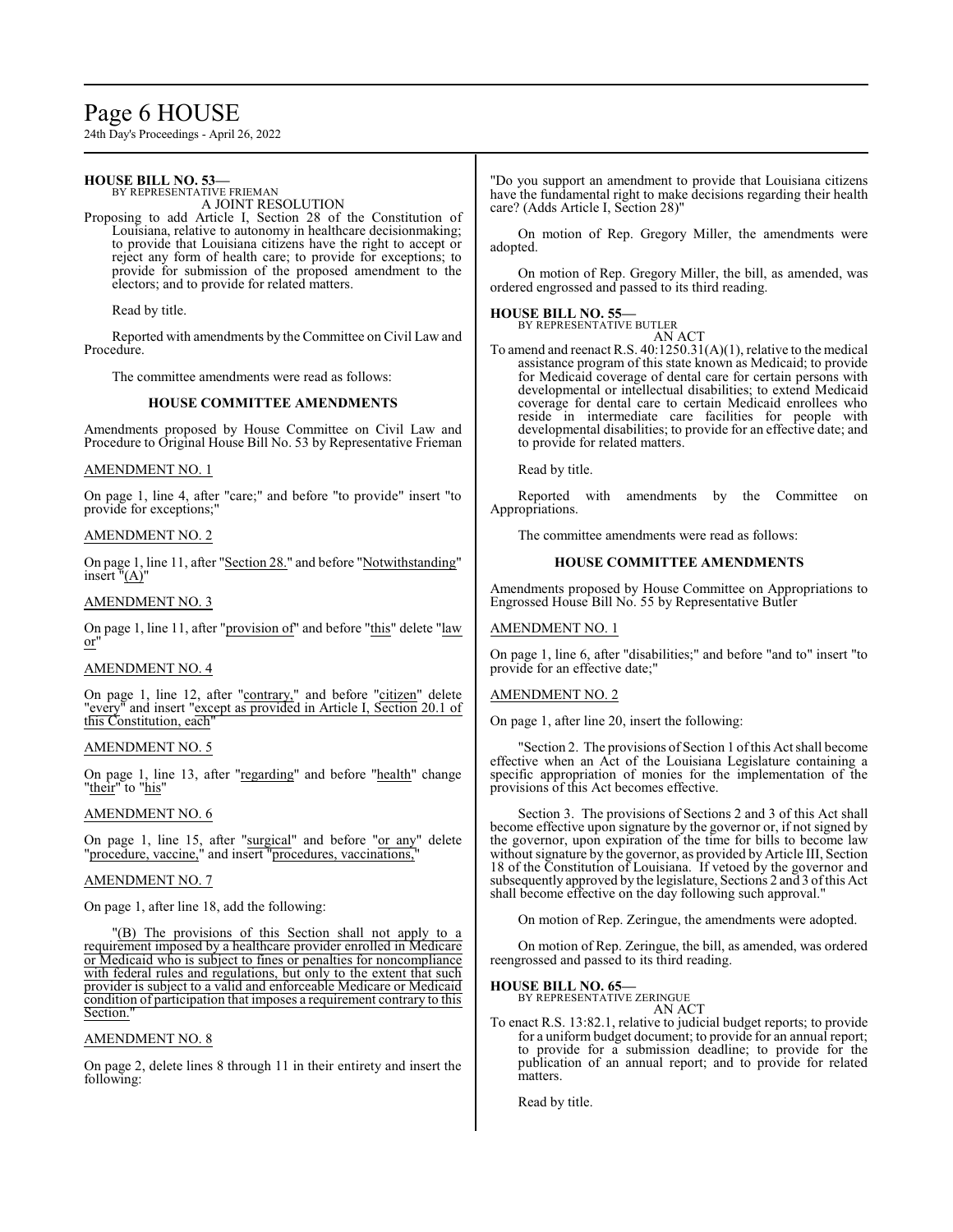Page 7 HOUSE

24th Day's Proceedings - April 26, 2022

Reported with amendments by the Committee on Appropriations.

The committee amendments were read as follows:

# **HOUSE COMMITTEE AMENDMENTS**

Amendments proposed by House Committee on Appropriations to Original House Bill No. 65 by Representative Zeringue

#### AMENDMENT NO. 1

On page 1, line 13, after "district courts," and before "of appeal" delete "courts" and insert in lieu thereof "court"

On motion of Rep. Zeringue, the amendments were adopted.

On motion of Rep. Zeringue, the bill, as amended, was ordered engrossed and passed to its third reading.

# **HOUSE BILL NO. 80—** BY REPRESENTATIVE EDMONDS

AN ACT

To enact R.S. 39:34(F) and 54(E), relative to the expenditure of state funds; to limit recommended appropriations from state general fund revenue-direct in the executive budget; to limit appropriations from state general fund revenue-direct by the legislature; and to provide for related matters.

Read by title.

Reported favorably by the Committee on Appropriations.

On motion ofRep. Zeringue, the bill was ordered engrossed and passed to its third reading.

#### **HOUSE BILL NO. 90—**

BY REPRESENTATIVES MARCELLE, ADAMS, BAGLEY, COX,<br>FREIBERG, TRAVIS JOHNSON, LANDRY, LARVADAIN, DUSTIN<br>MILLER,NEWELL,AND SELDERS AND SENATOR BARROW AN ACT

To amend and reenact R.S.  $36:251(C)(1)$  and to enact R.S.  $36:258(E)$ and Part I-B of Chapter 11 of Title 40 of the Louisiana Revised Statutes of 1950, to be comprised of R.S. 40:2031 and 2032, relative to the composition of the Louisiana Department of Health; to create within the department an office on women's health; to provide for the purposes, duties, and functions of the office; and to provide for related matters.

Read by title.

Reported favorably by the Committee on Appropriations.

On motion ofRep. Zeringue, the bill was ordered engrossed and passed to its third reading.

# **HOUSE BILL NO. 150—**

BY REPRESENTATIVE ST. BLANC AN ACT

To amend and reenact R.S. 34:322.1(C) and (E) and 2472(B), relative to the Morgan City Harbor and Terminal District and certain port commissions; to extend the length of the term of commissioners; to provide for the domicile and regular meeting place of certain port commissions; and to provide for related matters.

Read by title.

Reported with amendments by the Committee on Transportation, Highways and Public Works.

The committee amendments were read as follows:

# **HOUSE COMMITTEE AMENDMENTS**

Amendments proposed by House Committee on Transportation, Highways and Public Works to Original House Bill No. 150 by Representative St. Blanc

#### AMENDMENT NO. 1

On 1, line 2, after "(E)" and before the comma "," insert "and  $2472(B)$ "

AMENDMENT NO. 2

On page 1, line 3, after "District" and before "; to" insert "and certain port commissions" and after "commissioners;" and before "and" insert "to provide for the domicile and regular meeting place of certain port commissions;"

#### AMENDMENT NO. 3

On page 1, line 9, after "(E)" and before "are" insert "and 2472(B)"

AMENDMENT NO. 4

On page 2, after line 3, insert the following:

"§2472. Officers of the board; meetings

\* \* \*

B.(1) The domicile and regular meeting place of the commission shall be **LaPlace** Reserve, Louisiana.

(2) However, such domicile and regular meeting place may be changed to Reserve, Louisiana, upon a vote of two-thirds of the members of the commission in favor of a resolution authorizing the change and if the bylaws are amended to provide for such change Such vote shall occur no sooner than twenty-four hours after a public meeting specifically held to debate such matters and to receive public comment thereon.

 $*$  \*  $*$  \*

On motion of Rep. Wright, the amendments were adopted.

On motion of Rep. Wright, the bill, as amended, was ordered engrossed and passed to its third reading.

#### **HOUSE BILL NO. 250—**

BY REPRESENTATIVE MAGEE A JOINT RESOLUTION

Proposing to amend Article VII, Section 10.8(C)(3)(b) of the Constitution of Louisiana, relative to the Education Excellence Fund; to provide for appropriations from the Education Excellence Fund for École Pointe-au-Chien; to provide for submission of the proposed amendment to the electors; to provide for effectiveness; and to provide for related matters.

Read by title.

Reported with amendments by the Committee on Civil Law and Procedure.

The committee amendments were read as follows:

#### **HOUSE COMMITTEE AMENDMENTS**

Amendments proposed by House Committee on Civil Law and Procedure to Engrossed House Bill No. 250 by Representative Magee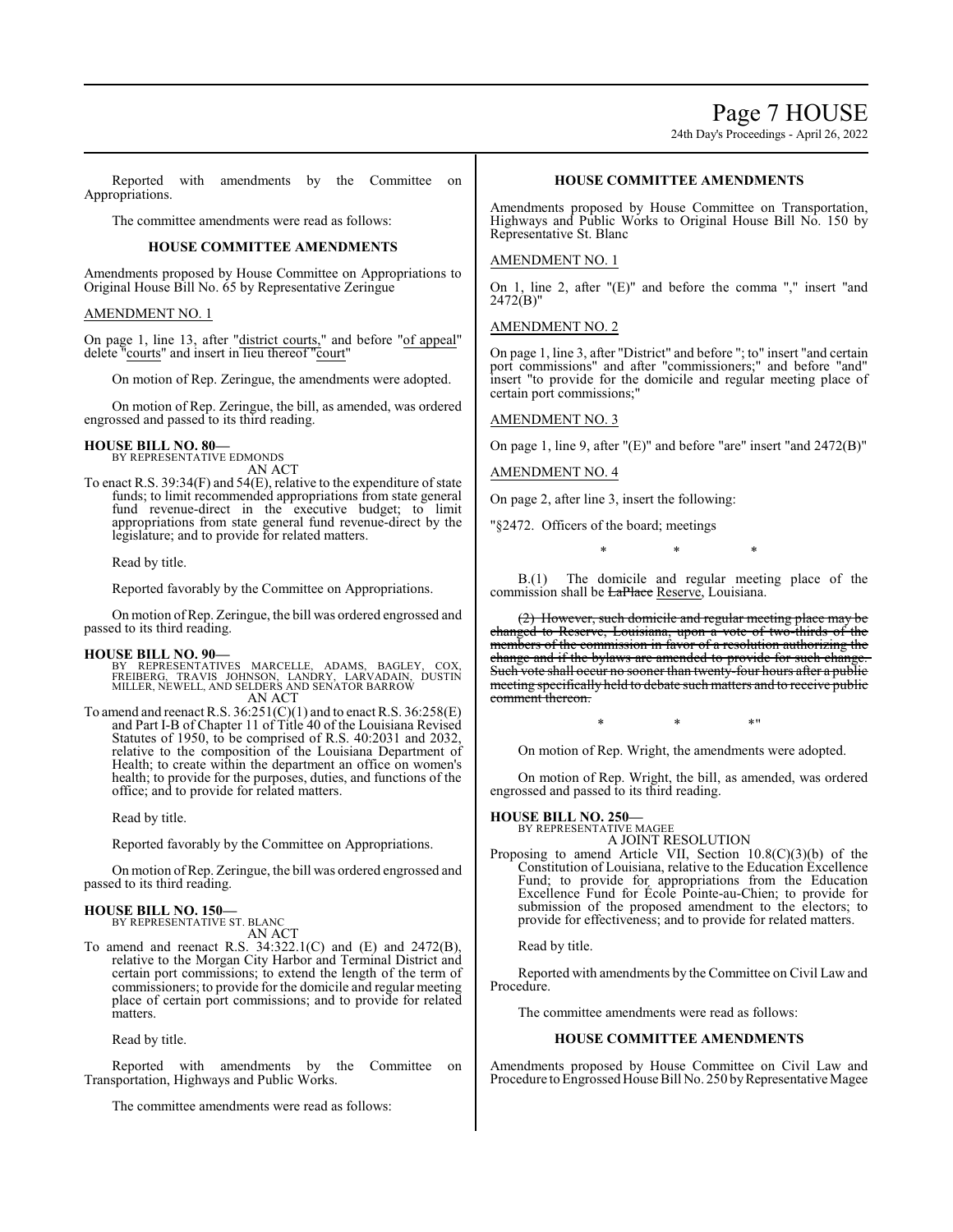# Page 8 HOUSE

24th Day's Proceedings - April 26, 2022

# AMENDMENT NO. 1

On page 2, delete lines 23 through 26 in their entirety and insert the following:

"Do you support an amendment to provide for appropriations from the Education Excellence Fund to a state French immersion elementary school located in Terrebonne Parish? (Amends Article VII, Section  $10.8(C)(3)(b)$ 

On motion of Rep. Gregory Miller, the amendments were adopted.

On motion of Rep. Gregory Miller, the bill, as amended, was ordered reengrossed and passed to its third reading.

#### **HOUSE BILL NO. 303—** BY REPRESENTATIVE FREEMAN

AN ACT

To amend and reenact R.S. 51:2602(A), 2603(10) through (12), 2606(A)(1) through (5), 2607(A) and (C), and 2608 and to enact R.S. 51:2603(13) and (14), relative to discrimination in the sale orrental of housing; to prohibit discriminatory housing practices based on sexual orientation and gender identity; to provide for definitions; and to provide for related matters.

Read by title.

Reported favorably by the Committee on Commerce.

On motion of Rep. Davis, the bill was ordered engrossed and passed to its third reading.

#### **HOUSE BILL NO. 329—** BY REPRESENTATIVE ZERINGUE

AN ACT

To amend and reenact R.S. 47:1483(A), (C), and (D), relative to payment of judgments issued by the Board of Tax Appeals; to provide for the payment of certain claims approved by the board; to provide for requirements and limitations; to provide for an effective date; and to provide for related matters.

Read by title.

Reported with amendments by the Committee on Appropriations.

The committee amendments were read as follows:

# **HOUSE COMMITTEE AMENDMENTS**

Amendments proposed by House Committee on Appropriations to Engrossed House Bill No. 329 by Representative Zeringue

# AMENDMENT NO. 1

On page 1, line 2, after "reenact" and before the comma "," delete "R.S. 47:1481(B) and 1483" and insert "R.S. 47:1483(A), (C), and (D)"

# AMENDMENT NO. 2

On page 1, line 7, after "Section 1." and before "are" delete "R.S. 47:1481(B) and 1483" and insert "R.S. 47:1483(A), (C), and (D)"

# AMENDMENT NO. 3

On page 1, delete lines 9 through 19 in their entirety

# AMENDMENT NO. 4

On page 2, line 3, after "claim" and before "is approved" insert "that exceeds twenty thousand dollars"

# AMENDMENT NO. 5

On page 2, line 9, after "Part." insert the following:

"Claims approved by the Board of Tax Appeals that do not exceed twenty thousand dollars shall be paid in accordance with the provisions of Subsection B of this Section."

# AMENDMENT NO. 6

On page 2, delete lines 17 through 28 in their entirety and on page 3, delete lines 1 and 2 in their entirety and insert the following:

"\* \* \*"

AMENDMENT NO. 7

On page 3, at the beginning of line 3, insert "C."

# AMENDMENT NO. 8

On page 3, at the end of line 11, insert "in full pursuant to this Section, is not paid"

On motion of Rep. Zeringue, the amendments were adopted.

On motion of Rep. Zeringue, the bill, as amended, was ordered reengrossed and passed to its third reading.

### **HOUSE BILL NO. 469—**

BY REPRESENTATIVE TRAVIS JOHNSON AN ACT

To enact Chapter 33 of Title 25 of the Louisiana Revised Statutes of 1950, to be comprised ofR.S. 25:1301 through 1306, relative to the "Delta Bike Trail Commission"; to create and provide with respect to the Delta Bike Trail Commission; to provide for the membership of the commission; to provide for the duties and responsibilities of the commission; and to provide for related matters.

Read by title.

Reported favorably by the Committee on Transportation, Highways and Public Works.

On motion of Rep. Wright, the bill was ordered engrossed and passed to its third reading.

**HOUSE BILL NO. 477—** BY REPRESENTATIVES COUSSAN, BISHOP, GEYMANN, TRAVIS JOHNSON, CHARLES OWEN, ST. BLANC, AND ZERINGUE AN ACT

To amend and reenact R.S. 16:51(A)(1), (5), (7), (14), (15), (16), (18), (19), (21), (24), (29), (32), (36), and (37), relative to assistant district attorneys; to provide for additional assistant district attorneys for certain judicial districts; to provide for an effective date; and to provide for related matters.

Read by title.

Reported with amendments by the Committee on Appropriations.

The committee amendments were read as follows:

# **HOUSE COMMITTEE AMENDMENTS**

Amendments proposed by House Committee on Appropriations to Engrossed House Bill No. 477 by Representative Coussan

# AMENDMENT NO. 1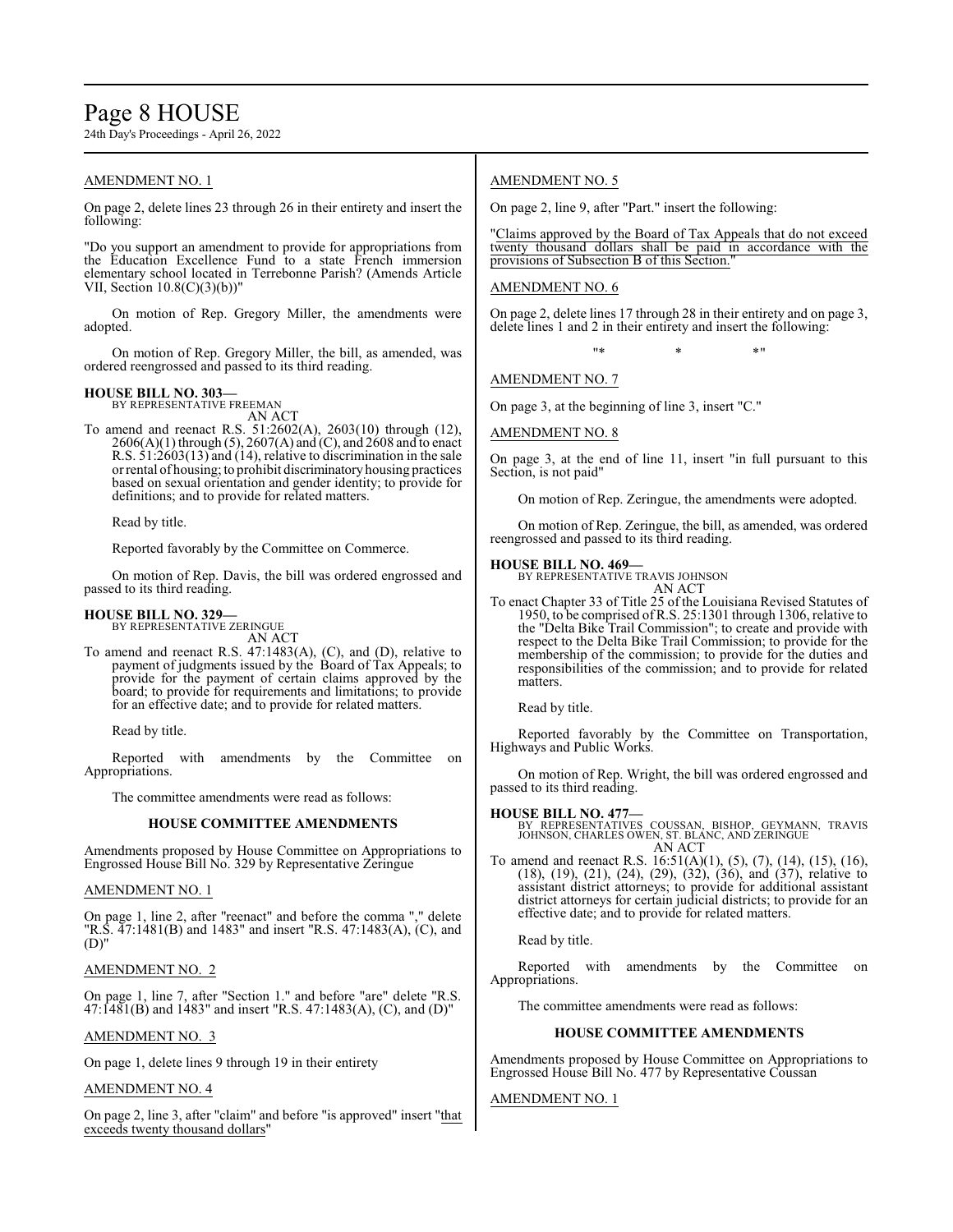# Page 9 HOUSE

24th Day's Proceedings - April 26, 2022

On page 1, line 14, after "than" delete the remainder of the line and insert "the following:"

#### AMENDMENT NO. 2

On page 3, delete lines 1 through 4 in their entirety and insert the following:

"Section 2. The provisions of Section 1 ofthis Act shall become effective upon an Act of the Louisiana Legislature containing a specific appropriation of monies for the implementation of the provisions of this Act.

Section 3. The provisions of Sections 2 and 3 of this Act shall become effective on August 1, 2022; if vetoed by the governor and subsequently approved by the legislature, this Act shall become effective on August 1, 2022, or on the day following such approval by the legislature, whichever is later."

On motion of Rep. Zeringue, the amendments were adopted.

On motion of Rep. Zeringue, the bill, as amended, was ordered reengrossed and passed to its third reading.

# **HOUSE BILL NO. 555—**

BY REPRESENTATIVE CHARLES OWEN AN ACT

To enact R.S. 37:3611 and 3612, relative to occupational licensing; to provide definitions; to require certain boards to publish information relative to occupational licensing on their website; to require an annual update; and to provide for related matters.

Read by title.

Reported with amendments by the Committee on Commerce.

The committee amendments were read as follows:

#### **HOUSE COMMITTEE AMENDMENTS**

Amendments proposed by House Committee on Commerce to Original House Bill No. 555 by Representative Charles Owen

#### AMENDMENT NO. 1

On page 1, delete lines 2 through 6 in their entirety and insert in lieu thereof the following:

"To enact R.S. 37:3611 and 3612, relative to occupational licensing; to provide definitions; to require certain boards to publish information relative to occupational licensing on their website; to require an annual update; and to provide for related matters."

#### AMENDMENT NO. 2

On page 1, delete lines 8 through 11 in their entirety and insert in lieu thereof the following:

"Section 1. R.S. 37:3611 and 3612 are hereby enacted to read as follows:"

#### AMENDMENT NO. 3

On page 1, delete lines 17 through 20 in their entirety and insert in lieu thereof the following:

"§3612. Licensing data to be published

A. A professional or occupational licensing board in this state shall publish on its website all of the following:

(1) The total number of license renewals issued by the board statewide and by parish of residency.

(2) The total number of new licenses issued by the board statewide and by parish of residency.

(3) The total number of applications for license renewal that were denied by the board statewide and by parish of residency.

(4) The total number of requests for a new license that were denied by the board statewide and by parish of residency.

B. A professional or occupational licensing board in this state shall update annually the information published pursuant to Subsection A of this Section.

Section 2. The information required by R.S. 37:3612 as enacted by Section 1 of this Act shall be published annually beginning on February 15, 2023."

# AMENDMENT NO. 4

Delete pages 2 through 8 in their entirety

On motion of Rep. Davis, the amendments were adopted.

On motion of Rep. Davis, the bill, as amended, was ordered engrossed and passed to its third reading.

#### **HOUSE BILL NO. 587—**

BY REPRESENTATIVES HILFERTY AND WILLARD AN ACT

To amend and reenact R.S. 38:330.12.1(C)(introductory paragraph) and (5), relative to the composition of the Lakefront Management Authority Board; to increase the number of members; to provide for the appointments by the property owners association; and to provide for related matters.

Read by title.

Reported favorably by the Committee on Transportation, Highways and Public Works.

On motion of Rep. Wright, the bill was ordered engrossed and passed to its third reading.

# **HOUSE BILL NO. 597—**

BY REPRESENTATIVE FREEMAN AN ACT

To amend and reenact R.S. 37:43(4), (5), (6), (7), and (9) and 45(A)(1), (B), and (C)(3), to enact R.S. 37:45(I), 48, and 49, and to repeal R.S. 37:43(10) and (11), relative to occupational licensing; to provide definitions; to add members to the occupational licensing review commission; to provide for appeals and challenges; to require review by licensing boards; to make technical changes; and to provide for related matters.

Read by title.

Reported by substitute by the Committee on Commerce.

The substitute was read by title as follows:

**HOUSE BILL NO. 1062** (Substitute for House Bill No. 597 Representative Freeman) BY REPRESENTATIVE FREEMAN

AN ACT

To amend and reenact R.S. 37:43 and to enact R.S. 37:44(4) and (5) and R.S.  $49:953(C)(3)$  and  $963(F)$  and  $(G)$ , relative to occupational licensing; to allow an interested person to request review of a regulation issued by an occupational licensing board; to provide definitions; to allow for petition; to provide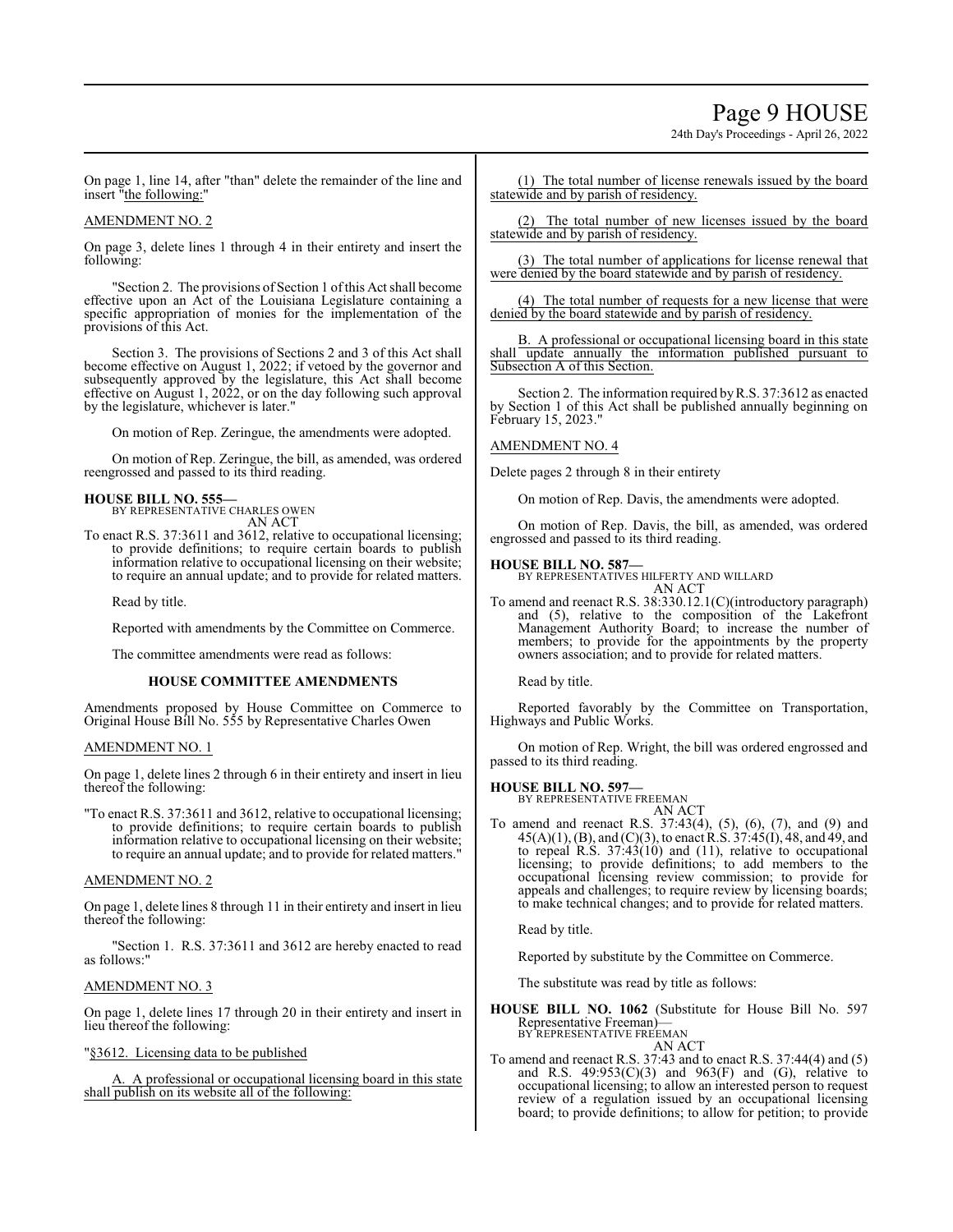# Page 10 HOUSE

24th Day's Proceedings - April 26, 2022

for procedure; to provide for judicial review; and to provide for related matters.

Read by title.

On motion of Rep. Davis, the substitute was adopted and became House Bill No. 1062 by Rep. Freeman, on behalf of the Committee on Commerce, as a substitute for House Bill No. 597 by Rep. Freeman.

Under the rules, lies over in the same order of business.

#### **HOUSE BILL NO. 639—** BY REPRESENTATIVE PRESSLY

AN ACT

To amend and reenact R.S. 37:33, 34 through 36, and 2950 and to repeal R.S. 37:32, relative to occupational licensing; to provide for the issuance of occupational licensing in conjunction with criminal history records; to provide for application requirements; to provide for recordkeeping; to provide for reporting; and to provide for related matters.

Read by title.

Reported with amendments by the Committee on Commerce.

The committee amendments were read as follows:

#### **HOUSE COMMITTEE AMENDMENTS**

Amendments proposed by House Committee on Commerce to Original House Bill No. 639 by Representative Pressly

AMENDMENT NO. 1

On page 1, line 2, after "36" and before "and" insert a comma ","

AMENDMENT NO. 2

On page 1, line 8, after "36" and before "and" insert a comma ","

AMENDMENT NO. 3

On page 1, line 14, after "time" delete the comma ","

#### AMENDMENT NO. 4

On page 1, line 18, after "include" and before "details" insert "any identifying information required by the licensing entity and"

#### AMENDMENT NO. 5

On page 2, line 2, change "thirty" to "forty-five"

#### AMENDMENT NO. 6

On page 2, delete line 6 in its entirety and insert in lieu thereof the following:

"individual inquired. Any suspension oflegal deadlines by executive order shall apply to this Subsection.

(2) An individual making such a request may seek a criminal background check at the time of a pre-application eligibility determination. In such cases, the licensing entity shall inform the individual of a disqualifying determination within forty-five days of receipt of the criminal background check report.

#### AMENDMENT NO. 7

On page 2, at the beginning of line 7, change  $\frac{1}{2}$  to  $\frac{1}{3}$ "

#### AMENDMENT NO. 8

On page 2, delete line 18, and insert in lieu thereof: "shall provide the individual who made the request with written notice of all of the following:"

#### AMENDMENT NO. 9

On page 3, at the beginning of line 17, delete "licensing"

On motion of Rep. Davis, the amendments were adopted.

On motion of Rep. Davis, the bill, as amended, was ordered engrossed and passed to its third reading.

#### **HOUSE BILL NO. 665—**

BY REPRESENTATIVE WILLARD AN ACT

To amend and reenact R.S. 51:2603(introductory paragraph) and to enact R.S.  $51:2603(13)$  and  $(14)$  and  $2606.1$ , relative to housing discrimination; to provide for the Fair Chance in Housing Act; to prohibit a housing provider from considering the criminal history record information of an applicant except in certain circumstances; to provide for withdrawal of a conditional offer to rent or lease a dwelling unit; to provide for certain factors to be considered following withdrawal of an offer; to provide for enforcement by the attorney general; to provide for definitions; and to provide for related matters.

Read by title.

Reported by substitute by the Committee on Commerce.

The substitute was read by title as follows:

**HOUSE BILL NO. 1063** (Substitute for House Bill No. 665 by Representative Willard)— BY REPRESENTATIVE WILLARD

AN ACT

To enact R.S. 51:2606.1, relative to housing discrimination; to provide for the Fair Chance in Housing Act; to authorize an applicant to respond to information provided in a criminal history record; to require a housing provider to make certain disclosures; to require individualized assessments of applicants; to require consideration of certain criteria during an individualized assessment; to provide for certain rights of an applicant; to require notice by a housing provider in certain circumstances; to limit liability of residential landlords arising from certain circumstances; and to provide for related matters.

Read by title.

On motion of Rep. Davis, the substitute was adopted and became House Bill No. 1063 by Rep. Willard, on behalf of the Committee on Commerce, as a substitute for House Bill No. 665 by Rep. Willard.

Under the rules, lies over in the same order of business.

#### **HOUSE BILL NO. 724—**

BY REPRESENTATIVES BAGLEY, COX, DAVIS, FISHER, FONTENOT, GOUDEAU, HILFERTY, NEWELL, PRESSLY, ST. BLANC, AND THOMAS

#### AN ACT

To enact Chapter 15-B of Subtitle III of Title 39 of the Louisiana Revised Statutes of 1950, to be comprised of R.S. 39:1481 through 1490, relative to economic development; to provide for intent; to provide for definitions; to provide for an economic development program; to create a special treasury fund for economic development; to provide for qualified expenditures; to provide form requirements; to provide for deposit and allocation of funds; to provide relative to the powers and duties of the Department of Economic Development, the Department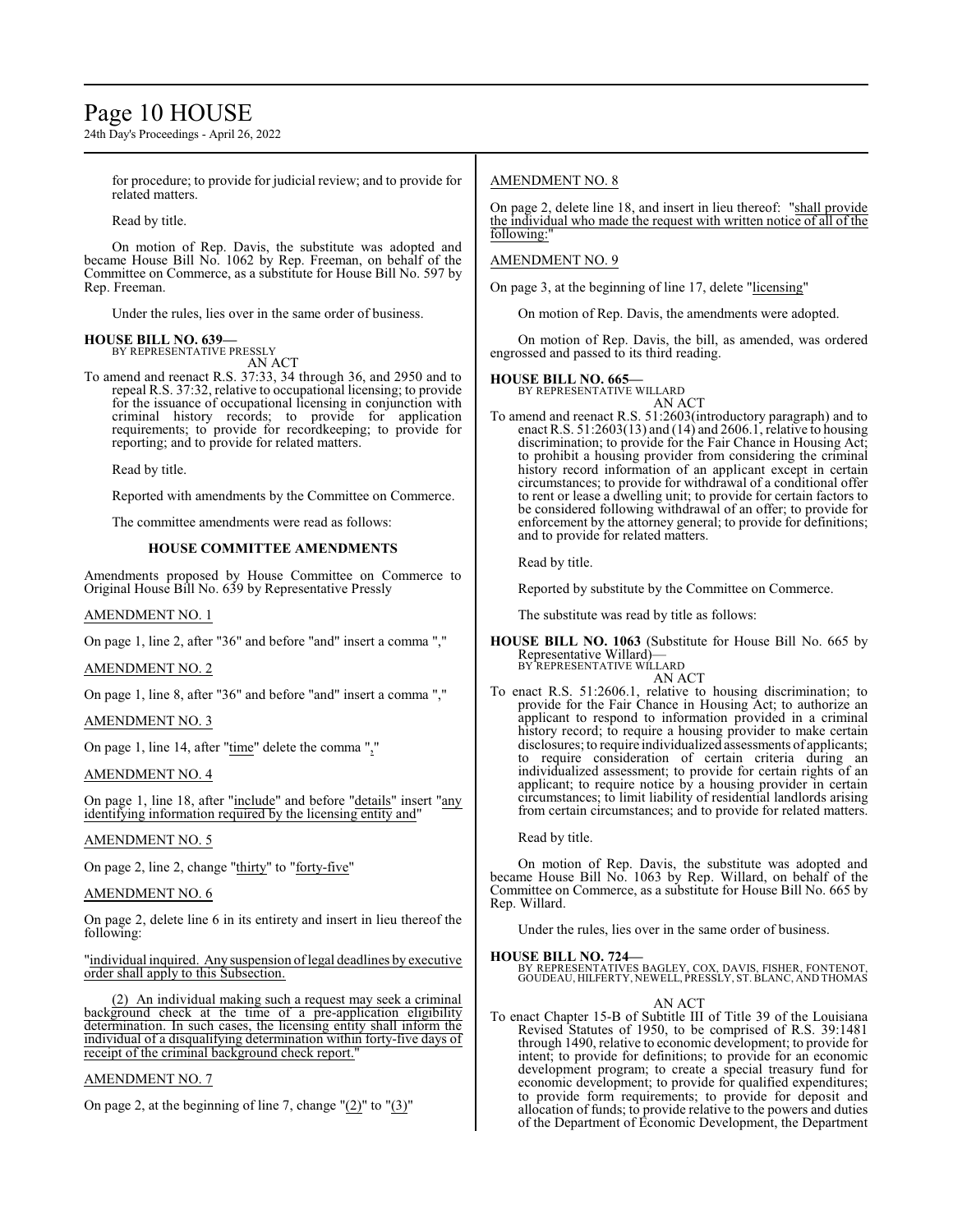24th Day's Proceedings - April 26, 2022

of Revenue, and the state treasurer; to provide relative to the promulgation of rules; to provide for procedure; to provide for cooperative endeavor agreements; to provide for application of law; and to provide for related matters.

Read by title.

Reported with amendments by the Committee on Appropriations.

The committee amendments were read as follows:

### **HOUSE COMMITTEE AMENDMENTS**

Amendments proposed by House Committee on Appropriations to Engrossed House Bill No. 724 by Representative Bagley

### AMENDMENT NO. 1

On page 1, line 2, after "15-B of" and before "Title 39" insert "of Subtitle III of"

### AMENDMENT NO. 2

On page 1, line 3, after "through" and before "relative" delete "1489," and insert in lieu thereof "1490,"

### AMENDMENT NO. 3

On page 1, at the beginning of line 7, delete "appropriation and allocation;" and insert in lieu thereof "deposit and allocation offunds; to provide relative to the powers and duties of the Department of Economic Development, the Department of Revenue, and the state treasurer; to provide relative to the promulgation of rules;"

#### AMENDMENT NO. 4

On page 1, line 11, after "15-B of" and before "Title 39" insert "of Subtitle III of"

# AMENDMENT NO. 5

On page 1, line 12, after "through" and before "is hereby" delete "1489," and insert in lieu thereof "1490,"

#### AMENDMENT NO. 6

On page 2, line 14, after "this Chapter." delete the remainder of the line in its entirety and delete lines 15 through 18 in their entirety and insert in lieu thereof the following: "It is further the intent of the"

# AMENDMENT NO. 7

On page 3, line 7, after "means" delete the remainder of the line in its entirety and delete lines 8 through 11 in their entirety and insert in lieu thereof the following:

"any of the following: the Baton Rouge Area Chamber, or its successor; the Central Louisiana Economic Development Alliance, or its successor; Greater New Orleans, Inc., or its successor; the Northeast Louisiana Economic Alliance, or its successor; the North Louisiana Economic Partnership, or its successor; One Acadiana, or its successor; the South Louisiana Economic Council, or its successor; or the Southwest Louisiana Economic Development Alliance, or its successor.

# AMENDMENT NO. 8

On page 3 at the beginning of line 15 insert " $\underline{A}$ ."

### AMENDMENT NO. 9

On page 3, between lines 19 and 20, insert the following:

"B. Each regional economic development organization shall be entitled to an initial grant in the amount of one-eighth of the initial funds deposited into the Louisiana Competes Fund."

### AMENDMENT NO. 10

On page 3, delete lines 24 through 29 in their entirety and on page 4 delete lines 1 through 8 in their entirety and insert in lieu thereof:

"B. Within the Louisiana Competes Fund there are hereby created the following subfunds:

(1) The Baton Rouge Area Chamber Subfund, to be used solely to provide grants to the Baton Rouge Area Chamber or its successor.

(2) The Central Louisiana Economic Development Alliance Subfund, to be used solely to provide grants to the Central Louisiana Economic Development Alliance or its successor.

(3) The Greater New Orleans, Inc., Subfund, to be usedsolely to provide grants to Greater New Orleans, Inc., or its successor.

(4) The Northeast Louisiana Economic Alliance Subfund, to be used solely to provide grants to the Northeast Louisiana Economic Alliance, or its successor.

(5) The North Louisiana Economic Partnership Subfund, to be used solely to provide grants to the North Louisiana Economic Partnership, or its successor.

(6) The One Acadiana Subfund, to be used solely to provide grants to One Acadiana, or its successor.

(7) The SouthLouisiana Economic Council Subfund, to be used solely to provide grants to the South Louisiana Economic Council, or its successor.

(8) The Southwest Louisiana Economic Development Alliance Subfund, to be used solely to provide grants to the Southwest Louisiana Economic Development Alliance, or its successor.

C. Monies in the Louisiana Competes Fund and subfunds shall be invested in the same manner as monies in the state general fund. Interest earned on the investment of monies in the Louisiana Competes Fund and subfunds shall be credited to the Louisiana Competes Fund and subfunds for which the interest was earned. Unexpended and unencumbered monies in the Louisiana Competes Fund and subfunds at the end of the fiscal year shall remain in the Louisiana Competes Fund or subfund to which they are credited."

# AMENDMENT NO. 11

On page 4, line 10, change "Regional economic development organizations" to "A regional economic development organization"

# AMENDMENT NO. 12

On page 4, at the beginning of line 16 delete "all of"

#### AMENDMENT NO. 13

On page 7, line 4, after "(8)" and before "a ten percent" delete "Obtaining" and insert in lieu thereof "Applying"

#### AMENDMENT NO. 14

On page 7, line 7, after "development organization shall" delete the remainder of the line in its entirety and insert in lieu thereof: "have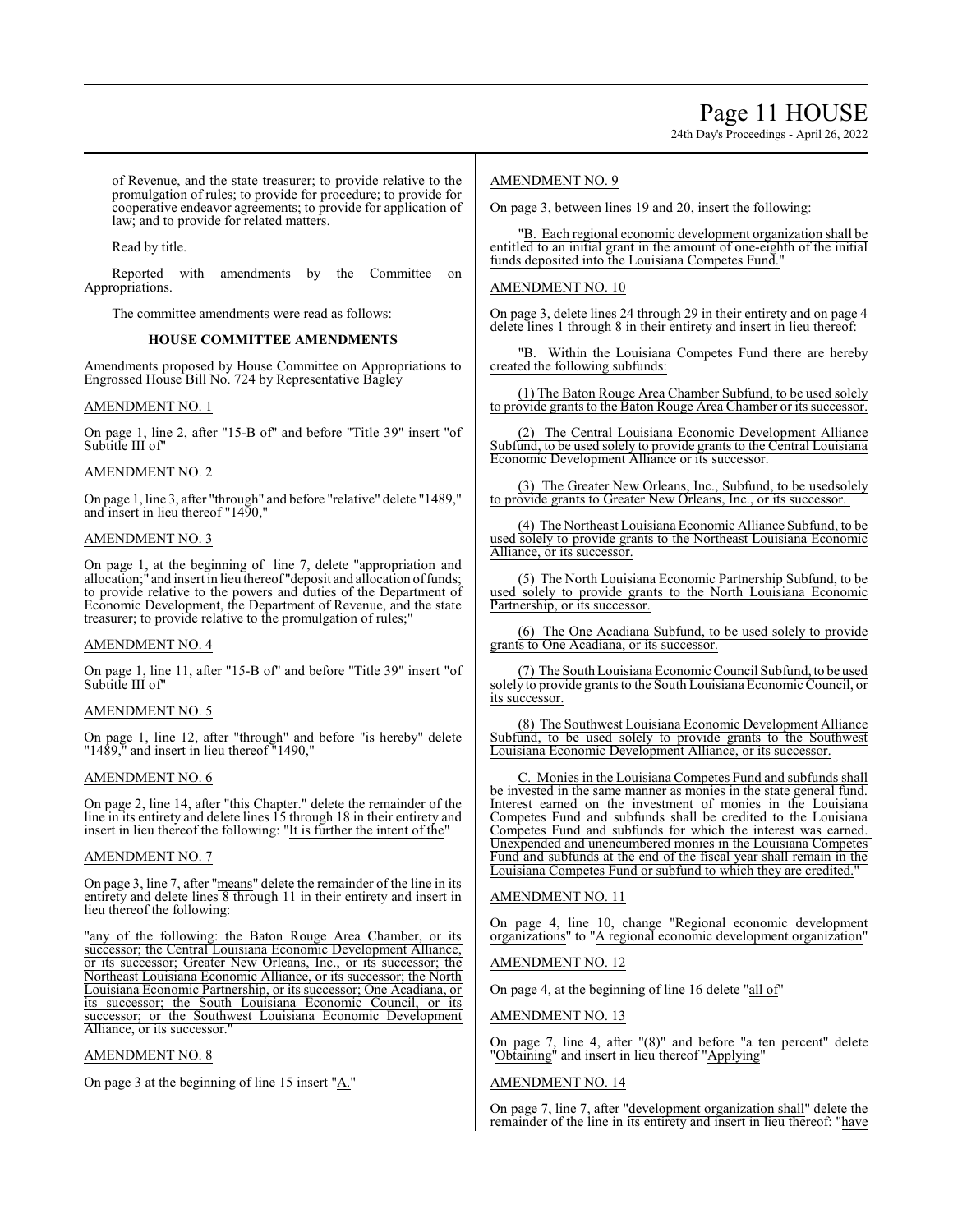# Page 12 HOUSE

24th Day's Proceedings - April 26, 2022

an initial term of two years. Thereafter the initial cooperative endeavor agreement with a regional economic development organization shall"

# AMENDMENT NO. 15

On page 7, line 9, after "funds" and before "have been expended." insert "provided in the agreement"

# AMENDMENT NO. 16

On page 7, line 11, after "simultaneously" and before "local matching" delete "obtaining" and insert in lieu thereof "applying"

# AMENDMENT NO. 17

On page 7, line 12, after "percent of the" and before "Funds originating" delete "funds spent during any calendar year." and insert in lieu thereof "cost being paid."

### AMENDMENT NO. 18

On page 7, delete line 20 in its entirety and insert in lieu thereof:

"§1489. Sales tax increment; determination; dedication; deposit

For the purposes of this Section, the following terms shall have the following meanings, unless context clearly indicates otherwise:

(1) "Project" means a business that expands or commences operations in a regional economic development organization's area because of qualified expenditures made by the regional economic development organization pursuant to the provisions of this Chapter.

(2) "Sales tax" means the sales tax on the sale at retail, the use, the lease or rental, the consumption and storage for use or consumption of tangible personal property, and on sales of services, all as defined in R.S. 47:301 et seq.

(3) "Sales tax baseline" means the total collected sales tax from taxpayers located within the tax increment boundaries of a project in the year immediately prior to the year in which the project's tax increment boundaries were established.

B. The Department of Economic Development shall establish appropriate sales tax increment boundaries for each project and determine, in conjunction with the Department of Revenue, the sales tax baseline for each such project. In no event shall the tax increment boundaries of any project in an area overlap with those of another. The secretary of the Department of Revenue shall transfer to the state treasurer for deposit into the appropriate subfund established pursuant to the provisions of this Chapter an amount equal to five percent of any sales tax collected above the sales tax baseline within a project's tax increment boundaries.

C. The Department ofEconomic Development shall promulgate emergency rules pursuant to the Administrative Procedure Act for the initial implementation of the provisions of this Chapter. Notwithstanding any provision of the Administrative Procedure Act to the contrary, the following committees shall have oversight over such emergency rules: the House Committee on Commerce, the House Committee on Appropriations, the Senate Committee on Finance, and the Senate Committee on Commerce, Consumer Protection and International Affairs.

§1490. Application of law"

# AMENDMENT NO. 19

On page 7, after line 22, insert the following:

"Section 2. The provisions of Section 1 ofthis Act shall become effective where an Act of the Louisiana Legislature containing a specific appropriation of monies for the implementation of the provisions of this Act becomes effective.

Section 3. The provisions of Sections 2 and 3 of this Act shall become effective upon signature by the governor or, if not signed by the governor, upon expiration of the time for bills to become law without signature by the governor, as provided by Article III, Section 18 of the Constitution of Louisiana. If vetoed by the governor and subsequently approved by the legislature, the provisions of Sections 2 and 3 of this Act shall become effective on the day following such approval."

On motion of Rep. Zeringue, the amendments were adopted.

On motion of Rep. Zeringue, the bill, as amended, was ordered reengrossed and passed to its third reading.

**HOUSE BILL NO. 776—** BY REPRESENTATIVE GLOVER AN ACT

To designate a portion of Interstate 49 in Shreveport, Louisiana, as "The Cooper Road Pioneers Memorial Interchange".

Read by title.

Reported with amendments by the Committee on Transportation, Highways and Public Works.

The committee amendments were read as follows:

### **HOUSE COMMITTEE AMENDMENTS**

Amendments proposed by House Committee on Transportation, Highways and Public Works to Original House Bill No. 776 by Representative Glover

# AMENDMENT NO. 1

On page 1, line 3, after "Memorial" change "Overpass" to "Interchange"

#### AMENDMENT NO. 2

On page 1, line 7, after "Memorial" change "Overpass" to "Interchange"

# AMENDMENT NO. 3

On page 1, line 12, after "of" and before "dollars" change "five hundred fifty" to "one thousand six hundred eighty"

On motion of Rep. Wright, the amendments were adopted.

On motion of Rep. Wright, the bill, as amended, was ordered engrossed and passed to its third reading.

#### **HOUSE BILL NO. 860—**

BY REPRESENTATIVES MCFARLAND, DESHOTEL, AND DUSTIN MILLER

AN ACT

To amend and reenact R.S. 48:77(C)(introductory paragraph) and (D) and to enact R.S. 48:77(F), relative to the use of certain monies in the Transportation Trust Fund; to provide for the utilization of monies deposited in the subfund; to provide relative to securing federal funding for transportation; to decrease monies utilized for mega projects; to increase monies utilized for preservation projects; and to provide for related matters.

Read by title.

Reported favorably by the Committee on Appropriations.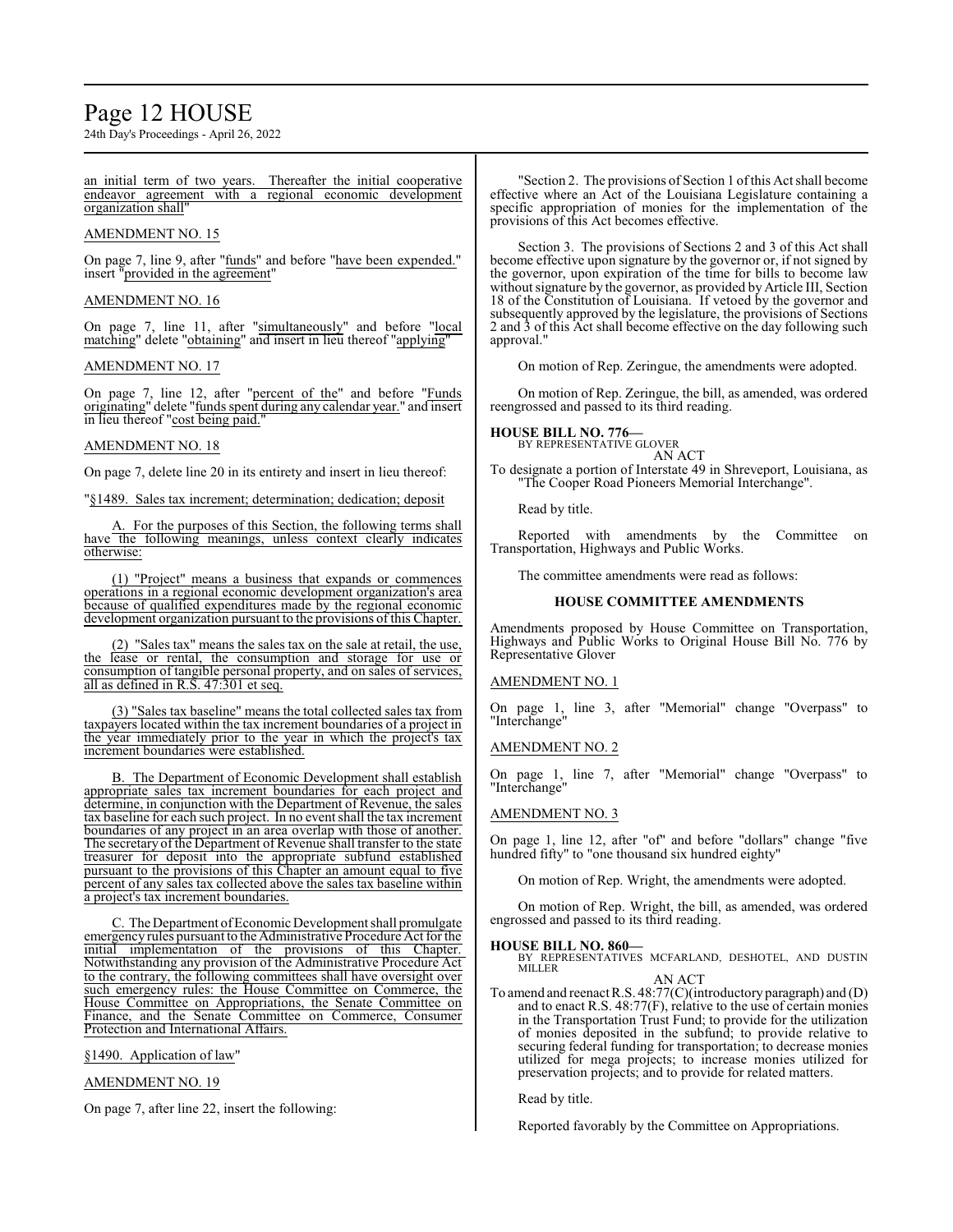# Page 13 HOUSE

24th Day's Proceedings - April 26, 2022

On motion ofRep. Zeringue, the bill was ordered engrossed and passed to its third reading.

#### **HOUSE BILL NO. 869—** BY REPRESENTATIVE ROMERO

AN ACT

To designate a portion of United States Highway 90 in Jefferson Davis Parish as the "Winston Guillory Memorial Highway"; to designate a portion of Louisiana Highway 14 in Jefferson Davis Parish as the "Marion "Butch" Fox Memorial Highway"; to designate a portion of Louisiana Highway 21 in Washington Parish as the "Lt. Brian Anthony Nichols "Lt. Nic" Memorial Highway"; and to provide for related matters.

Read by title.

Reported with amendments by the Committee on Transportation, Highways and Public Works.

The committee amendments were read as follows:

#### **HOUSE COMMITTEE AMENDMENTS**

Amendments proposed by House Committee on Transportation, Highways and Public Works to Original House Bill No. 869 by Representative Romero

#### AMENDMENT NO. 1

On page 1, line 5, after "Highway";" and before "and" insert "to designate a portion of Louisiana Highway 21 in Washington Parish as the "Lt. Brian Anthony Nichols "Lt. Nic" Memorial Highway";"

#### AMENDMENT NO. 2

On page 1, between lines 12 and 13, insert the following:

"Section 3. The portion of Louisiana Highway 21 from Prison Road north to the Mississippi state line, in Washington Parish shall be known and is hereby designated as the "Lt. Brian Anthony Nichols "Lt. Nic" Memorial Highway"."

#### AMENDMENT NO. 3

On page 1, at the beginning of line 13, change "Section 3." to "Section 4."

On motion of Rep. Wright, the amendments were adopted.

On motion of Rep. Wright, the bill, as amended, was ordered engrossed and passed to its third reading.

# **HOUSE BILL NO. 953—**

BY REPRESENTATIVE SEABAUGH AN ACT

To amend and reenact R.S. 13:5233, relative to the Preservation of Religious Freedom Act; to provide relative to the free exercise of religion; to provide for protection for places of worship; to prohibit certain restrictions against places of worship; and to provide for related matters.

Read by title.

Reported favorably by the Committee on Civil Law and Procedure.

On motion of Rep. Gregory Miller, the bill was ordered engrossed and passed to its third reading.

#### **HOUSE BILL NO. 1007—** BY REPRESENTATIVE PHELPS

AN ACT

To amend and reenact R.S.  $47:2121(C)(1)$  and (3) and to enact R.S. 47:2158.1 and 2231.1 and Code of Civil Procedure Article 4736, relative to tax sale property; to provide relative to certain persons residing in tax sale property; to provide relative to the rights of owners of tax sale property; to provide for the right of possession and occupancy; to prohibit evictions of certain persons under certain circumstances; to prohibit the taking of possession of tax sale property under certain circumstances; to prohibit the charging of rental or lease payments under certain circumstances; to prohibit certain actions on tax sale property under certain circumstances; to provide for exceptions; and to provide for related matters.

Read by title.

Reported with amendments by the Committee on Ways and Means.

The committee amendments were read as follows:

#### **HOUSE COMMITTEE AMENDMENTS**

Amendments proposed by House Committee on Ways and Means to Original House Bill No. 1007 by Representative Phelps

#### AMENDMENT NO. 1

On page 1, line 20, after "right to" and before "charge" insert "make improvements or"

# AMENDMENT NO. 2

On page 1, line 20, after "owner" and before "the tax" change "occupying" to "or occupants of"

# AMENDMENT NO. 3

On page 2, line 28, after "<u>owner</u>" and before "and" insert "or occupants"

# AMENDMENT NO. 4

On page 3, line 10, after "owner" and before "and" insert "or occupants"

On motion of Rep. Bishop, the amendments were adopted.

On motion of Rep. Bishop, the bill, as amended, was ordered engrossed and passed to its third reading.

### **HOUSE BILL NO. 1015—**

BY REPRESENTATIVE SCHEXNAYDER AN ACT

To amend and reenact R.S.  $51:2365(D)(3)$  and  $(F)(2)$ , to enact R.S. 51:1260 and 1261, and to repeal R.S. 51:2365(F)(1)(d) and 2365.1, relative to financial incentives for events held in Louisiana; to provide relative to the Major Events Incentive Program; to make changes to the administration of the program; to create a grant program for certain Louisiana events; to provide for administration of the program; and to provide for related matters.

Read by title.

Reported with amendments by the Committee on Commerce.

The committee amendments were read as follows:

#### **HOUSE COMMITTEE AMENDMENTS**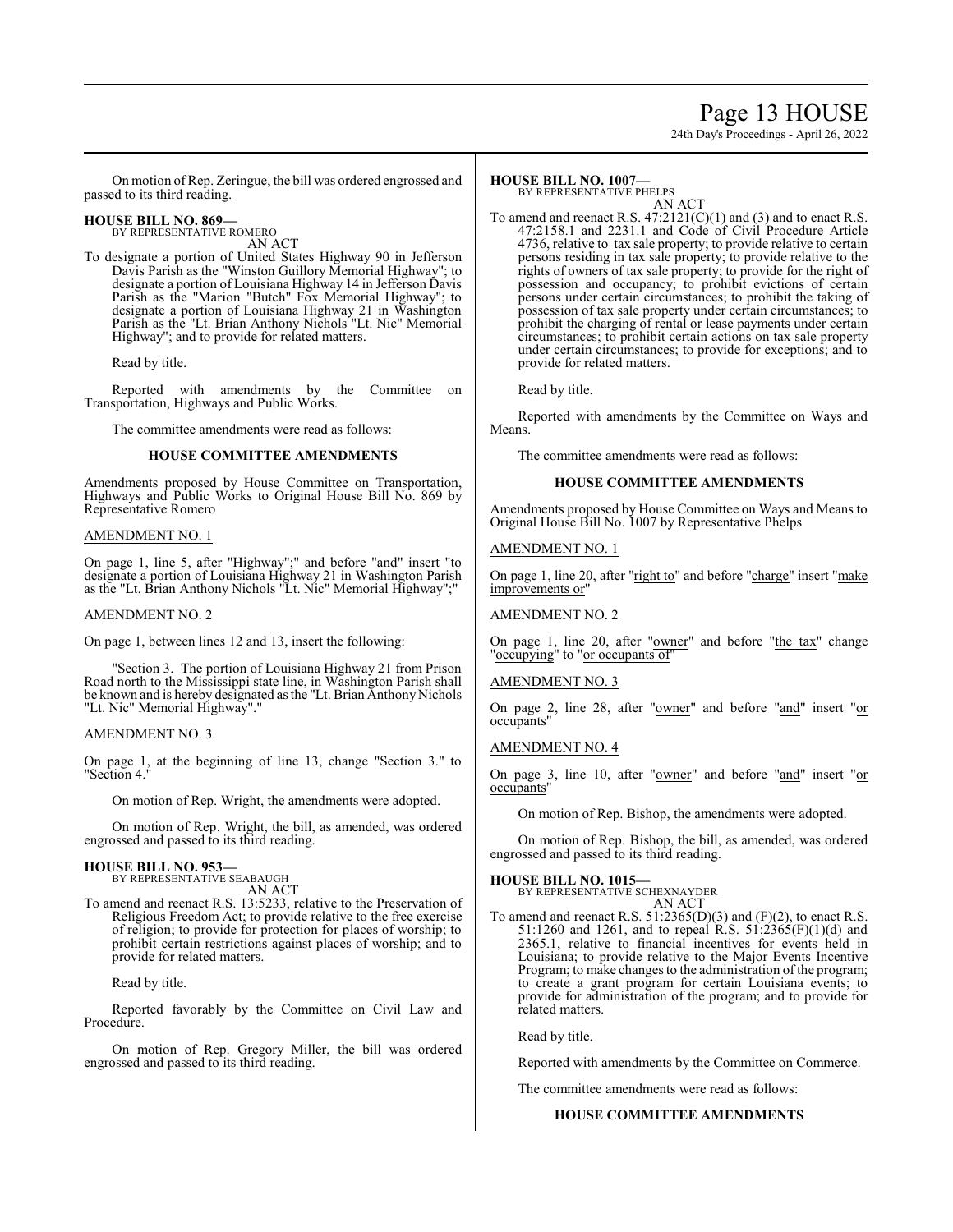# Page 14 HOUSE

24th Day's Proceedings - April 26, 2022

Amendments proposed by House Committee on Commerce to Original House Bill No. 1015 by Representative Schexnayder

# AMENDMENT NO. 1

On page 2, line 12, after "Tourism" delete the remainder of the line and on line 13, delete "consultation with the Department of Economic Development"

# AMENDMENT NO. 2

On page 2, line 17, delete "shall"

# AMENDMENT NO. 3

On page 4, line 16, after "if" and before the colon ":"insert "all of the following apply"

# AMENDMENT NO. 4

On page 4, at the beginning of line 26, change "E.(1)" to "E."

AMENDMENT NO. 5

On page 5, delete lines 3 through 7 in their entirety

AMENDMENT NO. 6

On page 5, line 8, change "F.(1)" to "F."

### AMENDMENT NO. 7

On page 5, at the beginning of line 10, change " $(a)$ " to " $(1)$ "

# AMENDMENT NO. 8

On page 5, at the beginning of line 12, change "(b)" to "(2)"

#### AMENDMENT NO. 9

On page 5, delete lines 13 through 29 in their entirety and insert the following:

G. Within sixty days after the event, the lieutenant governor shall submit an economic analysis to the state treasurer which shall include the following:

(1) The designated area which was impacted by the occurrence of the qualified major event.

(2) The total incremental increase in state sales and use receipts in the designated area.

(3) The total incremental increase in excise tax receipts in the designated area.

(4) The amount equal to fifty percent of the total incremental increases provided for in Paragraphs (2) and (3) of this Subsection.

H. Upon receipt of the analysis from the lieutenant governor, the treasurer shall immediately transfer the amount provided in Subsection  $(G)(4)$  of this Section from the state general fund to the Major Events Incentive Fund.

I. No later than September first of each year, the lieutenant governor shall submit an annual report on the program to the Joint Legislative Committee on the Budget. The report shall include the entities that received grant funding for events in the previous fiscal year, the economic impact of the events to the state, and the amount of incremental tax revenue transferred to the fund pursuant to this Section.

# AMENDMENT NO. 10

On page 6, line 18, after "Tourism" delete the remainder of the line and on line 19, delete "Department of Economic Development"

### AMENDMENT NO. 11

On page 6, line 20, after "to" and before "for" delete "municipalities and parishes" and insert "eligible entities"

# AMENDMENT NO. 12

On page 6, line 23, after "prominence" delete the period "." and insert "with an anticipated economic impact of two hundred fifty thousand dollars or greater to the state.

# AMENDMENT NO. 13

On page 6, line 24, after "municipality" and before "shall" delete "or parish" and insert a comma "," and "parish, or nonprofit corporation hosting the event"

# AMENDMENT NO. 14

On page 6, line 25, after "by the" and before "for" delete "municipality or parish" and insert "entity"

# AMENDMENT NO. 15

On page 6, between lines 26 and 27, insert the following:

Any application and required documentation shall be submitted no later than one hundred eighty days prior to the event to be considered for funding.

#### AMENDMENT NO. 16

On page 6, at the beginning of line 27, change "D." to "E."

#### AMENDMENT NO. 17

On page 7, delete line 1 and on line 2, delete "Development" and insert <sup>"</sup>F. No later than September first of each year, the lieutenant governor"

# AMENDMENT NO. 18

On page 7, between lines 5 and 6, insert the following:

"G. The lieutenant governor shall promulgate rules for the administration of the program in accordance with the Administrative Procedure Act. In order to expedite implementation of the program, the department shall utilize emergency rulemaking for the promulgation of the initial administrative rules."

# AMENDMENT NO. 19

On page 7, line 17, after "provided in" delete the remainder of the line and insert "Subparagraph(1)(b)"

On motion of Rep. Davis, the amendments were adopted.

Under the rules, the above bill, as amended, was ordered engrossed and recommitted to the Committee on Appropriations.

#### **HOUSE BILL NO. 1040—**

BY REPRESENTATIVES LACOMBE, DAVIS, FISHER, FONTENOT, GOUDEAU, MCKNIGHT, MIGUEZ, NEWELL, PRESSLY, AND THOMAS AN ACT

To enact Chapter 20 of Title 51 of the Louisiana Revised Statutes of 1950, to be comprised ofR.S. 51:1751 through 1754, relative to payment processors; to provide definitions; to prohibit discrimination; to provide for a violation; to provide for an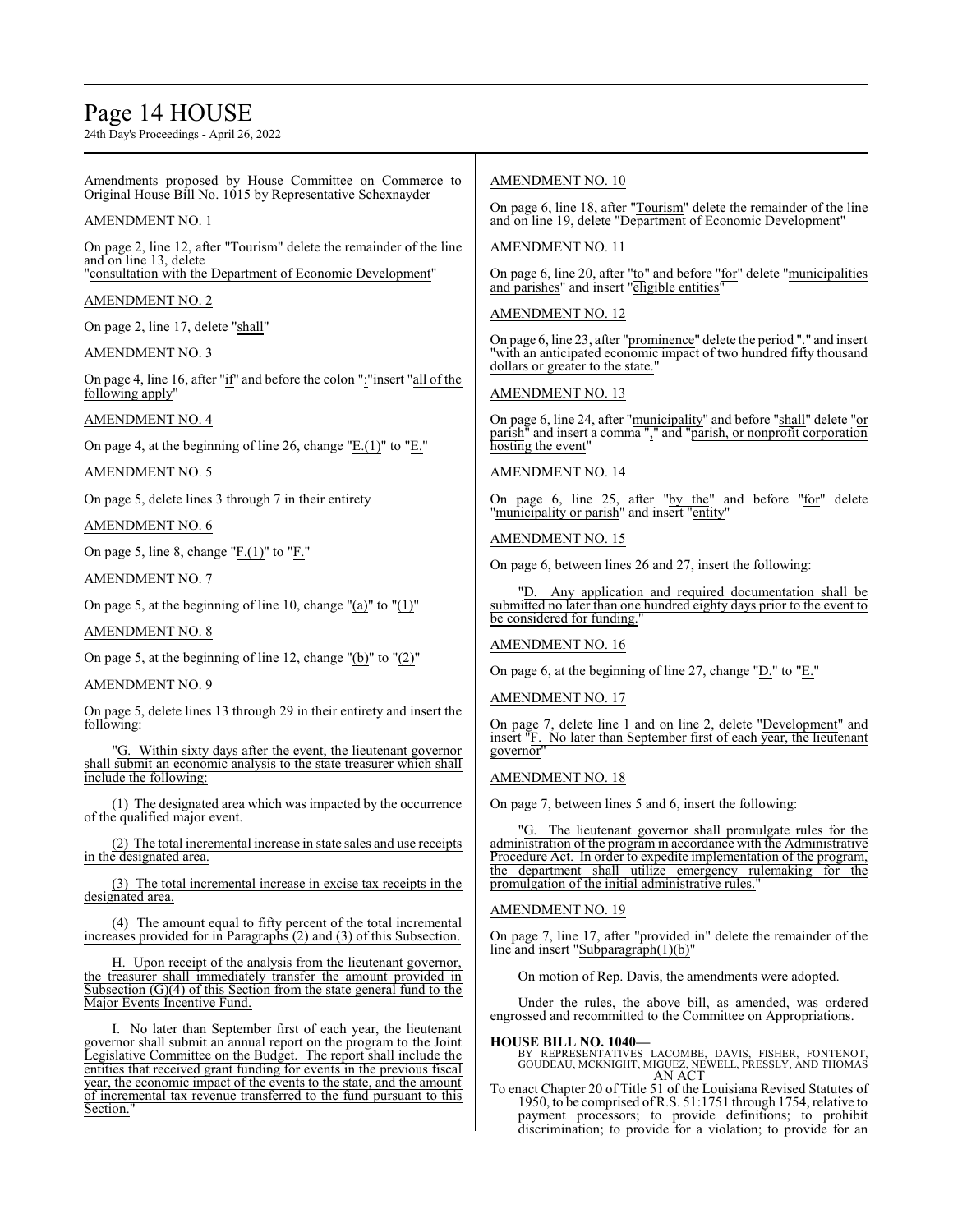# Page 15 HOUSE

24th Day's Proceedings - April 26, 2022

unfair trade practice; to exempt certain entities from the application of unfair trade practices law; to provide for enforcement by the commissioner of the office of financial institutions in certain situations; to provide for unauthorized or illegal acts; and to provide for related matters.

Read by title.

Reported with amendments by the Committee on Commerce.

The committee amendments were read as follows:

### **HOUSE COMMITTEE AMENDMENTS**

Amendments proposed by House Committee on Commerce to Original House Bill No. 1040 by Representative LaCombe

### AMENDMENT NO. 1

On page 1, line 3, change "1753" to "1754"

#### AMENDMENT NO. 2

On page 1, line 5, after "practice;" and before "and" insert "to provide for unauthorized acts;"

### AMENDMENT NO. 3

On page 1, line 5, after "practice;" and before "and" insert "to exempt certain entities from the application of unfair trade practices law; to provide for enforcement by the commissioner of the office of financial institutions in certain situations; to provide for unauthorized or illegal acts;

# AMENDMENT NO. 4

On page 1, line 8, change "1753" to "1754"

#### AMENDMENT NO. 5

On page 1, line 15, change "wholly owned" to "wholly-owned"

#### AMENDMENT NO. 6

On page 2, line 10, after "provides" and before "payment-processing" insert "a" and change "services" to "service"

#### AMENDMENT NO. 7

On page 2, line 11, after "processor" and before "shall" insert a comma ","

### AMENDMENT NO. 8

On page 2, line 13, after "If" and before "company" change "the" to "a"

#### AMENDMENT NO. 9

On page 2, delete lines 16 and 17 in their entirety and insert in lieu thereof the following:

'Except as provided in R.S. 51:1406, a violation of this Chapter shall be considered an unfair trade practice and subject violators to the provisions of R.S. 51:1401 et seq. Entities covered by R.S. 51:1406 shall be subject to the enforcement powers of the commissioner of the office of financial institutions as provided in R.S. 6:121.1.

§1754. Unauthorized or illegal acts by a third party

The provisions of this Chapter shall not apply to an entity that provides payment-processing services including but not limited to a

crowdfunding platform or a payment processor for unauthorized or illegal acts by a third party, including terrorism, sabotage, riot, vandalism, labor strikes or disputes disrupting operations, or similar occurrence."

On motion of Rep. Davis, the amendments were adopted.

On motion of Rep. Davis, the bill, as amended, was ordered engrossed and passed to its third reading.

# **House and House Concurrent Resolutions on Third Reading for Final Consideration**

The following House and House Concurrent Resolutions on third reading for final consideration were taken up and acted upon as follows:

# **HOUSE CONCURRENT RESOLUTION NO. 19—** BY REPRESENTATIVE HODGES

A CONCURRENT RESOLUTION

To urge and request the Department of Transportation and Development to study the practicality and feasibility of designing and utilizing a traffic roundabout inLivingston Parish at the intersection of Highway 447 Walker Road North and Highway 1025 Arnold Road and to report its findings to the House and Senate Transportation, Highways and Public Works Committees prior to the convening of 2023 Regular Session.

Read by title.

# **Motion**

On motion of Rep. Hodges, the resolution was returned to the calendar.

# **HOUSE CONCURRENT RESOLUTION NO. 34—**

BY REPRESENTATIVE BOURRIAQUE A CONCURRENT RESOLUTION

To approve the annual state integrated coastal protection plan for Fiscal Year 2023, as adopted by the Coastal Protection and Restoration Authority Board.

Read by title.

# **Speaker Pro Tempore Magee in the Chair**

Rep. Bourriaque moved the adoption of the resolution.

By a vote of 93 yeas and 0 nays, the resolution was adopted.

Ordered to the Senate.

# **House Bills and Joint Resolutions on Third Reading and Final Passage**

The following House Bills and Joint Resolutions on third reading and final passage were taken up and acted upon as follows:

# **HOUSE BILL NO. 509—** BY REPRESENTATIVE MINCEY

AN ACT

To enact R.S. 17:420, relative to public school teachers; to require the state Department of Education to maintain a database and to report to the legislative education committees on training that professional teachers are required to complete; and to provide for related matters.

Read by title.

Rep. Mincey moved the final passage of the bill.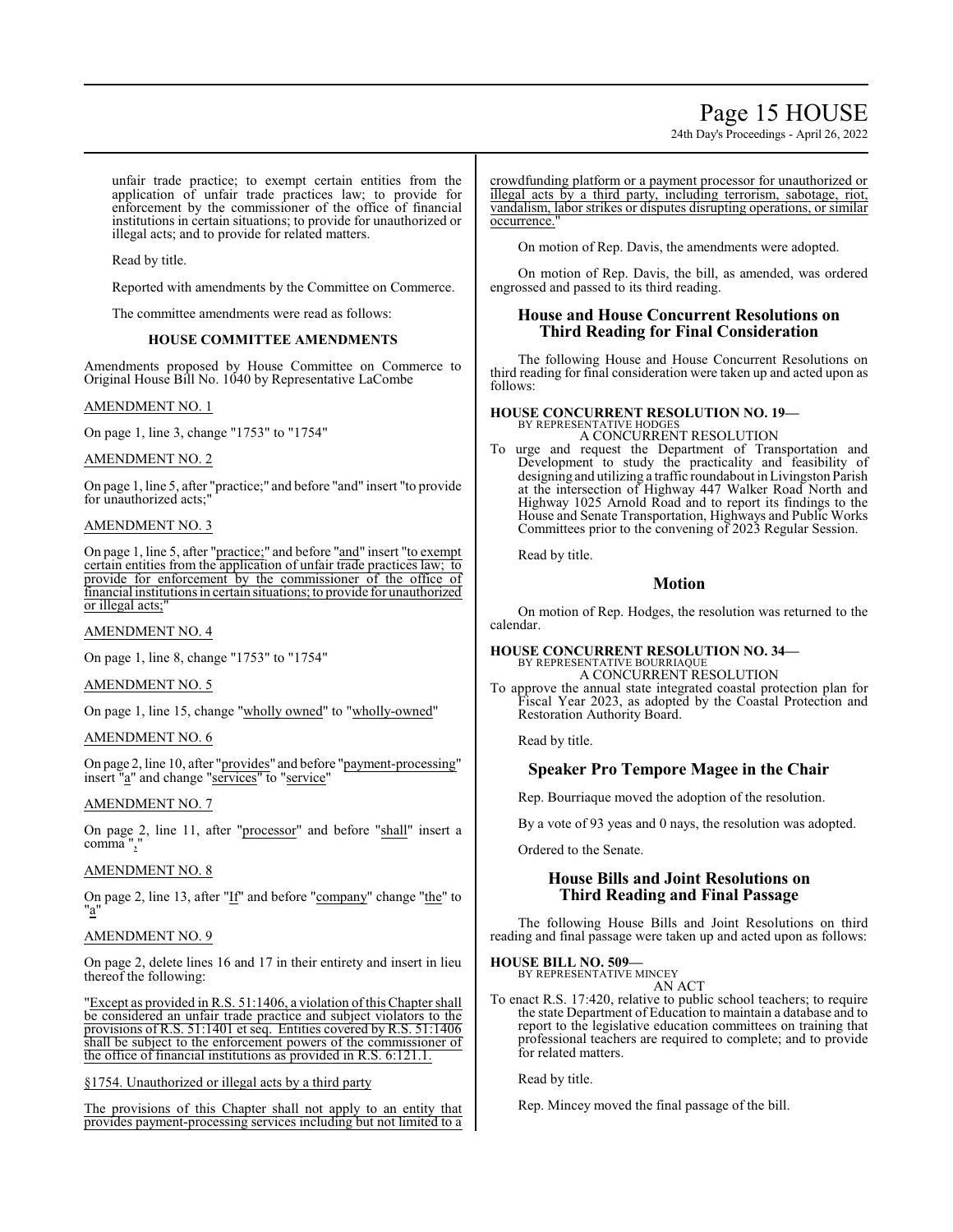# Page 16 HOUSE

24th Day's Proceedings - April 26, 2022

| <b>ROLL CALL</b>                                                                                                                                                                                                                                                                                                                                               |                                                                                                                                                                                                                                                                                                                                                       |                                                                                                                                                                                                                                                                                                                                                                  | <b>YEAS</b>                                                                                                                                                                                                                                                                                                                                                                    |                                                                                                                                                                                                                                                                                                                                     |                                                                                                                                                                                                                                                                                                             |
|----------------------------------------------------------------------------------------------------------------------------------------------------------------------------------------------------------------------------------------------------------------------------------------------------------------------------------------------------------------|-------------------------------------------------------------------------------------------------------------------------------------------------------------------------------------------------------------------------------------------------------------------------------------------------------------------------------------------------------|------------------------------------------------------------------------------------------------------------------------------------------------------------------------------------------------------------------------------------------------------------------------------------------------------------------------------------------------------------------|--------------------------------------------------------------------------------------------------------------------------------------------------------------------------------------------------------------------------------------------------------------------------------------------------------------------------------------------------------------------------------|-------------------------------------------------------------------------------------------------------------------------------------------------------------------------------------------------------------------------------------------------------------------------------------------------------------------------------------|-------------------------------------------------------------------------------------------------------------------------------------------------------------------------------------------------------------------------------------------------------------------------------------------------------------|
| The roll was called with the following result:                                                                                                                                                                                                                                                                                                                 |                                                                                                                                                                                                                                                                                                                                                       | Mr. Speaker<br>Adams                                                                                                                                                                                                                                                                                                                                             | Freiberg<br>Frieman                                                                                                                                                                                                                                                                                                                                                            | McKnight<br>McMahen                                                                                                                                                                                                                                                                                                                 |                                                                                                                                                                                                                                                                                                             |
|                                                                                                                                                                                                                                                                                                                                                                | <b>YEAS</b>                                                                                                                                                                                                                                                                                                                                           |                                                                                                                                                                                                                                                                                                                                                                  | Amedee                                                                                                                                                                                                                                                                                                                                                                         | Gadberry                                                                                                                                                                                                                                                                                                                            | Miguez                                                                                                                                                                                                                                                                                                      |
| Mr. Speaker<br>Adams<br>Amedee<br>Bacala<br>Bagley<br>Beaullieu<br>Bishop<br>Bourriaque<br>Boyd<br>Brass<br>Brown<br>Bryant<br>Butler<br>Carpenter<br>Carrier<br>Carter, R.<br>Cormier<br>Coussan<br>Crews<br>Davis<br>Deshotel<br>DeVillier<br>DuBuisson<br>Duplessis<br>Echols<br>Edmonds<br>Edmonston<br>Emerson<br>Farnum<br>Firment<br>Fisher<br>Fontenot | Freeman<br>Freiberg<br>Frieman<br>Gadberry<br>Garofalo<br>Goudeau<br>Green<br>Harris<br>Hilferty<br>Hodges<br>Hollis<br>Horton<br>Hughes<br>Huval<br>Illg<br>Ivey<br>Jefferson<br>Jenkins<br>Johnson, M.<br>Johnson, T.<br>Jordan<br>Kerner<br>LaCombe<br>LaFleur<br>Landry<br>Larvadain<br>Lyons<br>Mack<br>Magee<br>Marcelle<br>Marino<br>McCormick | McFarland<br>McKnight<br>McMahen<br>Miguez<br>Miller, D.<br>Miller, G.<br>Mincey<br>Muscarello<br>Newell<br>Orgeron<br>Owen, R.<br>Phelps<br>Pierre<br>Riser<br>Romero<br>Schamerhorn<br>Schlegel<br>Seabaugh<br><b>Selders</b><br>St. Blanc<br>Stagni<br>Stefanski<br>Tarver<br>Thompson<br>Turner<br>Villio<br>Wheat<br>White<br>Willard<br>Wright<br>Zeringue | Bacala<br>Bagley<br>Beaullieu<br>Bishop<br>Bourriaque<br>Boyd<br><b>Brass</b><br><b>Brown</b><br><b>Bryant</b><br>Butler<br>Carpenter<br>Carrier<br>Carter, R.<br>Cormier<br>Coussan<br>Davis<br>Deshotel<br>DeVillier<br>DuBuisson<br>Duplessis<br>Echols<br>Edmonds<br>Edmonston<br>Emerson<br>Farnum<br>Firment<br>Fisher<br>Fontenot<br>Freeman<br>Total - 94<br>Total - 0 | Garofalo<br>Goudeau<br>Green<br>Harris<br>Hilferty<br>Hodges<br>Hollis<br>Horton<br>Hughes<br>Huval<br>Illg<br>Ivey<br>Jefferson<br>Jenkins<br>Johnson, M.<br>Johnson, T.<br>Jordan<br>Kerner<br>LaCombe<br>LaFleur<br>Landry<br>Larvadain<br>Lyons<br>Mack<br>Magee<br>Marcelle<br>Marino<br>McCormick<br>McFarland<br><b>NAYS</b> | Miller, D.<br>Miller, G.<br>Mincey<br>Muscarello<br>Newell<br>Orgeron<br>Owen, C.<br>Owen, R.<br>Phelps<br>Pierre<br>Riser<br>Romero<br>Schamerhorn<br>Schlegel<br>Selders<br>St. Blanc<br>Stagni<br>Stefanski<br>Tarver<br>Thompson<br>Turner<br>Villio<br>Wheat<br>White<br>Willard<br>Wright<br>Zeringue |
| Total - 95                                                                                                                                                                                                                                                                                                                                                     | <b>NAYS</b>                                                                                                                                                                                                                                                                                                                                           |                                                                                                                                                                                                                                                                                                                                                                  |                                                                                                                                                                                                                                                                                                                                                                                | <b>ABSENT</b>                                                                                                                                                                                                                                                                                                                       |                                                                                                                                                                                                                                                                                                             |
| Total - 0                                                                                                                                                                                                                                                                                                                                                      | <b>ABSENT</b>                                                                                                                                                                                                                                                                                                                                         |                                                                                                                                                                                                                                                                                                                                                                  | Carter, W.<br>Cox<br>Crews<br>Gaines                                                                                                                                                                                                                                                                                                                                           | Geymann<br>Glover<br>Moore<br>Nelson                                                                                                                                                                                                                                                                                                | Pressly<br>Seabaugh<br>Thomas                                                                                                                                                                                                                                                                               |
| Carter, W.<br>Cox<br>Gaines<br>Geymann<br>Total - 10                                                                                                                                                                                                                                                                                                           | Glover<br>Moore<br>Nelson<br>Owen, C.                                                                                                                                                                                                                                                                                                                 | Pressly<br>Thomas                                                                                                                                                                                                                                                                                                                                                | Total - 11                                                                                                                                                                                                                                                                                                                                                                     | The Chair declared the above bill was finally passed.<br>The title of the above bill was read and adopted.                                                                                                                                                                                                                          |                                                                                                                                                                                                                                                                                                             |
| The Chair declared the above bill was finally passed.<br>The title of the above bill was read and adopted.                                                                                                                                                                                                                                                     |                                                                                                                                                                                                                                                                                                                                                       | reconsider was laid on the table.                                                                                                                                                                                                                                                                                                                                |                                                                                                                                                                                                                                                                                                                                                                                | Rep. Mincey moved to reconsider the vote by which the above<br>bill was finally passed, and, on his own motion, the motion to                                                                                                                                                                                                       |                                                                                                                                                                                                                                                                                                             |

Rep. Mincey moved to reconsider the vote by which the above bill was finally passed, and, on his own motion, the motion to reconsider was laid on the table.

#### **HOUSE BILL NO. 510—** BY REPRESENTATIVE MINCEY

AN ACT

To enact R.S. 17:420, relative to public school teachers; to provide relative to the effectiveness of requirements for training of professional teachers; and to provide for related matters.

Read by title.

Rep. Mincey moved the final passage of the bill.

#### **ROLL CALL**

The roll was called with the following result:

BY REPRESENTATIVE MCMAHEN AN ACT To amend and reenact R.S. 14:43.1(A)(3)(introductory paragraph) and  $(C)(2)$ ,  $43.2(C)(2)$  and  $(3)(introductory)$  paragraph),  $80(A)(1)$ ,  $80.1(A)$ ,  $81.1(E)(5)(a)$  and (b) and (G)(introductory paragraph), 81.2(A)(1) and (2)(introductory paragraph), (B)(1), (2), and (3)(a), 81.3(A)(1), (2), (3), and (5), (B)(1)(a) and (c) and (C)(1), 91.13(A), 92(A)(introductory paragraph), 93(A),  $93.2.\overline{3(A)}(1)$ , and  $\overline{283(A)}(3)$ , relative to offenses against minors; to provide relative to the age of offenders; to raise the age of offenders to eighteen in certain offenses; and to provide for related matters.

Read by title.

**HOUSE BILL NO. 634—**

Rep. Horton, on behalf of the Legislative Bureau, sent up floor amendments which were read as follows: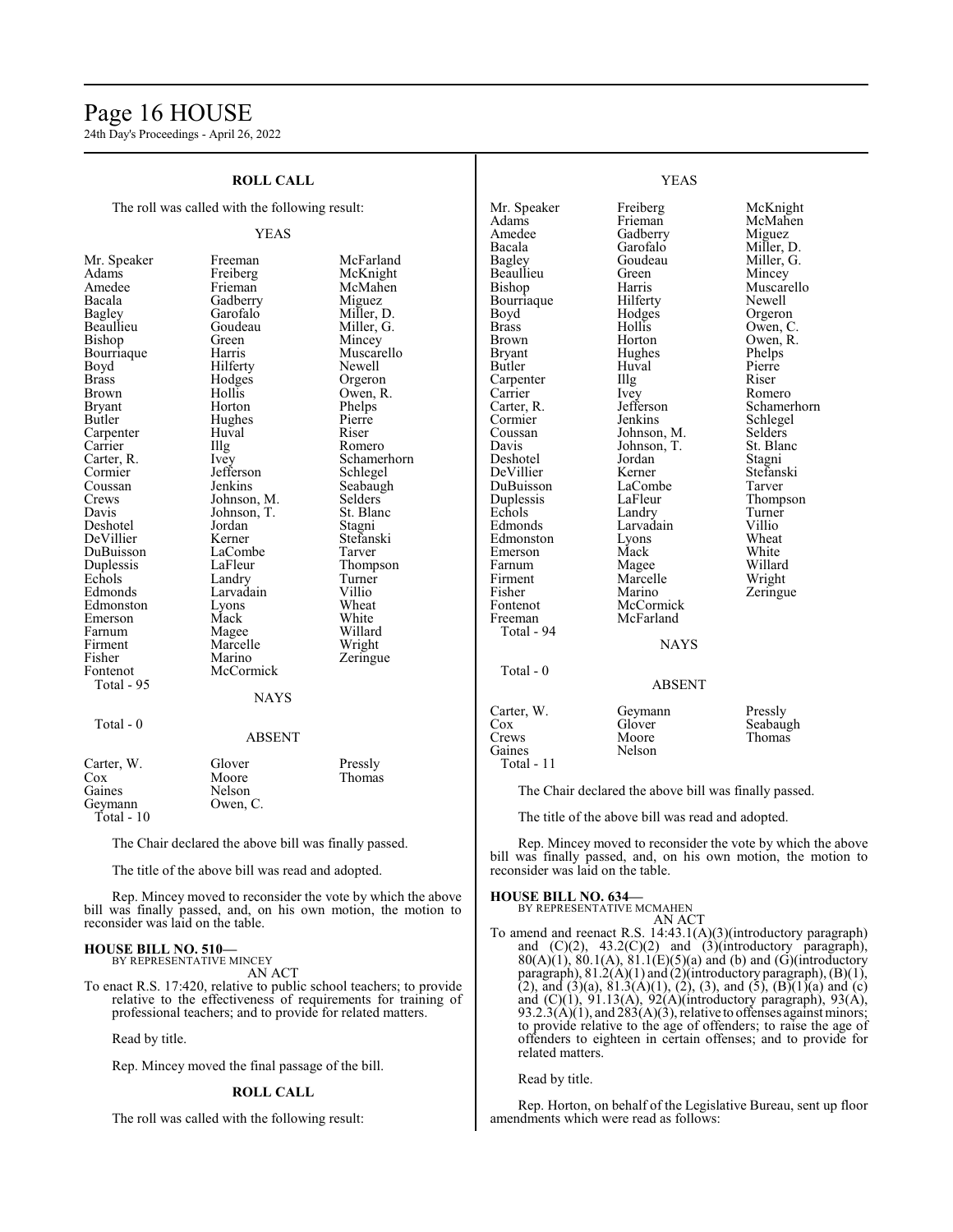# Page 17 HOUSE

24th Day's Proceedings - April 26, 2022

# **HOUSE FLOOR AMENDMENTS**

Amendments proposed by Representative Horton on behalf of the Legislative Bureau to Engrossed House Bill No. 634 by Representative McMahen

#### AMENDMENT NO. 1

On page 3, line 5, following "greater" change "; or" to "**.**"

#### AMENDMENT NO. 2

On page 8, line 9, following "defense" change "; or" to "**.**"

On motion of Rep. Horton, the amendments were adopted.

Rep. McMahen moved the final passage of the bill, as amended.

#### **ROLL CALL**

The roll was called with the following result:

#### YEAS

| Mr. Speaker   | Frieman       | McMahen     |
|---------------|---------------|-------------|
| Adams         | Gadberry      | Miguez      |
| Amedee        | Garofalo      | Miller, D.  |
| Bacala        | Geymann       | Miller, G.  |
| <b>Bagley</b> | Goudeau       | Mincey      |
| Beaullieu     | Green         | Newell      |
| Bishop        | Harris        | Orgeron     |
| Bourriaque    | Hilferty      | Owen, C.    |
| Boyd          | Hodges        | Owen, R.    |
| <b>Brass</b>  | Hollis        | Phelps      |
| Brown         | Horton        | Pierre      |
| Bryant        | Hughes        | Pressly     |
| Butler        | Huval         | Riser       |
| Carpenter     | Illg          | Romero      |
| Carrier       | Ivey          | Schamerhorn |
| Carter, R.    | Jefferson     | Schlegel    |
| Cormier       | Jenkins       | Seabaugh    |
| Coussan       | Johnson, M.   | Selders     |
| Crews         | Johnson, T.   | St. Blanc   |
| Davis         | Jordan        | Stagni      |
| Deshotel      | Kerner        | Stefanski   |
| DeVillier     | LaCombe       | Tarver      |
| DuBuisson     | LaFleur       | Thomas      |
| Duplessis     | Landry        | Thompson    |
| Echols        | Larvadain     | Turner      |
| Edmonds       | Lyons         | Villio      |
| Edmonston     | Mack          | Wheat       |
| Emerson       | Magee         | White       |
| Firment       | Marcelle      | Willard     |
| Fisher        | Marino        | Wright      |
| Fontenot      | McCormick     | Zeringue    |
| Freeman       | McFarland     |             |
| Freiberg      | McKnight      |             |
| Total - 97    |               |             |
|               | <b>NAYS</b>   |             |
| Total - 0     |               |             |
|               | <b>ABSENT</b> |             |
| Carter, W.    | Gaines        | Muscarello  |
| $\cos$        | Glover        | Nelson      |
| Farnum        | Moore         |             |
| Total - 8     |               |             |

The Chair declared the above bill was finally passed.

The title of the above bill was read and adopted.

Rep. McMahen moved to reconsider the vote by which the above bill was finally passed, and, on his own motion, the motion to reconsider was laid on the table.

#### **HOUSE BILL NO. 640—**

BY REPRESENTATIVE WRIGHT AN ACT

To enact Subpart E of Part IV of Subchapter A of Ch. 5-D of Title 40 of the Louisiana Revised Statutes, to be comprised of R.S. 40:1177.1, relative to vaccines and vaccine-related pharmaceuticals; to require sufficient information regarding vaccines and vaccine-related pharmaceuticals distributed in the state; to require the Louisiana Department of Health to provide certain information; and to provide for related matters.

Read by title.

# **Motion**

On motion of Rep. Wright, the bill was returned to the calendar.

### **Notice of Intention to Call**

Pursuant to House Rule No. 8.20(A), Rep. Wright gave notice of his intention to call House Bill No. 640 from the calendar on Wednesday, April 27, 2022.

#### **HOUSE BILL NO. 661—**

BY REPRESENTATIVE HILFERTY AN ACT

To enact R.S. 29:736(E), relative to state buildings; to exempt state buildings and facilities from locally declared disasters and emergencies; and to provide for related matters.

Read by title.

Rep. Horton, on behalf of the Legislative Bureau, sent up floor amendments which were read as follows:

#### **HOUSE FLOOR AMENDMENTS**

Amendments proposed by Representative Horton on behalf of the Legislative Bureau to Engrossed House Bill No. 661 by Representative Hilferty

#### AMENDMENT NO. 1

On page 1, line 8, following "of" and before "Chapter" change "the" to "this"

On motion of Rep. Horton, the amendments were adopted.

# **Speaker Schexnayder in the Chair**

Rep. Hilferty moved the final passage of the bill, as amended.

# **ROLL CALL**

The roll was called with the following result:

#### YEAS

Mr. Speaker Freiberg Mincey<br>Adams Frieman Muscare Adams Frieman Muscarello<br>Amedee Gadberry Nelson Amedee Gadberry Nelson<br>Bacala Garofalo Orgeron Bacala Garofalo Orgeron Bagley Geymann Owen, C.<br>Beaullieu Goudeau Owen, R. Bishop Harris Pressly<br>Bourriaque Hilferty Romero Bourriaque Hilferty<br>Brown Hodges

Goudeau Owen, I<br>Harris Pressly Brown Hodges Schamerhorn<br>Butler Hollis Schlegel Schlegel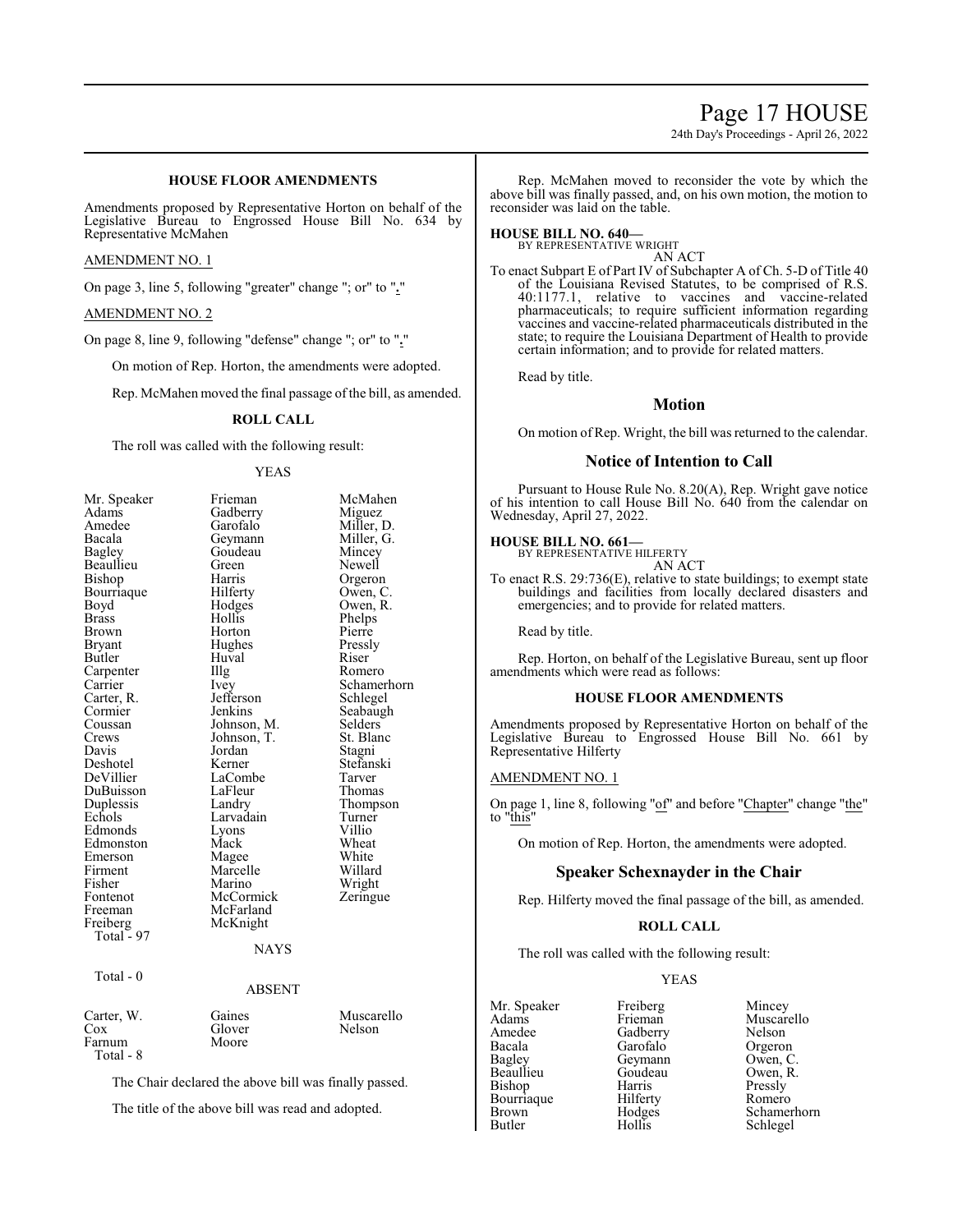# Page 18 HOUSE

24th Day's Proceedings - April 26, 2022

| Carrier<br>Carter, R.<br>Coussan<br>Crews<br>Davis<br>Deshotel<br>DeVillier<br>DuBuisson<br>Echols<br>Edmonds<br>Edmonston<br>Emerson<br>Firment<br>Fontenot<br>Total - 70 | Horton<br>Huval<br>Illg<br>Ivey<br>Johnson, M.<br>Kerner<br>Mack<br>Magee<br>McCormick<br>McFarland<br>McKnight<br>McMahen<br>Miguez<br>Miller, G.<br><b>NAYS</b> | Seabaugh<br>St. Blanc<br>Stefanski<br>Tarver<br>Thomas<br>Thompson<br>Turner<br>Villio<br>Wheat<br>White<br>Wright<br>Zeringue |
|----------------------------------------------------------------------------------------------------------------------------------------------------------------------------|-------------------------------------------------------------------------------------------------------------------------------------------------------------------|--------------------------------------------------------------------------------------------------------------------------------|
| Boyd<br><b>Brass</b><br>Bryant<br>Carpenter<br>Cormier<br>Duplessis<br>Fisher<br>Freeman<br>Green<br>Hughes<br>Total - 29                                                  | Jefferson<br>Jenkins<br>Johnson, T.<br>Jordan<br>LaCombe<br>LaFleur<br>Landry<br>Larvadain<br>Lyons<br>Marcelle<br><b>ABSENT</b>                                  | Marino<br>Miller, D.<br>Newell<br>Phelps<br>Pierre<br>Riser<br>Selders<br>Stagni<br>Willard                                    |
| Carter, W.<br>Cox                                                                                                                                                          | Farnum<br>Gaines                                                                                                                                                  | Glover<br>Moore                                                                                                                |

Total - 6

The Chair declared the above bill was finally passed.

The title of the above bill was read and adopted.

Rep. Hilferty moved to reconsider the vote by which the above bill was finally passed, and, on her own motion, the motion to reconsider was laid on the table.

# **Consent to Correct a Vote Record**

Rep. Hughes requested the House consent to record his vote on final passage of House Bill No. 661 as nay, which consent was unanimously granted.

#### **HOUSE BILL NO. 682—** BY REPRESENTATIVE BROWN

AN ACT

To enact R.S. 22:1679, relative to a claims adjuster database; to require the Department of Insurance to create and maintain a database of claims adjusters working in this state; to provide requirements for each profile in the database; to provide for accessability by the public; and to provide for related matters.

Read by title.

Rep. Brown sent up floor amendments which were read as follows:

# **HOUSE FLOOR AMENDMENTS**

Amendments proposed by Representative Brown to Engrossed House Bill No. 682 by Representative Brown

#### AMENDMENT NO. 1

On page 1, line 4, change "accessability" to "accessibility"

On motion of Rep. Brown, the amendments were adopted.

Rep. Brown sent up floor amendments which were read as follows:

#### **HOUSE FLOOR AMENDMENTS**

Amendments proposed by Representative Brown to Engrossed House Bill No. 682 by Representative Brown

#### AMENDMENT NO. 1

On page 1, delete lines 19 and 20 in their entirety and insert in lieu thereof the following:

 $(5)$  The number of years the claims adjuster has adjusted property claims.

(6) The number of property claims the claims adjuster has adjusted over the past five years."

# AMENDMENT NO. 2

On page 2, between lines 2 and 3, insert the following:

(9) Any applicable certifications and designations held by the claims adjuster.'

On motion of Rep. Brown, the amendments were withdrawn.

Rep. Brown sent up floor amendments which were read as follows:

# **HOUSE FLOOR AMENDMENTS**

Amendments proposed by Representative Brown to Engrossed House Bill No. 682 by Representative Brown

#### AMENDMENT NO. 1

On page 1, delete lines 19 and 20 in their entirety and insert in lieu thereof the following:

"(5) The number of years the claims adjuster has adjusted property claims.

(6) The number of property claims the claims adjuster has adjusted over the past five years."

On motion of Rep. Brown, the amendments were adopted.

Rep. Brown moved the final passage of the bill, as amended.

### **ROLL CALL**

The roll was called with the following result:

#### YEAS

|          | McMahen                                |
|----------|----------------------------------------|
| Frieman  | Miguez                                 |
| Gadberry | Miller, D.                             |
| Garofalo | Miller, G.                             |
| Geymann  | Mincey                                 |
| Goudeau  | Muscarello                             |
| Green    | Nelson                                 |
| Harris   | Newell                                 |
|          | Orgeron                                |
|          | Owen, C.                               |
| Hollis   | Owen, R.                               |
| Horton   | Phelps                                 |
| Huval    | Pierre                                 |
|          | Pressly                                |
| Ivey     | Riser                                  |
|          | Freiberg<br>Hilferty<br>Hodges<br>Illg |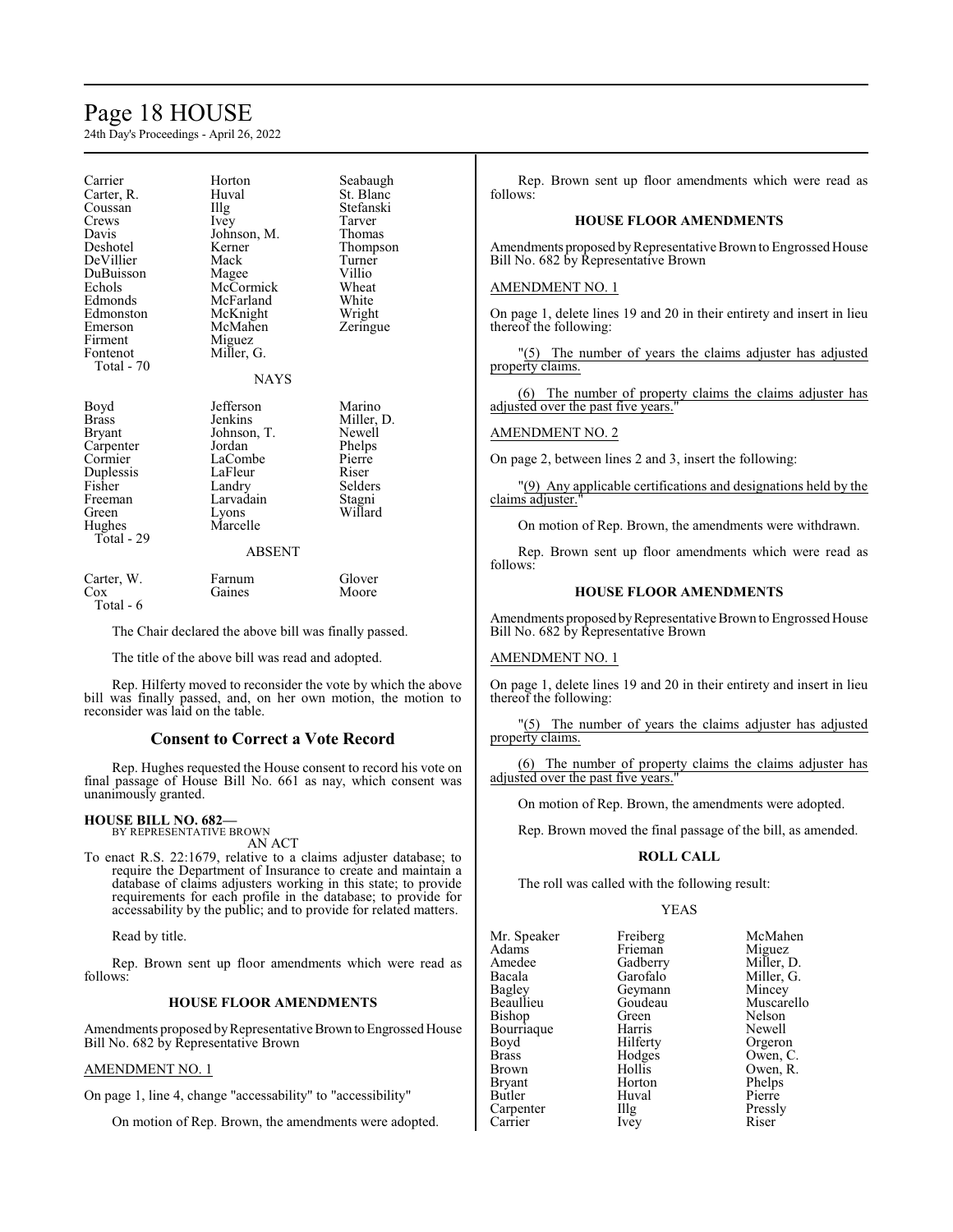# Page 19 HOUSE

24th Day's Proceedings - April 26, 2022

| Carter, R.<br>Cormier<br>Coussan<br>Crews<br>Davis | Jefferson<br>Jenkins<br>Johnson, M.<br>Johnson, T.<br>Jordan | Romero<br>Schamerhorn<br>Schlegel<br>Seabaugh<br>Selders |
|----------------------------------------------------|--------------------------------------------------------------|----------------------------------------------------------|
| Deshotel                                           | Kerner                                                       | St. Blanc                                                |
| DeVillier                                          | LaCombe                                                      | Stagni                                                   |
| DuBuisson                                          | LaFleur                                                      | Stefanski<br>Tarver                                      |
| Duplessis<br>Echols                                | Landry<br>Larvadain                                          | Thomas                                                   |
| Edmonds                                            | Lyons                                                        | Thompson                                                 |
| Edmonston                                          | Mack                                                         | Turner                                                   |
| Emerson                                            | Magee                                                        | Villio                                                   |
| Farnum<br>Firment                                  | Marcelle<br>Marino                                           | Wheat<br>White                                           |
| Fisher                                             | McCormick                                                    | Willard                                                  |
| Fontenot                                           | McFarland                                                    | Wright                                                   |
| Freeman                                            | McKnight                                                     | Zeringue                                                 |
| Total - 99                                         |                                                              |                                                          |
|                                                    | <b>NAYS</b>                                                  |                                                          |
| Total $-0$                                         |                                                              |                                                          |
|                                                    | <b>ABSENT</b>                                                |                                                          |
| Carter, W.<br>Cox<br>Total - 6                     | Gaines<br>Glover                                             | Hughes<br>Moore                                          |
|                                                    |                                                              |                                                          |

The Chair declared the above bill was finally passed.

The title of the above bill was read and adopted.

Rep. Brown moved to reconsider the vote by which the above bill was finally passed, and, on his own motion, the motion to reconsider was laid on the table.

#### **Consent to Correct a Vote Record**

Rep. Jordan requested the House consent to record his vote on final passage of House Bill No. 682 as yea, which consent was unanimously granted.

# **HOUSE BILL NO. 683—** BY REPRESENTATIVE CREWS

AN ACT

To amend and reenact R.S. 56:2011(D) and (E), relative to royalties on dredged materials; to provide for exemptions from payment of certain royalties and bond requirements; and to provide for related matters.

Read by title.

Rep. Crews moved the final passage of the bill.

### **ROLL CALL**

The roll was called with the following result:

### YEAS

| Mr. Speaker   | Frieman  | McMahen    |
|---------------|----------|------------|
| Adams         | Gadberry | Miguez     |
| Amedee        | Garofalo | Miller, D. |
| Bacala        | Geymann  | Miller, G. |
| Bagley        | Goudeau  | Mincey     |
| Beaullieu     | Green    | Muscarello |
| Bishop        | Harris   | Nelson     |
| Bourriaque    | Hilferty | Orgeron    |
| Boyd          | Hodges   | Owen, C.   |
| <b>Brass</b>  | Hollis   | Owen, R.   |
| Brown         | Horton   | Phelps     |
| <b>Bryant</b> | Hughes   | Pierre     |

| Butler<br>Carpenter<br>Carrier<br>Carter, R.<br>Cormier<br>Coussan<br>Crews<br>Davis                                                                   | Huval<br>Illg<br><i>lvey</i><br>Jefferson<br>Jenkins<br>Johnson, M.<br>Johnson, T.<br>Jordan                                                   | Pressly<br>Riser<br>Romero<br>Schamerhorn<br>Schlegel<br>Seabaugh<br>Selders<br>St. Blanc                        |
|--------------------------------------------------------------------------------------------------------------------------------------------------------|------------------------------------------------------------------------------------------------------------------------------------------------|------------------------------------------------------------------------------------------------------------------|
| Deshotel                                                                                                                                               | Kerner                                                                                                                                         | Stagni                                                                                                           |
| DeVillier<br>DuBuisson<br>Duplessis<br>Echols<br>Edmonds<br>Edmonston<br>Emerson<br>Firment<br>Fisher<br>Fontenot<br>Freeman<br>Freiberg<br>Total - 98 | LaCombe<br>LaFleur<br>Landry<br>Larvadain<br>Lyons<br>Mack<br>Magee<br>Marcelle<br>Marino<br>McCormick<br>McFarland<br>McKnight<br><b>NAYS</b> | Stefanski<br>Tarver<br>Thomas<br>Thompson<br>Turner<br>Villio<br>Wheat<br>White<br>Willard<br>Wright<br>Zeringue |
| Total - 0                                                                                                                                              | ABSENT                                                                                                                                         |                                                                                                                  |
| Carter, W.<br>$\cos$<br>Farnum<br>Total - 7                                                                                                            | Gaines<br>Glover<br>Moore                                                                                                                      | <b>Newell</b>                                                                                                    |

The Chair declared the above bill was finally passed.

The title of the above bill was read and adopted.

Rep. Crews moved to reconsider the vote by which the above bill was finally passed, and, on his own motion, the motion to reconsider was laid on the table.

#### **Consent to Correct a Vote Record**

Rep. Jordan requested the House consent to record his vote on final passage of House Bill No. 683 as yea, which consent was unanimously granted.

#### **HOUSE BILL NO. 689—**

BY REPRESENTATIVE SCHAMERHORN AN ACT

To amend and reenact R.S. 56:306.2(B), 306.3, 306.4(Section heading) and  $(C)(1)$ , and 306.5(A) and to enact R.S. 56:306.1 and  $30\overline{6}$ .2(A)(2), relative to licenses; to create the retail seafood dealer's license; to provide for license required to buy and sell seafood; and to provide for related matters.

Read by title.

Rep. Schamerhorn sent up floor amendments which were read as follows:

#### **HOUSE FLOOR AMENDMENTS**

Amendments proposed by Representative Schamerhorn to Engrossed House Bill No. 689 by Representative Schamerhorn

#### AMENDMENT NO. 1

On page 3, line 26, after "and" and before "dollars" delete "nine hundred twenty" and insert "four hundred sixty"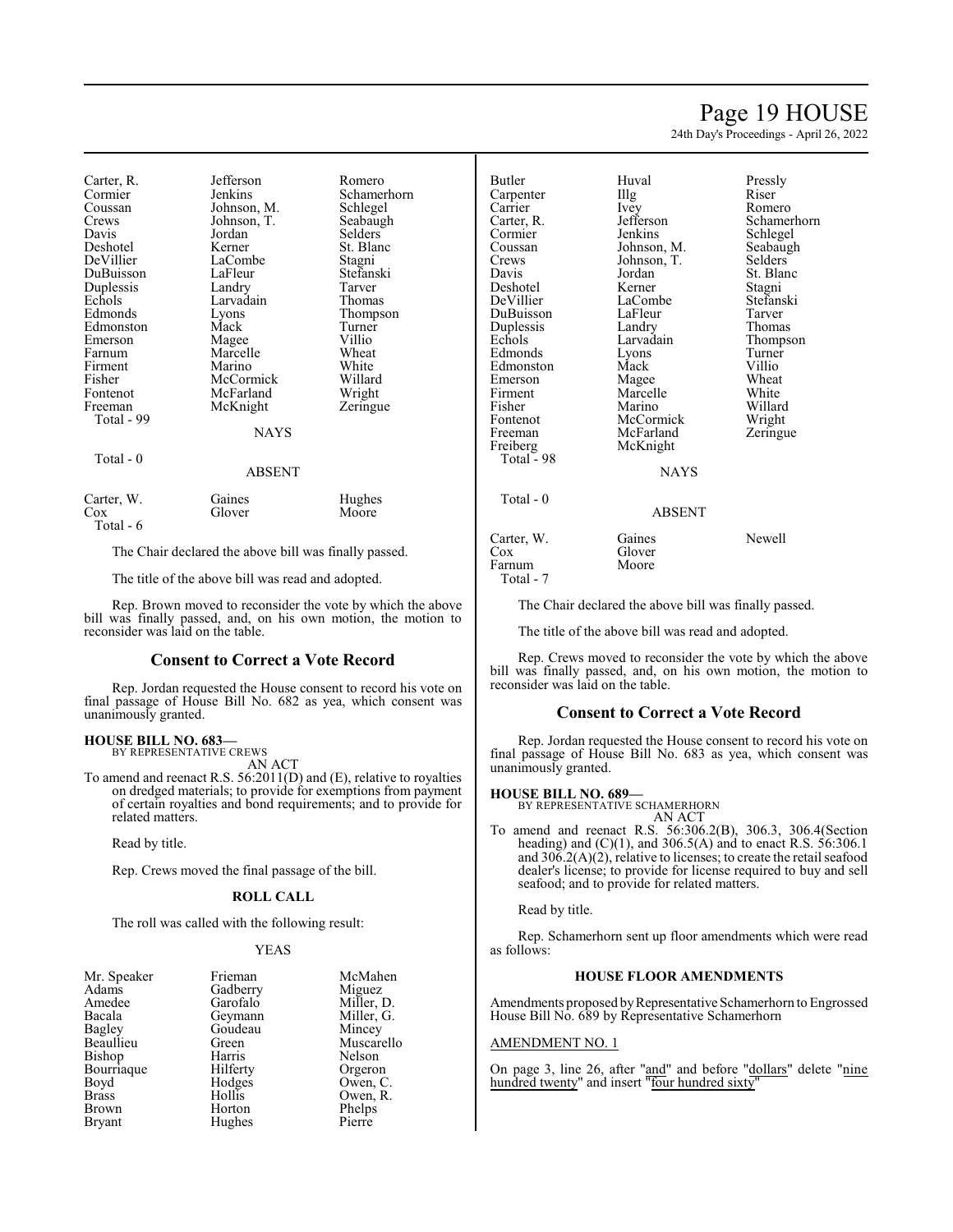# Page 20 HOUSE

24th Day's Proceedings - April 26, 2022

# AMENDMENT NO. 2

On page 5, line 7, change "\$662.50" to "\$432.50"

Onmotion ofRep. Schamerhorn, the amendments were adopted.

Rep. Schamerhorn moved the final passage of the bill, as amended.

# **ROLL CALL**

The roll was called with the following result:

#### YEAS

| Mr. Speaker                                                      | Gadberry                                                            | McMa                                          |
|------------------------------------------------------------------|---------------------------------------------------------------------|-----------------------------------------------|
| Adams                                                            | Garofalo                                                            | Miller,                                       |
| Bacala                                                           | Glover                                                              | Miller,                                       |
| Bagley                                                           | Goudeau                                                             | Mince                                         |
| Beaullieu                                                        | Green                                                               | Nelsor                                        |
| Bishop                                                           | Harris                                                              | Orgerc                                        |
| Bourriaque                                                       | Hilferty                                                            | Owen,                                         |
| Boyd                                                             | Hodges                                                              | Owen,                                         |
| <b>Brass</b>                                                     | Hollis                                                              | Phelps                                        |
| Brown                                                            | Hughes                                                              | Pierre                                        |
| <b>Bryant</b>                                                    | Huval                                                               | Riser                                         |
| Butler                                                           | Ivey                                                                | Romer                                         |
| Carpenter                                                        | Jefferson                                                           | Scham                                         |
| Carrier                                                          | Johnson, M.                                                         | Schleg                                        |
| Carter, R.                                                       | Johnson, T.                                                         | Selder                                        |
| Cormier                                                          | Jordan                                                              | St. Bla                                       |
| Coussan                                                          | Kerner                                                              | Stagni                                        |
| Davis                                                            | LaCombe                                                             | Stefan:                                       |
| Deshotel                                                         | LaFleur                                                             | Tarver                                        |
| DuBuisson                                                        | Landry                                                              | Thomp                                         |
| Duplessis                                                        | Larvadain                                                           | Turner                                        |
| Echols                                                           | Lyons                                                               | Wheat                                         |
| Edmonds                                                          | Mack                                                                | White                                         |
| Firment                                                          | Magee                                                               | Willar                                        |
| Fontenot                                                         | Marcelle                                                            | Wrigh                                         |
| Freeman<br>Freiberg<br>Total $-80$                               | McFarland<br>McKnight<br><b>NAYS</b>                                | Zering                                        |
| Amedee<br>Crews<br>Edmonston<br>Emerson<br>Frieman<br>Total - 15 | Geymann<br>Horton<br>Marino<br>McCormick<br>Miguez<br><b>ABSENT</b> | Musca<br>Pressly<br>Seabau<br>Thoma<br>Villio |
| Carter, W.                                                       | Fisher                                                              | Moore                                         |
| Cox                                                              | Gaines                                                              | Newel                                         |

Mr. Speaker McMahen<br>
Miller, D. arofalo Miller, D.<br>
over Miller, G. over Miller, G.<br>budeau Mincev Pudeau Mincey<br>
References Nelson Nelson arris Orgeron<br>1 Iferty Owen, C Owen, C. bdges Owen, R.<br>bllis Phelps billis Phelps<br>
ghes Pierre ey Romero<br>fferson Schame fferson Schamerhorn<br>hnson. M. Schlegel Schlegel<br>Selders hnson, T.<br>rdan rdan St. Blanc<br>
erner Stagni erner Stagni<br>Combe Stefans Combe Stefanski<br>Fleur Tarver Fleur Tarver<br>
ndrv Thomn Thompson<br>Turner rvadain Turner<br><sub>ons</sub> Wheat agee Willard<br>arcelle Wright arcelle Wright<br>cFarland Zeringu Zeringue cKnight NAYS

| Amedee<br>Crews<br>Edmonston<br>Emerson<br>Frieman | Geymann<br>Horton<br>Marino<br>McCormick<br>Miguez | Muscarello<br>Pressly<br>Seabaugh<br>Thomas<br>Villio |
|----------------------------------------------------|----------------------------------------------------|-------------------------------------------------------|
| Total $-15$                                        | <b>ABSENT</b>                                      |                                                       |
| Cartar W                                           | Ficher                                             | $M_{\Omega}$                                          |

| $-$          | .       | .      |
|--------------|---------|--------|
| Cox          | Gaines  | Newell |
| DeVillier    | Illg    |        |
| Farnum       | Jenkins |        |
| Total - $10$ |         |        |
|              |         |        |

The Chair declared the above bill, having received a two-thirds vote of the elected members, was finally passed.

The title of the above bill was read and adopted.

Rep. Schamerhorn moved to reconsider the vote by which the above bill was finally passed, and, on his own motion, the motion to reconsider was laid on the table.

# **Consent to Correct a Vote Record**

Rep. Hilferty requested the House consent to correct her vote on final passage of House Bill No. 689 from nay to yea, which consent was unanimously granted.

# **Consent to Correct a Vote Record**

Rep. Jordan requested the House consent to record his vote on final passage of House Bill No. 689 as yea, which consent was unanimously granted.

# **Consent to Correct a Vote Record**

Rep. Charles Owen requested the House consent to record his vote on final passage of House Bill No. 689 as yea, which consent was unanimously granted.

# **HOUSE BILL NO. 701—**

BY REPRESENTATIVE HILFERTY AN ACT

To amend and reenact R.S. 29:727(D) and 737(C) and to enact R.S. 29:724.1, relative to emergency preparedness; to provide relative to declarations of states of emergency; to provide for the termination of states of emergency; to provide for the duration of states of emergency; to provide for approval of an extension of a declaration of emergency under certain circumstances; and to provide for related matters.

#### Read by title.

Rep. Hilferty sent up floor amendments which were read as follows:

# **HOUSE FLOOR AMENDMENTS**

Amendments proposed by Representative Hilferty to Engrossed House Bill No. 701 by Representative Hilferty

#### AMENDMENT NO. 1

On page 1, line 4, after "emergency" delete the semicolon ";" and insert "declared by local officials;"

# AMENDMENT NO. 2

On page 1, line 11 after "emergency" delete the semicolon ";" and insert "declared by local officials"

#### AMENDMENT NO. 3

On page 1, line 13, after "resolution," delete the remainder of the line and on line 14, delete "disaster or emergency to terminate the" and insert "terminate a"

# AMENDMENT NO. 4

On page 1, line 15, between "emergency" and "and may" insert "that was declared by a parish president or mayor or chief executive officer of a municipality"

### AMENDMENT NO. 5

On page 1, at the end of line 16, delete the period "." and insert "by the local official."

### AMENDMENT NO. 6

On page 1, line 18, after "Section," delete the remainder of the line and delete line 19 and insert "terminate a"

#### AMENDMENT NO. 7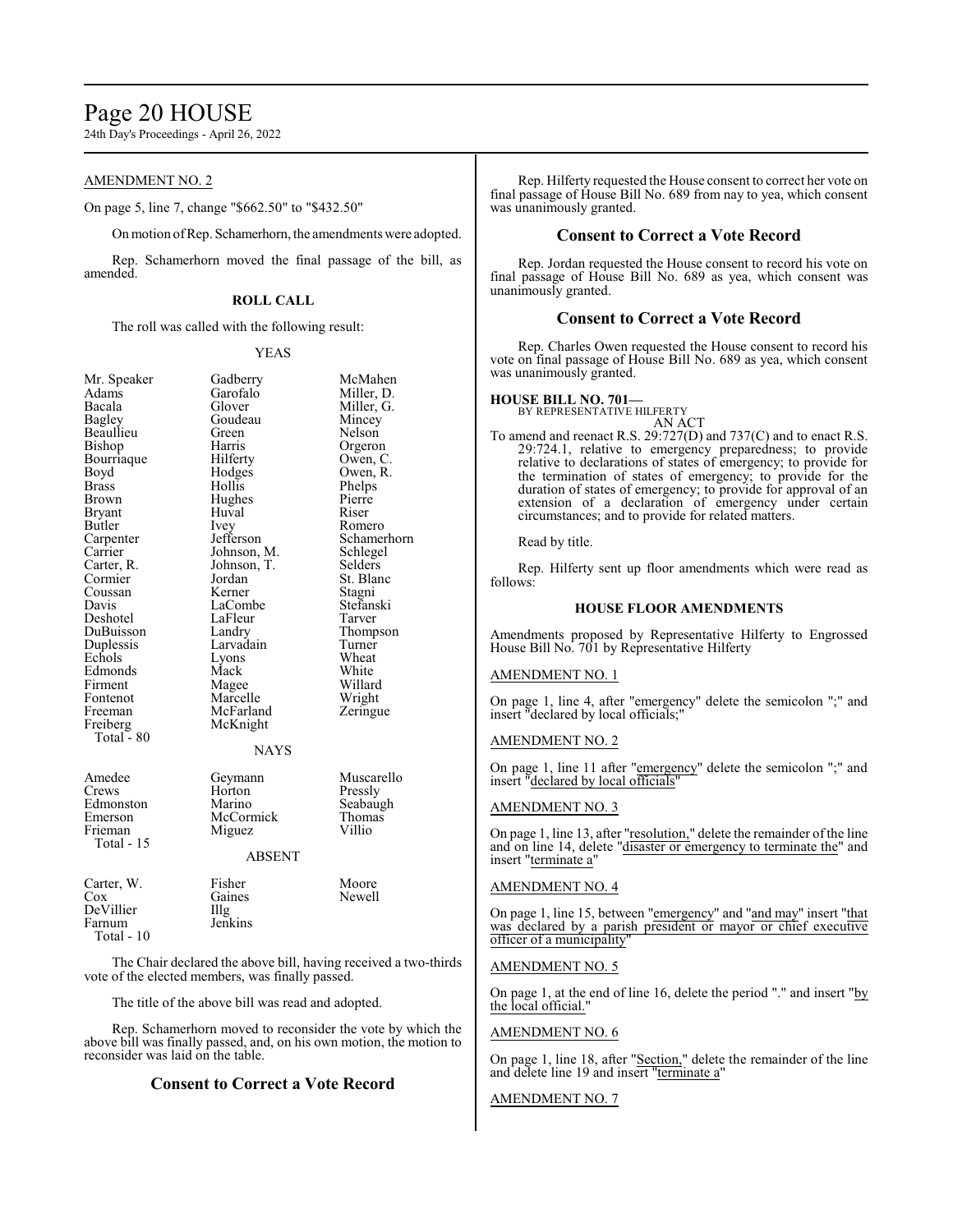# Page 21 HOUSE

24th Day's Proceedings - April 26, 2022

On page 1, line 20, between "health emergency" and "and may" insert "that was declared by a parish president or mayor or chief executive officer of a municipality"

# AMENDMENT NO. 8

On page 2, at the end of line 2, delete the period "." and insert "by the local official."

# AMENDMENT NO. 9

On page 2, line 6, after "questions of" delete the remainder of the line and delete line 7 and insert "terminating a state of"

### AMENDMENT NO. 10

On page 2, line 8, after "public health emergency" insert "that was declared by a parish president or mayor or chief executive officer of a municipality

### AMENDMENT NO. 11

On page 2, line 10, after "issued" insert "by the local official"

### AMENDMENT NO. 12

On page 4, at the end of line 14, delete "governor." and insert "appropriate parish president or mayor or chief executive officer of a municipality.

# AMENDMENT NO. 13

On page 4, line 16, after "of the legislature" delete the remainder of the line and delete lines 17 through 22, and insert the following:

"terminating the state of disaster or emergency or public health emergency or establishing a period during which no other declaration of emergency or disaster or public health emergency may be issued or both.

C. A termination or prohibition of a state of disaster or emergency or public health emergency pursuant to this Section shall become effective upon the adoption of a concurrent resolution in accordance with Paragraph  $(A)(1)$  of this Section or upon transmittal of the summary of the tabulation sheets in accordance with Subparagraph  $(B)(11)(b)$  of this Section.

#### AMENDMENT NO. 14

On page 5, line 12, after "affect" delete the remainder of the line and insert "changes to polling places for an election being conducted in accordance with R.S. 18:401.1 or 401.2."

#### AMENDMENT NO. 15

On page 6, line 9 after "affect" delete the remainder of the line and insert "changes to polling places for an election being conducted in accordance with R.S.  $18:401.1$  or  $401.2$ .

On motion of Rep. Hilferty, the amendments were adopted.

Rep. Frieman sent up floor amendments which were read as follows:

#### **HOUSE FLOOR AMENDMENTS**

Amendments proposed by Representative Frieman to Engrossed House Bill No. 701 by Representative Hilferty

#### AMENDMENT NO. 1

On page 1, line 2, after "737(C)" delete "and to enact R.S. 29:724.1," and insert a comma ","

# AMENDMENT NO. 2

On page 1, line 8, after "reenacted" delete the remainder of the line and on line 9, delete "29:724.1 is enacted"

# AMENDMENT NO. 3

On page 1, delete lines 10 through 20 in their entirety and delete page 2 and 3 in their entirety and on page 4, delete lines 1 through 23 in their entirety

On motion of Rep. Frieman, the amendments were adopted.

# **Motion**

On motion of Rep. Hilferty, the bill, as amended, was returned to the calendar.

# **HOUSE BILL NO. 718—**

BY REPRESENTATIVE CHARLES OWEN

AN ACT To amend and reenact R.S. 56:3000(G), 3001, 3002, and  $3004$ (Section heading),  $(A)(2)$  and  $(\overline{3})$ , and  $(B)$ (introductory paragraph) and to enact R.S.  $56:3000(F)(4)$  and  $(5)$ , relative to hunting and fishing licenses; to provide additional eligibility for resident recreational license rates; to provide for the cost of a Senior/Retired Military combination license; to provide for conflicts with other law; to provide for effective date and conditions of enactment; and to provide for related matters.

Read by title.

Rep. Horton, on behalf of the Legislative Bureau, sent up floor amendments which were read as follows:

#### **HOUSE FLOOR AMENDMENTS**

Amendments proposed by Representative Horton on behalf of the Legislative Bureau to Engrossed House Bill No. 718 by Representative Charles Owen

#### AMENDMENT NO. 1

On page 1, line 2, change  $''(A)(2)$  and" to  $''(A)(introducing$ paragraph), (2), and"

# AMENDMENT NO. 2

On page 1, line 9, change  $(A)(2)$  and  $(3)$ ," to  $(A)(introducing the same equation)$ paragraph),  $(2)$ , and  $(3)$ ,

On motion of Rep. Horton, the amendments were adopted.

Rep. Charles Owen moved the final passage of the bill, as amended.

#### **ROLL CALL**

The roll was called with the following result:

## YEAS

Adams Gaines Miguez Bacala Geymann Miller, G. Bagley Glover<br>Beaullieu Goudeau Bishop

Mr. Speaker Gadberry McMahen<br>Adams Gaines Miguez Amedee Garofalo Miller, D.<br>Bacala Geymann Miller, G. Goudeau Muscarello<br>Green Nelson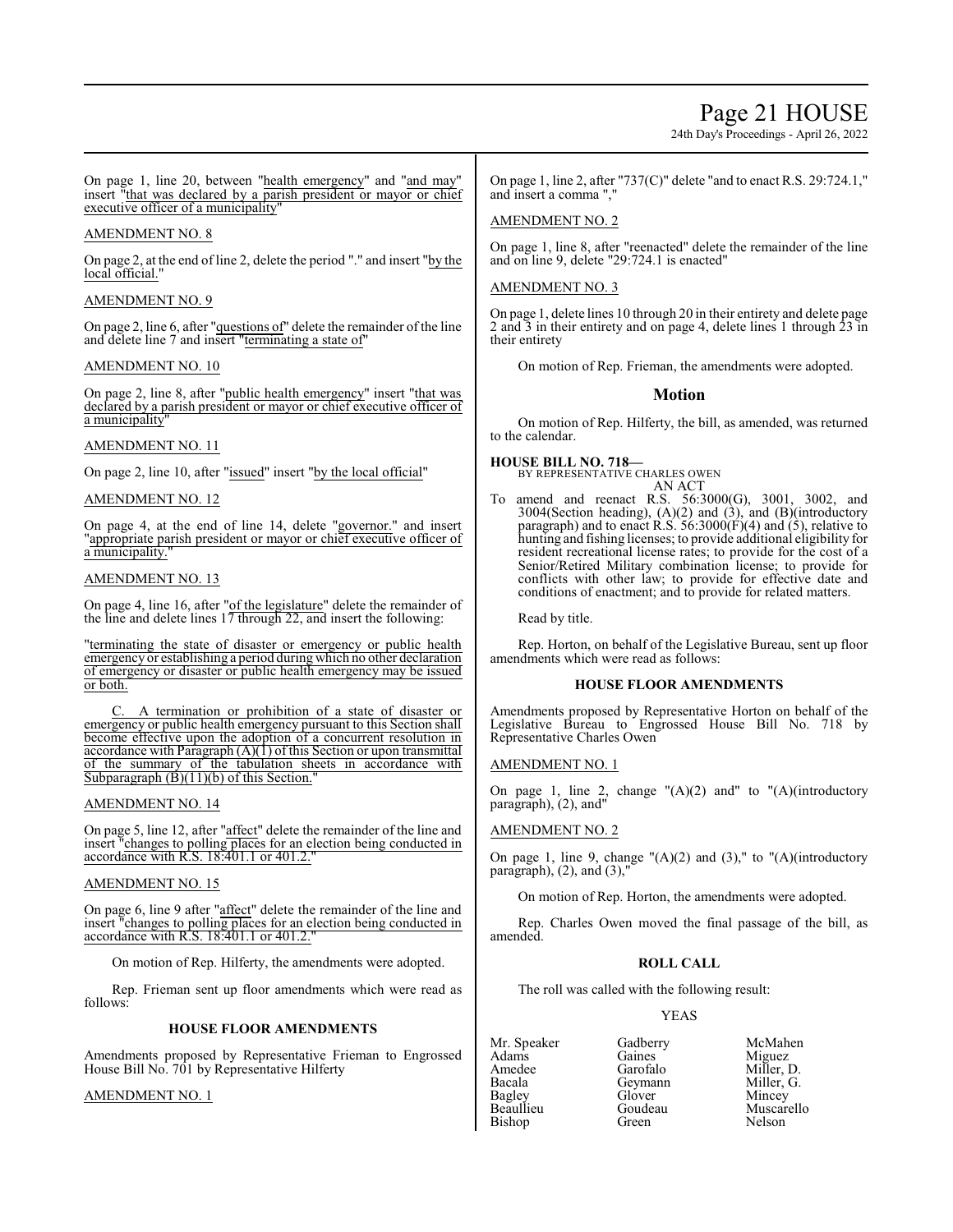# Page 22 HOUSE

24th Day's Proceedings - April 26, 2022

| Bourriaque<br>Boyd<br>Brass<br>Brown<br>Bryant<br>Butler<br>Carpenter<br>Carrier<br>Carter, R.<br>Cormier<br>Coussan<br>Crews<br>Davis<br>Deshotel<br>DeVillier<br>DuBuisson<br>Duplessis<br>Echols<br>Edmonds<br>Edmonston<br>Emerson<br>Firment<br>Fisher | Harris<br>Hilferty<br>Hodges<br>Hollis<br>Horton<br>Hughes<br>Huval<br>Illg<br>Ivey<br>Jefferson<br>Jenkins<br>Johnson, M.<br>Johnson, T.<br>Jordan<br>Kerner<br>LaCombe<br>LaFleur<br>Landry<br>Larvadain<br>Lyons<br>Mack<br>Magee<br>Marcelle | Newell<br>Orgeron<br>Owen, C.<br>Owen, R.<br>Phelps<br>Pierre<br>Pressly<br>Riser<br>Romero<br>Schamerhorn<br>Schlegel<br>Seabaugh<br>Selders<br>St. Blanc<br>Stagni<br>Stefanski<br>Tarver<br>Thomas<br>Thompson<br>Turner<br>Villio<br>Wheat<br>White |
|-------------------------------------------------------------------------------------------------------------------------------------------------------------------------------------------------------------------------------------------------------------|--------------------------------------------------------------------------------------------------------------------------------------------------------------------------------------------------------------------------------------------------|---------------------------------------------------------------------------------------------------------------------------------------------------------------------------------------------------------------------------------------------------------|
|                                                                                                                                                                                                                                                             |                                                                                                                                                                                                                                                  |                                                                                                                                                                                                                                                         |
| Fontenot<br>Freeman<br>Freiberg                                                                                                                                                                                                                             | Marino<br>McCormick<br>McFarland                                                                                                                                                                                                                 | Willard<br>Wright<br>Zeringue                                                                                                                                                                                                                           |
| Frieman<br>Total - 101                                                                                                                                                                                                                                      | McKnight<br><b>NAYS</b>                                                                                                                                                                                                                          |                                                                                                                                                                                                                                                         |
| Total - 0                                                                                                                                                                                                                                                   | ABSENT                                                                                                                                                                                                                                           |                                                                                                                                                                                                                                                         |
| Carter W                                                                                                                                                                                                                                                    | Farnum                                                                                                                                                                                                                                           |                                                                                                                                                                                                                                                         |

Carter, W.<br>Cox Total - 4

The Chair declared the above bill was finally passed.

The title of the above bill was read and adopted.

Moore

Rep. Charles Owen moved to reconsider the vote by which the above bill was finally passed, and, on his own motion, the motion to reconsider was laid on the table.

# **Consent to Correct a Vote Record**

Rep. Hilferty requested the House consent to record her vote on final passage of House Bill No. 718 as yea, which consent was unanimously granted.

# **HOUSE BILL NO. 731—** BY REPRESENTATIVE DUPLESSIS

AN ACT

To enact R.S. 15:912, relative to juvenile facilities; to provide relative to written policies, procedures, and practices for emergency preparedness within the Department of Children and Family Services and Office of Juvenile Justice; to provide relative to an emergency preparedness plans; to provide relative to fire drills; to provide relative to an alternate power source policy; to provide relative to compliance with national fire protection standards; to provide for exemption from capacity requirements; and to provide for related matters.

Read by title.

# **Motion**

On motion of Rep. Duplessis, the bill was returned to the calendar.

# **HOUSE BILL NO. 770—**

BY REPRESENTATIVE ST. BLANC AN ACT

To enact Chapter 23 of Title 25 of the Louisiana Revised Statutes of 1950, to be comprised of R.S. 25:1011 through 1016, and R.S.36:4(S), relative to boards and commissions; to establish the Louisiana Governor's Mansion Commission; to provide for the membership and powers, duties, and functions of the commission; to authorize the commission to establish advisory committees; and to provide for related matters.

Read by title.

Rep. St. Blanc sent up floor amendments which were read as follows:

### **HOUSE FLOOR AMENDMENTS**

Amendments proposed by Representative St. Blanc to Engrossed House Bill No. 770 by Representative St. Blanc

#### AMENDMENT NO. 1

On page 2, line 17, after "a former" delete "first" and insert "governor's"

On motion of Rep. St. Blanc, the amendments were adopted.

Rep. St. Blanc moved the final passage of the bill, as amended.

#### **ROLL CALL**

The roll was called with the following result:

YEAS

Mr. Speaker Frieman McMahen<br>Adams Gadberry Miguez Adams Gadberry<br>Amedee Gaines Amedee Gaines Miller, D.<br>Bacala Garofalo Miller, G. Bagley Glover<br>Beaullieu Goudeau Bishop Green Nelson Bourriaque Harris Newell<br>Boyd Hilferty Orgeron Boyd Hilferty<br>Brass Hodges Brass Hodges Owen, C. Brown Hollis Owen, R.<br>Bryant Horton Phelps Bryant Horton Phelps<br>Butler Hughes Pierre Carpenter Huval Pressl<br>Carrier Huyal Riser Carrier IIIg Riser<br>Carter, R. Ivey Romero Carter, R. Ivey<br>Cormier Jefferson Coussan Jenkins Schlegel<br>Crews Johnson, M. Seabaugh Crews Johnson, M. Seabaugh<br>
Davis Johnson, T. Selders Davis Johnson, T.<br>Deshotel Jordan DeVillier Kerner Stefans<br>DuBuisson LaCombe Tarver DuBuisson LaCombe Tarver<br>
Duplessis LaFleur Thomas Duplessis LaFleur Thoma<br>
Echols Larvadain Turner Edmonds Lyons Villio<br>
Emerson Mack Wheat Emerson Mack Wheat<br>
Farnum Magee White Farnum Magee White<br>
Firment Marcelle Willard Firment Marcelle Willard<br>Fisher Marino Wright Fisher Marino Wright<br>
Fontenot McCormick Zeringue Fontenot McCormick<br>Freeman McFarland Freeman McFarland<br>Freiberg McKnight Total  $-97$ 

Garofalo Miller, G.<br>Glover Mincey Hughes Pierre<br>Huval Pressly Jordan St. Blanc<br>Kerner Stefanski Larvadain Turner<br>
Lyons Villio McKnight

Goudeau Muscarello<br>Green Nelson Cormier Jefferson Schamerhorn<br>
Coussan Jenkins Schlegel

NAYS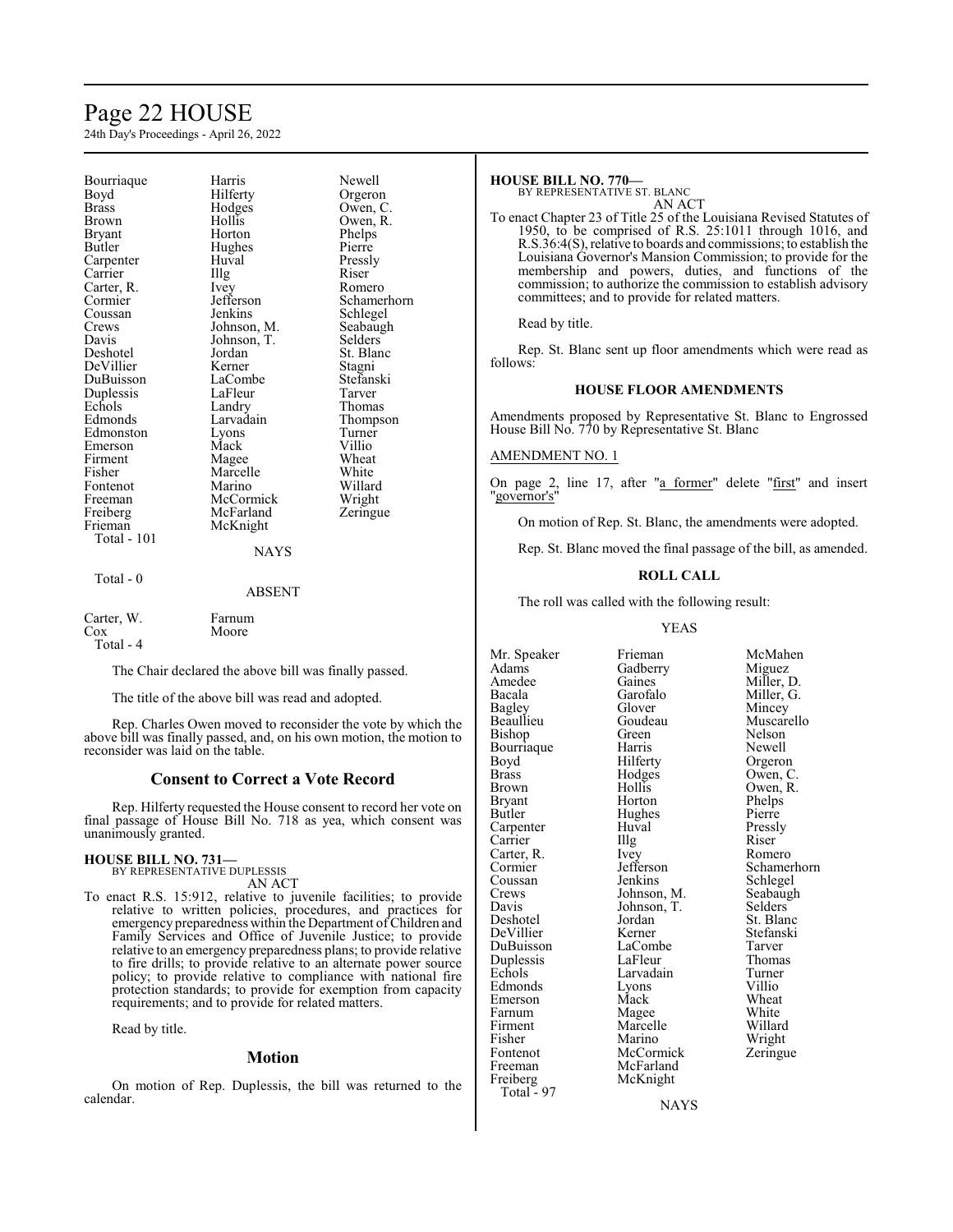# Page 23 HOUSE

24th Day's Proceedings - April 26, 2022

| 10tal - U                                   | <b>ABSENT</b>              |                    |
|---------------------------------------------|----------------------------|--------------------|
| Carter, W.<br>Cox<br>Edmonston<br>Total - 8 | Geymann<br>Landry<br>Moore | Stagni<br>Thompson |

The Chair declared the above bill was finally passed.

The title of the above bill was read and adopted.

Rep. St. Blanc moved to reconsider the vote by which the above bill was finally passed, and, on his own motion, the motion to reconsider was laid on the table.

#### **HOUSE BILL NO. 791—** BY REPRESENTATIVE KERNER

 $T_{\text{rel}} = 1 - 0$ 

AN ACT

To enact R.S. 56:302.9(J), relative to penalties for charter fishing without required credentials; to provide for revocation of basic and saltwater fishing privileges; and to provide for related matters.

Read by title.

### **Speaker Pro Tempore Magee in the Chair**

Rep. Kerner moved the final passage of the bill.

#### **ROLL CALL**

The roll was called with the following result:

#### YEAS

Adams Gadberry<br>Amedee Gaines Bourriaque Harris<br>Boyd Hilferty Carpenter Hughe<br>Carrier Huval Cormier Ivey<br>Coussan Jefferson Freeman McFarland<br>
Freiberg McKnight Total  $-95$ 

Mr. Speaker Frieman McMahen<br>Adams Gadberry Miguez Amedee Gaines Miller, D.<br>Bacala Garofalo Miller, G. Bacala Garofalo Miller, G.<br>Bagley Glover Mincey Bagley Glover Mincey Goudeau Muscarello<br>Green Nelson Bishop Green Nelson<br>Bourriaque Harris Newell Boyd Hilferty Orgeron<br>Brass Hodges Owen, C Brass Hodges Owen, C.<br>Bryant Hollis Owen, R. Bryant Hollis Owen, R. Horton Phelps<br>Hughes Pierre Huval Pressly<br>Illg Riser Carter, R. Illg Riser Cormier Livey Romero Coussan Jefferson Schamerhorn<br>Crews Jenkins Schlegel Crews Jenkins Schlegel<br>Davis Johnson, M. Seabaugh Davis Johnson, M. Seabaugh<br>Deshotel Johnson, T. St. Blanc Johnson, T. St. Blanch<br>Jordan Stagni DeVillier Jordan Stagni DuBuisson Kerner Stefans<br>Duplessis LaCombe Tarver Duplessis LaCombe Tarver Echols LaFleur Thoma<br>
Edmonds Larvadain Turner Larvadain Turner<br>Lyons Villio Emerson Lyons Villio<br>
Farnum Mack Wheat Farnum Mack Wheat<br>Firment Magee White Firment Magee White<br>
Fisher Marcelle Willard Marcelle Willard<br>
Marino Wright Fontenot Marino Wright<br>
Freeman McFarland Zeringue McKnight

NAYS

Total - 1

|                                         | .                              |                              |
|-----------------------------------------|--------------------------------|------------------------------|
| Brown<br>Carter, W.<br>Cox<br>Total - 9 | Edmonston<br>Geymann<br>Landry | Moore<br>Selders<br>Thompson |
|                                         |                                |                              |

The Chair declared the above bill was finally passed.

ABSENT

The title of the above bill was read and adopted.

Rep. Kerner moved to reconsider the vote by which the above bill was finally passed, and, on his own motion, the motion to reconsider was laid on the table.

#### **HOUSE BILL NO. 828—**

BY REPRESENTATIVES HORTON AND GEYMANN

AN ACT To amend and reenact R.S. 40:4.9(B), relative to preparation in private homes of foods for sale; to provide relative to an exemption for home-based preparers of low-risk foods for sale from laws and regulations pertaining to food preparation; to provide for the annual sales threshold qualifying home-based food preparers for this exemption; and to provide for related matters.

Read by title.

Rep. Horton moved the final passage of the bill.

# **ROLL CALL**

The roll was called with the following result:

#### YEAS

Mr. Speaker Frieman McKnight<br>Adams Gadberry McMahen Amedee Gaines<br>Bacala Garofalo Bacala Garofalo Miller, D. Beaullieu Glover<br>Bishop Goudeau Bourriaque Green<br>Boyd Harris Boyd Harris Newell Brass Filerty Orgeron<br>Brown Hodges Owen, C Brown Hodges Owen, C.<br>Bryant Hollis Owen, R. Bryant Hollis Owen, R.<br>Butler Horton Phelps Carpenter Hughes Pierre<br>Carrier Huval Pressly Carrier Huval Pressl<br>Carter, R. Illg Riser Carter, R. Illg Riser Romero Cormier Ivey<br>Coussan Jefferson Crews Jenkins Schlegel<br>
Davis Johnson, M. Seabaugh Davis Johnson, M. Seabaughten Seabaughten Selders<br>Deshotel Johnson, T. Selders Deshotel Johnson, T.<br>DeVillier Jordan DuBuisson Kerner Stagni Duplessis LaCombe Stefans<br>Echols LaFleur Tarver Edmonds Landry Thoma<br>Edmonston Larvadain Turner Edmonston Larvadain Turner<br>Emerson Lyons Villio Emerson Lyons Villio<br>
Firment Mack Wheat Firment Mack Wheat<br>
Fisher Magee White Fontenot Marino Willard<br>Freeman McCormick Wright Freeman McCormick Wright<br>
Freiberg McFarland Zeringue Total  $-99$ 

Horton Phelps<br>Hughes Pierre Jordan St. Blanc<br>Kerner Stagni Example LaFleur Tarver<br>
Example 2011<br>
Landry Thomas Magee White<br>Marino Willard McFarland

Gadberry McMahen<br>Gaines Miguez Geymann Miller, G.<br>Glover Mincey Goudeau Muscarello<br>Green Nelson Coussan Jefferson Schamerhorn<br>Crews Jenkins Schlegel

NAYS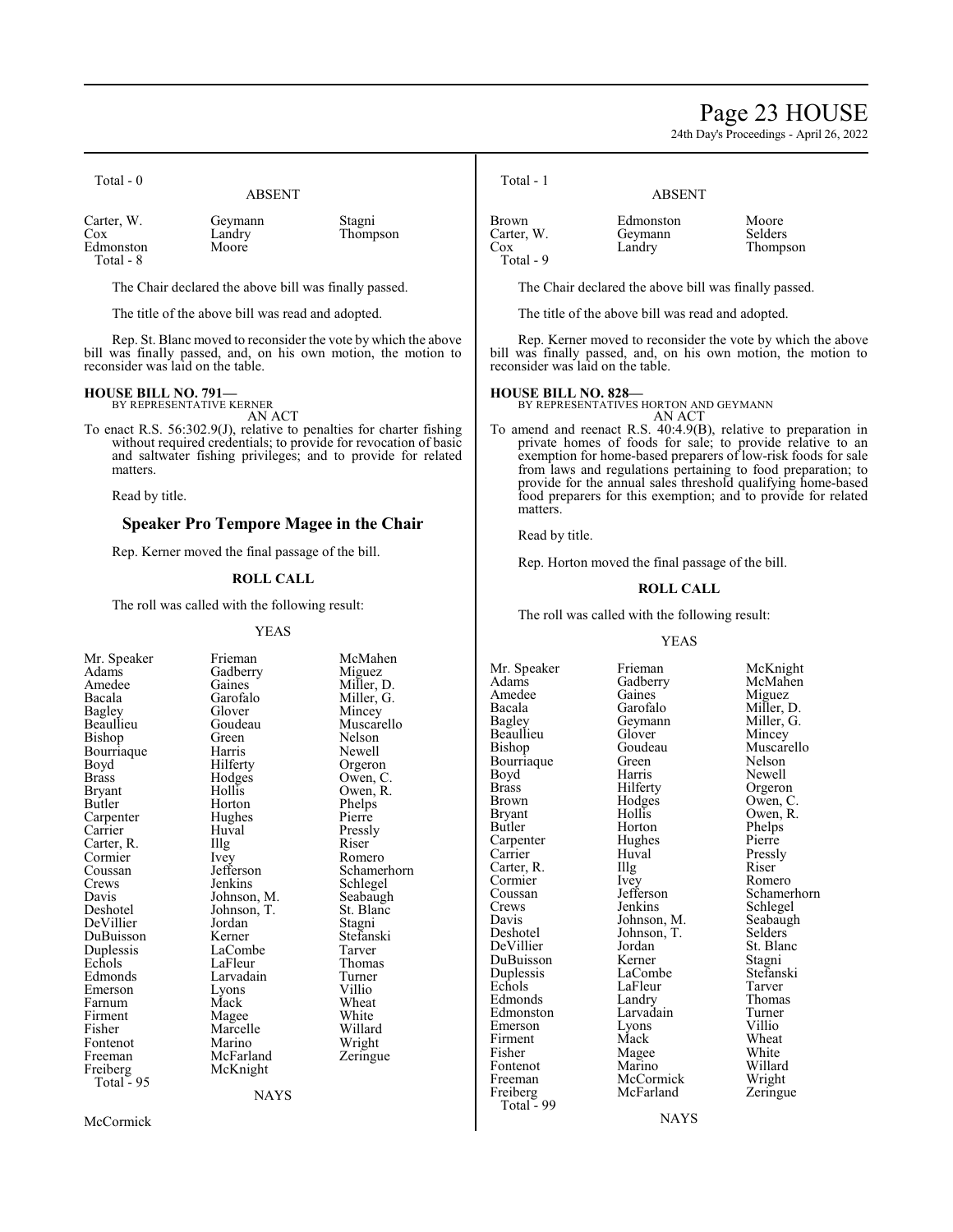# Page 24 HOUSE

24th Day's Proceedings - April 26, 2022

| Total - 0                      | <b>ABSENT</b>      |                   |
|--------------------------------|--------------------|-------------------|
| Carter, W.<br>Cox<br>Total - 6 | Farnum<br>Marcelle | Moore<br>Thompson |

The Chair declared the above bill was finally passed.

The title of the above bill was read and adopted.

Rep. Horton moved to reconsider the vote by which the above bill was finally passed, and, on her own motion, the motion to reconsider was laid on the table.

# **HOUSE BILL NO. 870—**

BY REPRESENTATIVE LACOMBE AN ACT

To amend and reenact R.S. 22:1296(A), relative to insurance coverage for a temporary substitute motor vehicle; to repeal the authority of insurers to define certain terms in automobile insurance policies; to define certain terms; and to provide for related matters.

Read by title.

Rep. LaCombe sent up floor amendments which were read as follows:

# **HOUSE FLOOR AMENDMENTS**

Amendments proposed by Representative LaCombe to Engrossed House Bill No. 870 by Representative LaCombe

#### AMENDMENT NO. 1

On page 1, delete lines 2 through 5 in their entirety and insert in lieu thereof the following:

"To enact R.S. 22:1296.1, relative to automobile insurance; to provide for the application of certain insurance coverages to an insured when operating a vehicle not owned by the insured; to provide certain requirements for such coverages to apply to the insured's conduct; to provide for a determination as to which insurance is primary; to provide legislative intent; and to provide for related matters."

#### AMENDMENT NO. 2

On page 1, delete lines 7 through 20 in their entirety and insert in lieu thereof the following:

"Section 1. R.S. 22:1296.1 is hereby enacted to read as follows:

§1296.1. Coverage for drivers of non-owned vehicles; requirements

A. An approved insurance company, reciprocal or exchange, writing automobile liability, uninsured, underinsured, or medical payments coverage shall not exclude the benefits of such coverage under its policy to an insured operating a vehicle not owned by the insured if all of the following requirements are satisfied:

(1) The coverage is in full force and effect.

(2) The insured is operating a vehicle not owned by the insured with the express or implied permission of the vehicle's owner.

(3) The vehicle not owned by the insured that is being operated by the insured is not provided, furnished, or available to the insured on a regular basis.

B. Coverage provided pursuant to this Section shall be secondary to the vehicle owner's insurance policy.

C. If the coverage provided pursuant to this Section is included within the coverage provided pursuant to R.S. 22:1296, the provisions of R.S. 22:1296 shall determine which coverage is 22:1296 shall determine which coverage is primary.

Section 2. R.S. 22:1296.1 as enacted by Section 1 of this Act is enacted in direct response to the Louisiana Supreme Court decision in Calvin Landry & Mary Landry v. Progressive Security Insurance Company, et al, Docket Number 2021-C-00621 (January 28, 2022) to declare that it is the intent of the legislature of Louisiana in enacting this Act to clearly establish that under Louisiana law, automobile insurance liability coverage related to a defendant driver's negligent operation of a vehicle not owned by the insured is covered under the conditions addressed by R.S. 22:1296.1."

### AMENDMENT NO. 3

On page 2, delete lines 1 through 5 in their entirety

On motion of Rep. LaCombe, the amendments were adopted.

Rep. LaCombe moved the final passage of the bill, as amended.

### **ROLL CALL**

The roll was called with the following result:

#### YEAS

| Mr. Speaker<br>Adams<br>Amedee<br>Bacala<br>Bagley<br>Beaullieu<br>Bishop<br>Bourriaque<br>Boyd<br><b>Brass</b><br>Brown<br><b>Bryant</b><br>Butler<br>Carpenter<br>Carrier<br>Carter, R.<br>Cormier<br>Coussan<br>Crews<br>Davis<br>Deshotel<br>DuBuisson<br>Duplessis<br>Echols<br>Edmonds<br>Edmonston | Gaines<br>Garofalo<br>Glover<br>Goudeau<br>Green<br>Harris<br>Hilferty<br>Hodges<br>Hollis<br>Horton<br>Hughes<br>Huval<br>Illg<br>Ivey<br>Jefferson<br>Jenkins<br>Johnson, M.<br>Johnson, T.<br>Jordan<br>Kerner<br>LaCombe<br>LaFleur<br>Landry<br>Larvadain<br>Lyons<br>Mack | Miguez<br>Miller, D.<br>Miller, G.<br>Mincey<br>Muscarello<br>Nelson<br>Newell<br>Orgeron<br>Owen, C.<br>Owen, R.<br>Phelps<br>Pierre<br>Pressly<br>Riser<br>Romero<br>Schamerhorn<br>Schlegel<br>Seabaugh<br>Selders<br>St. Blanc<br>Stagni<br>Stefanski<br>Tarver<br>Thomas<br>Turner<br>Villio |
|-----------------------------------------------------------------------------------------------------------------------------------------------------------------------------------------------------------------------------------------------------------------------------------------------------------|---------------------------------------------------------------------------------------------------------------------------------------------------------------------------------------------------------------------------------------------------------------------------------|---------------------------------------------------------------------------------------------------------------------------------------------------------------------------------------------------------------------------------------------------------------------------------------------------|
|                                                                                                                                                                                                                                                                                                           |                                                                                                                                                                                                                                                                                 |                                                                                                                                                                                                                                                                                                   |
|                                                                                                                                                                                                                                                                                                           |                                                                                                                                                                                                                                                                                 |                                                                                                                                                                                                                                                                                                   |
|                                                                                                                                                                                                                                                                                                           |                                                                                                                                                                                                                                                                                 |                                                                                                                                                                                                                                                                                                   |
|                                                                                                                                                                                                                                                                                                           |                                                                                                                                                                                                                                                                                 |                                                                                                                                                                                                                                                                                                   |
|                                                                                                                                                                                                                                                                                                           |                                                                                                                                                                                                                                                                                 |                                                                                                                                                                                                                                                                                                   |
|                                                                                                                                                                                                                                                                                                           |                                                                                                                                                                                                                                                                                 |                                                                                                                                                                                                                                                                                                   |
|                                                                                                                                                                                                                                                                                                           |                                                                                                                                                                                                                                                                                 |                                                                                                                                                                                                                                                                                                   |
|                                                                                                                                                                                                                                                                                                           |                                                                                                                                                                                                                                                                                 |                                                                                                                                                                                                                                                                                                   |
|                                                                                                                                                                                                                                                                                                           |                                                                                                                                                                                                                                                                                 |                                                                                                                                                                                                                                                                                                   |
|                                                                                                                                                                                                                                                                                                           |                                                                                                                                                                                                                                                                                 |                                                                                                                                                                                                                                                                                                   |
|                                                                                                                                                                                                                                                                                                           |                                                                                                                                                                                                                                                                                 |                                                                                                                                                                                                                                                                                                   |
|                                                                                                                                                                                                                                                                                                           |                                                                                                                                                                                                                                                                                 |                                                                                                                                                                                                                                                                                                   |
|                                                                                                                                                                                                                                                                                                           |                                                                                                                                                                                                                                                                                 |                                                                                                                                                                                                                                                                                                   |
|                                                                                                                                                                                                                                                                                                           |                                                                                                                                                                                                                                                                                 |                                                                                                                                                                                                                                                                                                   |
|                                                                                                                                                                                                                                                                                                           |                                                                                                                                                                                                                                                                                 |                                                                                                                                                                                                                                                                                                   |
| Firment                                                                                                                                                                                                                                                                                                   | Magee                                                                                                                                                                                                                                                                           | Wheat                                                                                                                                                                                                                                                                                             |
| Fisher                                                                                                                                                                                                                                                                                                    | Marcelle                                                                                                                                                                                                                                                                        | White                                                                                                                                                                                                                                                                                             |
| Fontenot                                                                                                                                                                                                                                                                                                  | Marino                                                                                                                                                                                                                                                                          | Willard                                                                                                                                                                                                                                                                                           |
| Freeman                                                                                                                                                                                                                                                                                                   | McCormick                                                                                                                                                                                                                                                                       | Wright                                                                                                                                                                                                                                                                                            |
| Freiberg                                                                                                                                                                                                                                                                                                  | McFarland                                                                                                                                                                                                                                                                       | Zeringue                                                                                                                                                                                                                                                                                          |
| Frieman                                                                                                                                                                                                                                                                                                   | McKnight                                                                                                                                                                                                                                                                        |                                                                                                                                                                                                                                                                                                   |
| Gadberry                                                                                                                                                                                                                                                                                                  | McMahen                                                                                                                                                                                                                                                                         |                                                                                                                                                                                                                                                                                                   |
| Total - 97                                                                                                                                                                                                                                                                                                |                                                                                                                                                                                                                                                                                 |                                                                                                                                                                                                                                                                                                   |
|                                                                                                                                                                                                                                                                                                           | <b>NAYS</b>                                                                                                                                                                                                                                                                     |                                                                                                                                                                                                                                                                                                   |
| Total - 0                                                                                                                                                                                                                                                                                                 |                                                                                                                                                                                                                                                                                 |                                                                                                                                                                                                                                                                                                   |
|                                                                                                                                                                                                                                                                                                           | <b>ABSENT</b>                                                                                                                                                                                                                                                                   |                                                                                                                                                                                                                                                                                                   |
| Carter, W.                                                                                                                                                                                                                                                                                                | Emerson                                                                                                                                                                                                                                                                         | Moore                                                                                                                                                                                                                                                                                             |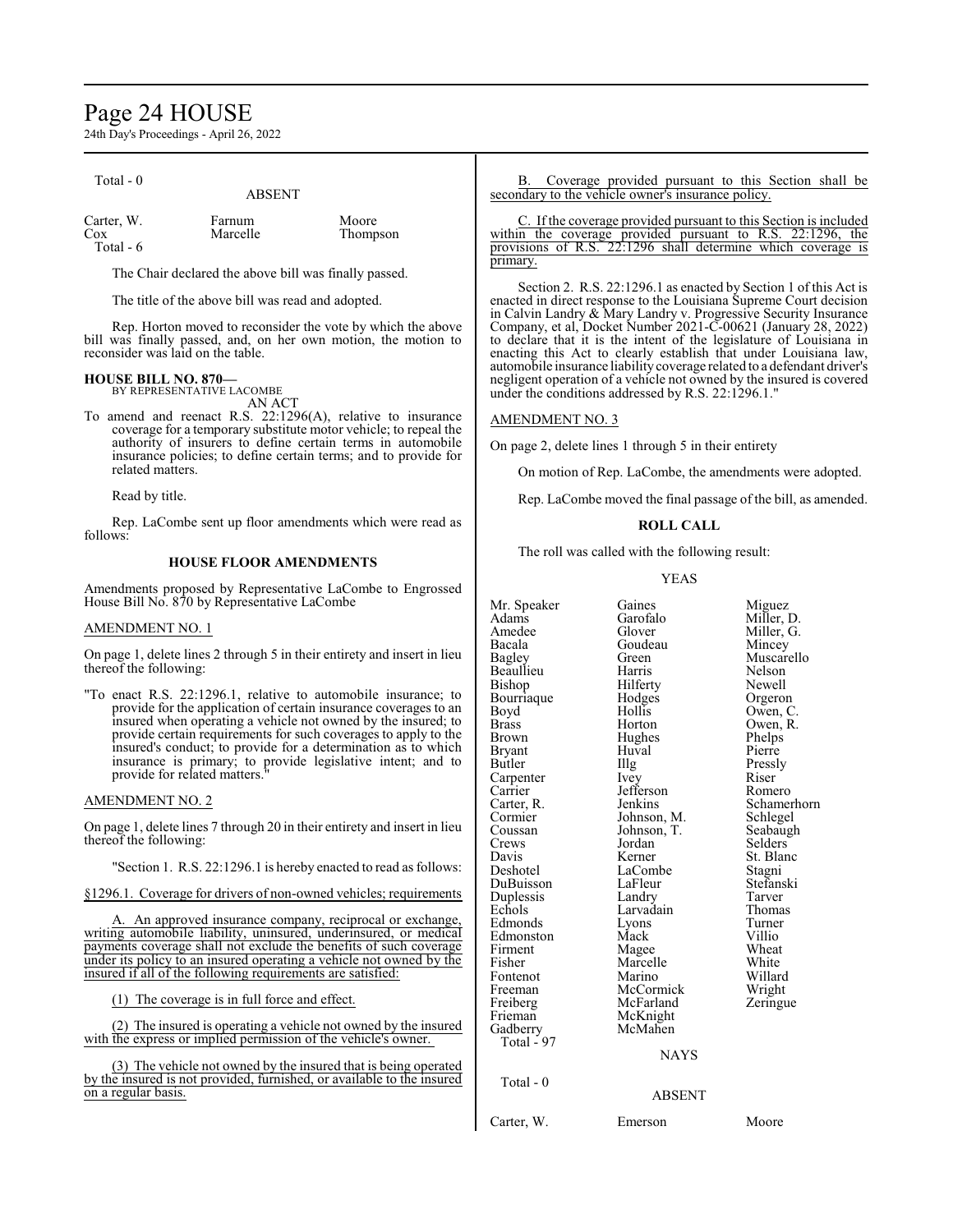# Page 25 HOUSE

24th Day's Proceedings - April 26, 2022

Cox Farnum Thompson<br>DeVillier Geymann Total - 8

Geymann

The Chair declared the above bill was finally passed.

The title of the above bill was read and adopted.

Rep. LaCombe moved to reconsider the vote by which the above bill was finally passed, and, on his own motion, the motion to reconsider was laid on the table.

#### **HOUSE BILL NO. 890—**

BY REPRESENTATIVE ROBBY CARTER AN ACT

To authorize and provide for the transfer of certain state property; to authorize the transfer of certain state property in Tangipahoa Parish; to provide for the property description; to provide for the reservation of mineral rights; to provide terms and conditions; to provide for termination of authority; to provide for an effective date; and to provide for related matters.

Read by title.

Rep. Robert Carter moved the final passage of the bill.

### **ROLL CALL**

The roll was called with the following result:

#### YEAS

| Mr. Speaker   | Gaines        | McMahen     |
|---------------|---------------|-------------|
| Adams         | Garofalo      | Miguez      |
| Amedee        | Glover        | Miller, D.  |
| Bacala        | Goudeau       | Miller, G.  |
| Bagley        | Green         | Mincey      |
| Beaullieu     | Harris        | Muscarello  |
| Bishop        | Hilferty      | Nelson      |
| Bourriaque    | Hodges        | Newell      |
| <b>Brass</b>  | Hollis        | Orgeron     |
| <b>Brown</b>  | Horton        | Owen, C.    |
| <b>Bryant</b> | Hughes        | Owen, R.    |
| <b>Butler</b> | Huval         | Phelps      |
| Carpenter     | Illg          | Pierre      |
| Carrier       | Ivey          | Pressly     |
| Carter, R.    | Jefferson     | Riser       |
| Cormier       | Jenkins       | Romero      |
| Coussan       | Johnson, M.   | Schamerhorn |
| Davis         | Johnson, T.   | Schlegel    |
| DeVillier     | Jordan        | Seabaugh    |
| DuBuisson     | Kerner        | Selders     |
| Duplessis     | LaCombe       | St. Blanc   |
| Echols        | LaFleur       | Stagni      |
| Edmonds       | Landry        | Stefanski   |
| Edmonston     | Larvadain     | Tarver      |
| Emerson       | Lyons         | Thomas      |
| Firment       | Mack          | Turner      |
| Fisher        | Magee         | Villio      |
| Fontenot      | Marcelle      | Wheat       |
| Freeman       | Marino        | White       |
| Freiberg      | McCormick     | Willard     |
| Frieman       | McFarland     | Wright      |
| Gadberry      | McKnight      | Zeringue    |
| Total - 96    |               |             |
|               | NAYS          |             |
| Total - 0     |               |             |
|               | <b>ABSENT</b> |             |
|               |               |             |

Cox Farnum Thompson Total - 9

The Chair declared the above bill was finally passed.

The title of the above bill was read and adopted.

Rep. Robert Carter moved to reconsider the vote by which the above bill was finally passed, and, on his own motion, the motion to reconsider was laid on the table.

### **HOUSE BILL NO. 909—**

BY REPRESENTATIVE EDMONDS AN ACT

To enact Chapter 15 of Title 46 of the Louisiana Revised Statutes of 1950, to be comprised ofR.S. 46:1451 through 1455, relative to assistance programs of the Department of Children and Family Services; to establish within the department an assistance program for certain pregnant women and parents; to provide for services to be delivered through the program; to require reporting to certain legislative committees concerning the program; to require administrative rulemaking; and to provide for related matters.

Called from the calendar.

Read by title.

# **Motion**

On motion of Rep. Edmonds, the bill was returned to the calendar.

### **Notice of Intention to Call**

Pursuant to House Rule No. 8.20(A), Rep. Edmonds gave notice of his intention to call House Bill No. 909 from the calendar on Thursday, April 28, 2022.

**HOUSE BILL NO. 914—** BY REPRESENTATIVE CREWS AND SENATOR FOIL AN ACT

To enact R.S. 17:436.4, relative to students with seizure disorders; to provide for the training of school nurses and other school employees; to provide for management and treatment plans for students who have seizure disorders; and to provide for related matters.

Read by title.

Rep. Crews moved the final passage of the bill.

### **ROLL CALL**

The roll was called with the following result:

#### YEAS

Mr. Speaker Gadberry McMahen<br>Adams Gaines Miguez Adams Gaines Miguez<br>Amedee Garofalo Miller, 1 Amedee Garofalo Miller, D.<br>Bacala Glover Miller, G. Bacala Glover Miller, G.<br>Bagley Goudeau Mincey Bagley Goudeau Mincey Bishop Harris Nelson<br>Bourriaque Hilferty Newell Bourriaque Hilferty Newell<br>Boyd Hodges Orgeron Boyd Hodges<br>Brass Hollis Brass Hollis Owen, C. Brown Horton Owen, R. Bryant Hughes Phelps<br>Butler Huval Pierre Carpenter

Green Muscarello<br>Harris Nelson Huval Pierre<br>Illg Pressly

# Carter, W.

Boyd Crews Geymann<br>Carter. W. Deshotel Moore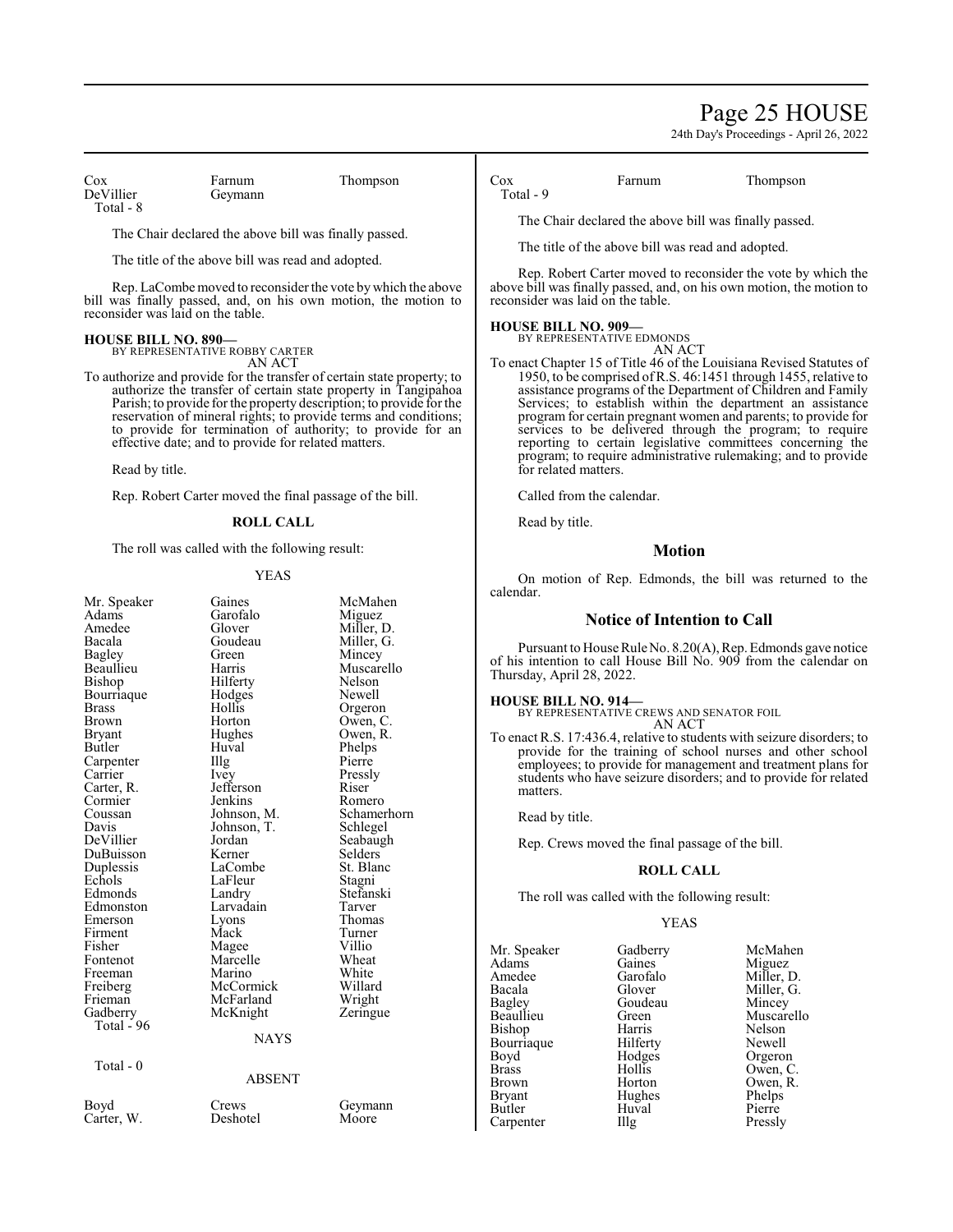# Page 26 HOUSE

24th Day's Proceedings - April 26, 2022

| Carrier<br>Carter, R.<br>Cormier<br>Coussan<br>Crews<br>Davis<br>Deshotel<br>DeVillier<br>DuBuisson<br>Duplessis<br>Echols<br>Edmonds<br>Edmonston<br>Emerson<br>Firment<br>Fisher<br>Fontenot<br>Freeman<br>Freiberg<br>Total - 98<br>$Total - 0$ | Ivey<br>Jefferson<br>Jenkins<br>Johnson, M.<br>Johnson, T.<br>Jordan<br>Kerner<br>LaCombe<br>LaFleur<br>Landry<br>Larvadain<br>Lyons<br>Mack<br>Magee<br>Marcelle<br>Marino<br>McCormick<br>McFarland<br>McKnight<br><b>NAYS</b> | Riser<br>Romero<br>Schamerhorn<br>Schlegel<br>Seabaugh<br>Selders<br>St. Blanc<br>Stagni<br>Stefanski<br>Tarver<br>Thomas<br>Turner<br>Villio<br>Wheat<br>White<br>Willard<br>Wright<br>Zeringue |
|----------------------------------------------------------------------------------------------------------------------------------------------------------------------------------------------------------------------------------------------------|----------------------------------------------------------------------------------------------------------------------------------------------------------------------------------------------------------------------------------|--------------------------------------------------------------------------------------------------------------------------------------------------------------------------------------------------|
| Carter, W.<br>Cox                                                                                                                                                                                                                                  | ABSENT<br>Frieman<br>Geymann                                                                                                                                                                                                     | Thompson                                                                                                                                                                                         |
| Farnum<br>Total - 7                                                                                                                                                                                                                                | Moore                                                                                                                                                                                                                            |                                                                                                                                                                                                  |

The Chair declared the above bill was finally passed.

The title of the above bill was read and adopted.

Rep. Crews moved to reconsider the vote by which the above bill was finally passed, and, on his own motion, the motion to reconsider was laid on the table.

#### **HOUSE BILL NO. 1033—**

BY REPRESENTATIVES ORGERON, FONTENOT, MCKNIGHT, ROBERT<br>OWEN, AND PIERRE

AN ACT

To amend and reenact R.S. 56:324, relative to commercial harvest of menhaden; to provide for restrictions and requirements applicable to commercial menhaden catch; to provide for the duties and responsibilities of the Department of Wildlife and Fisheries; and to provide for related matters.

Read by title.

# **Motion**

On motion of Rep. Orgeron, the bill was returned to the calendar.

#### **Notice of Intention to Call**

Pursuant to House Rule No. 8.20(A), Rep. Orgeron gave notice of his intention to call House Bill No. 1033 from the calendar on Wednesday, April 27, 2022.

#### **HOUSE BILL NO. 1035—** BY REPRESENTATIVE COUSSAN

AN ACT

To amend and reenact R.S.  $30:2195(C)$ , (E), and (F)(1), 2195.8(A)(1), and 2195.12(Section heading), to enact R.S. 30:2195.2(A)(6), and to repeal R.S. 30:2195.12(E), relative to underground storage tanks; to provide for grants for upgrades to single wall underground storage tanks; to provide for use of the Motor Fuels Underground Storage Tank Trust Dedicated Fund Account; to provide for annual reports by the department; to provide for responsibilities of the Motor Fuels Underground Storage Tank Trust Fund Advisory Board; and to provide for related matters.

Read by title.

Rep. Horton, on behalf of the Legislative Bureau, sent up floor amendments which were read as follows:

#### **HOUSE FLOOR AMENDMENTS**

Amendments proposed by Representative Horton on behalf of the Legislative Bureau to Engrossed House Bill No. 1035 by Representative Coussan

#### AMENDMENT NO. 1

On page 3, line 29, following "applicant" and before "follow" change "must" to "shall"

# AMENDMENT NO. 2

On page 4, line 2, following "applicant" change "must" to "shall"

On motion of Rep. Horton, the amendments were adopted.

Rep. Coussan sent up floor amendments which were read as follows:

#### **HOUSE FLOOR AMENDMENTS**

Amendments proposed by Representative Coussan to Engrossed House Bill No. 1035 by Representative Coussan

#### AMENDMENT NO. 1

On page 3, line 26, after "grants" and before "shall" insert "per year"

On motion of Rep. Coussan, the amendments were adopted.

Rep. Crews moved the final passage of the bill, as amended.

# **ROLL CALL**

The roll was called with the following result:

# YEAS

| Mr. Speaker   | Frieman     | McMa              |
|---------------|-------------|-------------------|
| Adams         | Gadberry    | Migue             |
| Amedee        | Gaines      | Miller            |
| Bacala        | Garofalo    | Miller            |
| <b>Bagley</b> | Geymann     | Mince             |
| Beaullieu     | Glover      | Musca             |
| <b>Bishop</b> | Goudeau     | Nelso:            |
| Bourriaque    | Green       | Newe <sup>1</sup> |
| Boyd          | Harris      | Orger             |
| <b>Brass</b>  | Hilferty    | Owen              |
| Brown         | Hollis      | Owen              |
| <b>Bryant</b> | Horton      | Phelp             |
| Butler        | Hughes      | Pierre            |
| Carpenter     | Huval       | Pressl            |
| Carrier       | Illg        | Riser             |
| Carter, R.    | Ivey        | Rome              |
| Coussan       | Jefferson   | Schan             |
| Crews         | Jenkins     | Schleg            |
| Davis         | Johnson, M. | Seaba             |
| DeVillier     | Johnson, T. | Seldei            |
| DuBuisson     | Jordan      | St. Bla           |
| Duplessis     | Kerner      | Stagn:            |
| Echols        | LaCombe     | Stefar            |
| Edmonds       | LaFleur     | Tarve             |
| Edmonston     | Landrv      | Thom              |

McMahen Miguez Miller, D. Miller, G. n Mincey Muscarello Nelson Newell Orgeron Owen, C. Owen, R. Phelps<br>Pierre Pressly<br>Riser Romero Schamerhorn Schlegel<br>M. Seabaug M. Seabaugh<br>T. Selders Selders<sup>7</sup> St. Blanc Duplessis Kerner Stagni Stefanski LaFleur Tarver<br>
Landry Thomas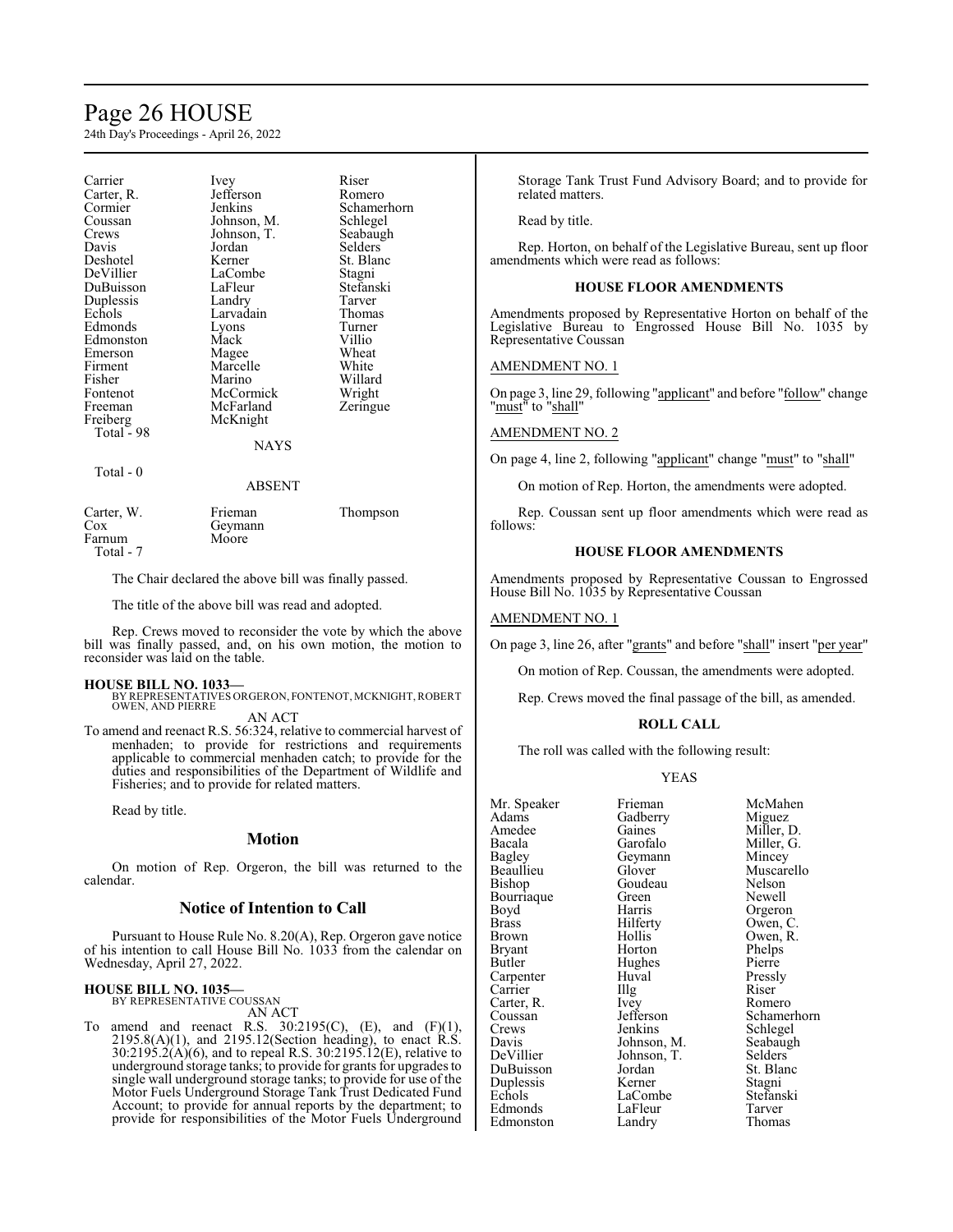Page 27 HOUSE

24th Day's Proceedings - April 26, 2022

| Emerson<br>Farnum<br>Firment<br>Fisher<br>Fontenot<br>Freeman<br>Freiberg | Larvadain<br>Lyons<br>Magee<br>Marcelle<br>Marino<br>McFarland<br>McKnight | Turner<br>Villio<br>Wheat<br>White<br>Willard<br>Wright |
|---------------------------------------------------------------------------|----------------------------------------------------------------------------|---------------------------------------------------------|
| Total $-95$                                                               | <b>NAYS</b>                                                                |                                                         |

#### Total - 0

ABSENT

| Carter, W.   | Hodges    | Thompson |
|--------------|-----------|----------|
| Cormier      | Mack      | Zeringue |
| Cox          | McCormick |          |
| Deshotel     | Moore     |          |
| Total - $10$ |           |          |

The Chair declared the above bill was finally passed.

The title of the above bill was read and adopted.

Rep. Coussan moved to reconsider the vote by which the above bill was finally passed, and, on his own motion, the motion to reconsider was laid on the table.

# **HOUSE BILL NO. 1044—**

BY REPRESENTATIVE MIGUEZ AN ACT

To amend and reenact R.S. 30:2531(A)(2)(b), relative to the offense of intentional littering from a vehicle; to provide for additional penalties for second and subsequent intentional littering offenses; and to provide for related matters.

Read by title.

Rep. Miguez sent up floor amendments which were read as follows:

# **HOUSE FLOOR AMENDMENTS**

Amendments proposed by Representative Miguez to Engrossed House Bill No. 1044 by Representative Miguez

#### AMENDMENT NO. 1

On page 1, line 2, change "R.S. 30:2531(A)(2)(b)," to "R.S.  $30:2531(A)(2)(b)$  and  $(3)(b)$ ,"

### AMENDMENT NO. 2

On page 1, line 6, change "R.S. 30:2531(A)(2)(b) is" to "R.S.  $30:2531(A)(2)(b)$  and  $(3)(b)$  are"

#### AMENDMENT NO. 3

On page 1, line 17, change "Subparagraph," to "Paragraph,"

#### AMENDMENT NO. 4

On page 2, after line 3, insert the following:

"(3) Whoever violates the provisions of this Subsection by the intentional disposal or permitting the disposal of cigarettes, cigarette butts, cigars, cigarillos, or cigar or cigarillo tips from a motor vehicle shall:

\* \* \*

(b)(i) Upon second conviction, be fined seven hundred dollars and sentenced to serve sixteen hours of community service in a litter abatement work program as approved by the court.

In addition to penalties otherwise provided in this Paragraph, a person convicted or held liable for a second or subsequent offense of littering from a vehicle under this Subsection may, upon motion of the prosecuting district attorney, have his vehicle seized and impounded, and held until such time as the offender has paid the fine as required by this Paragraph when the offender is the registered owner of the vehicle being operated at the time of the offense.

\* \* \*"

On motion of Rep. Miguez, the amendments were adopted.

# **Speaker Schexnayder in the Chair**

#### **Motion**

On motion of Rep. Miguez, the bill, as amended, was returned to the calendar.

### **HOUSE BILL NO. 57—**

BY REPRESENTATIVE HOLLIS AN ACT

To amend and reenact R.S. 9:1145 and 1147, relative to homeowners associations; to provide relative to privileges; to provide for notice to certain owners; to provide for time periods; to provide for procedures for cancellation of certain privileges; to provide for attorney fees; and to provide for related matters.

Read by title.

Rep. Hollis sent up floor amendments which were read as follows:

#### **HOUSE FLOOR AMENDMENTS**

Amendments proposed by Representative Hollis to Engrossed House Bill No. 57 by Representative Hollis

#### AMENDMENT NO. 1

On page 1, line 14, after "mail" and before "or" insert a comma "," and insert "by commercial courier as defined in Code of Civil Procedure Article 1313,"

On motion of Rep. Hollis, the amendments were adopted.

Rep. Hollis moved the final passage of the bill, as amended.

#### **ROLL CALL**

The roll was called with the following result:

#### YEAS

| Mr. Speaker   | Freeman  |
|---------------|----------|
| Adams         | Freiberg |
| Amedee        | Frieman  |
| Bacala        | Gadberry |
| Bagley        | Garofalo |
| Beaullieu     | Geymann  |
| Bishop        | Glover   |
| Bourriaque    | Goudeau  |
| Boyd          | Green    |
| <b>Brass</b>  | Harris   |
| <b>Brown</b>  | Hilferty |
| <b>Bryant</b> | Hollis   |
| Butler        | Horton   |

Freeman McKnight<br>
Freiberg McMahen reiberg McMahen<br>Frieman Miguez Frieman Miguez<br>Frieman Miller, 1 Badberry Miller, D.<br>Barofalo Miller, G. Miller, G.<br>Mincey Nelson<br>Newell Freen Orgeron<br>Farris Owen Owen, C.<br>Pierre Pressly<br>Riser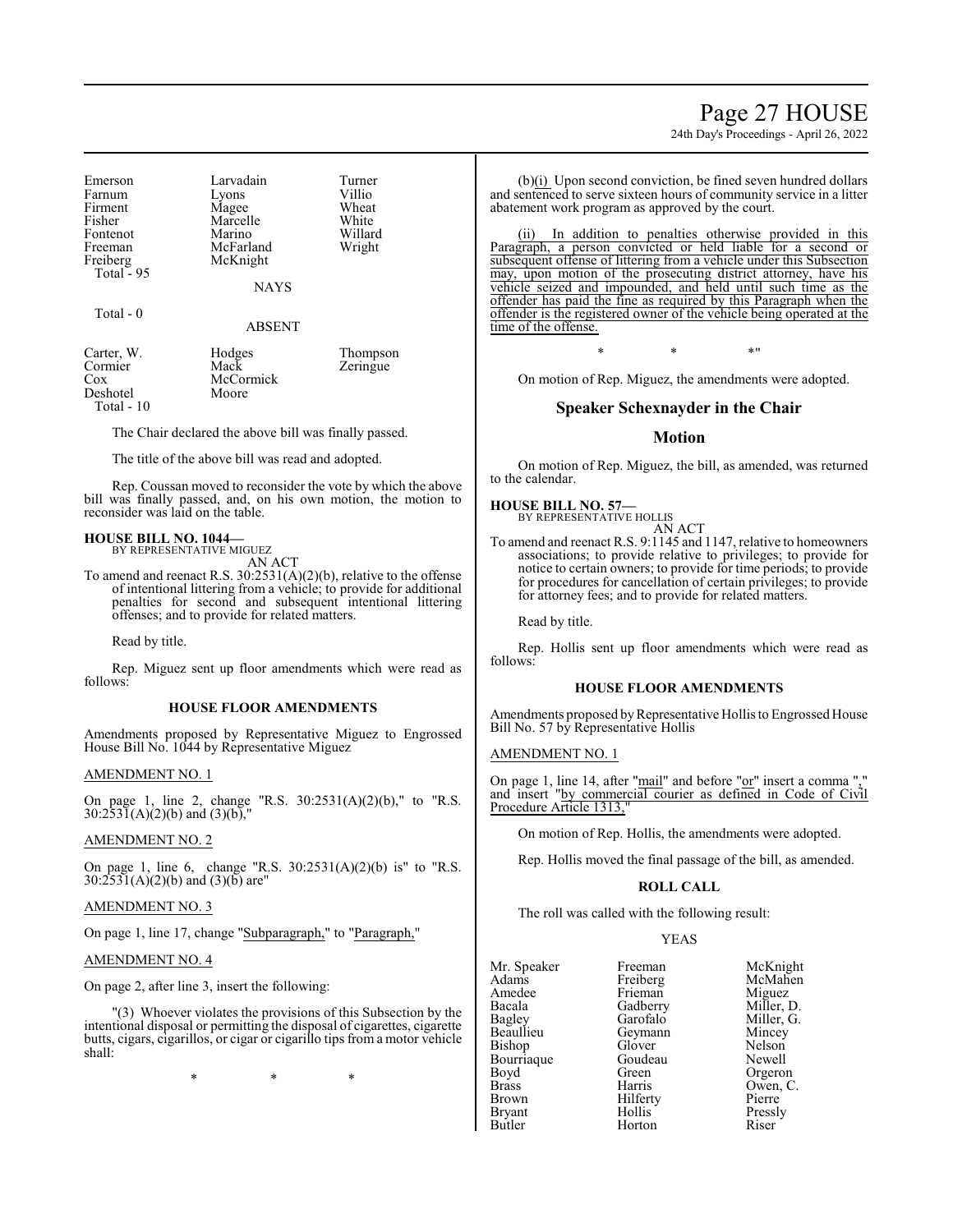# Page 28 HOUSE

24th Day's Proceedings - April 26, 2022

| Carpenter  | Hughes      | Schamerhorn |
|------------|-------------|-------------|
| Carrier    | Huval       | Schlegel    |
| Carter, R. | Ivey        | Seabaugh    |
| Cormier    | Jefferson   | Selders     |
| Coussan    | Jenkins     | St. Blanc   |
| Crews      | Johnson, M. | Stagni      |
| Davis      | Johnson, T. | Stefanski   |
| Deshotel   | Jordan      | Thomas      |
| DeVillier  | Kerner      | Turner      |
| Duplessis  | LaCombe     | Villio      |
| Echols     | LaFleur     | Wheat       |
| Edmonds    | Landry      | White       |
| Edmonston  | Lyons       | Willard     |
| Emerson    | Marcelle    | Wright      |
| Firment    | Marino      | Zeringue    |
| Fisher     | McCormick   |             |
| Fontenot   | McFarland   |             |
| Total - 88 |             |             |
|            | <b>NAYS</b> |             |
| Total - 0  |             |             |
|            | ABSENT      |             |
| Carter, W. | Illg        | Owen, R.    |
| Cox        | Larvadain   | Phelps      |
| DuBuisson  | Mack        | Romero      |
| Farnum     | Magee       | Tarver      |
| Gaines     | Moore       | Thompson    |
| Hodges     | Muscarello  |             |

Total - 17

The Chair declared the above bill was finally passed.

The title of the above bill was read and adopted.

Rep. Hollis moved to reconsider the vote by which the above bill was finally passed, and, on his own motion, the motion to reconsider was laid on the table.

#### **HOUSE BILL NO. 142—**

BY REPRESENTATIVES SCHLEGEL, ADAMS, BACALA, EDMONSTON,<br>FIRMENT, †FONTENOT, †FREIBERG, HODGES, HORTON, MIKE<br>JOHNSON, MOORE, CHARLES OWEN, PHELPS, RISER, ROMERO, SCHAMERHORN, VILLIO, AND ZERINGUE AND SENATORS BARROW AND MIZELL

#### AN ACT

To enact R.S. 9:2800.28, relative to material harmful to minors; to provide for liability for the publishing or distribution of material harmful to minors on the Internet; to provide for reasonable age verification; to provide for legislative intent; to provide for individual rights of action; to provide for attorney fees, court costs, and punitive damages; to provide for exceptions; to provide for definitions; and to provide for related matters.

Read by title.

Rep. Schlegel sent up floor amendments which were read as follows:

#### **HOUSE FLOOR AMENDMENTS**

Amendments proposed by Representative Schlegel to Engrossed House Bill No. 142 by Representative Schlegel

#### AMENDMENT NO. 1

On page 1, line 3, after "on the" and before the semicolon ";" change "Internet" to "internet"

# AMENDMENT NO. 2

On page 1, line 13, after "the" and before the comma "," change "Internet" to "internet"

### AMENDMENT NO. 3

On page 2, line 9, after "the"and before "from"change "Internet" to "internet"

# AMENDMENT NO. 4

On page 2, line 10, after "shall" delete the remainder of the line and on page 2, at the beginning of line 11, delete " $\alpha$  accessing the material if the entity fails to place" and insert "if the entity fails to perform"

#### AMENDMENT NO. 5

On page 2, line 18, after "damages" and before the comma "," insert "resulting from a minor's accessing the material"

### AMENDMENT NO. 6

On page 4, line 10, after "available" and before "website" change "Internet" to "internet"

#### AMENDMENT NO. 7

On page 4, line 22, after "portion"" delete the remainder of the line and on page 4, at the beginning of line 23 delete "comprised of," and insert "means"

### AMENDMENT NO. 8

On page 4, line 23, after " $of$ " and before the comma "," delete "material" and insert "total material on a website"

On motion of Rep. Schlegel, the amendments were adopted.

Rep. Schlegel moved the final passage of the bill, as amended.

#### **ROLL CALL**

The roll was called with the following result:

#### YEAS

| Mr. Speaker | Freiberg    | McKnight   |
|-------------|-------------|------------|
| Adams       | Frieman     | McMahen    |
| Amedee      | Gadberry    | Miguez     |
| Bacala      | Gaines      | Miller, D. |
| Bagley      | Garofalo    | Miller, G. |
| Beaullieu   | Geymann     | Mincey     |
| Bishop      | Glover      | Muscarello |
| Bourriaque  | Green       | Nelson     |
| Boyd        | Harris      | Newell     |
| Brass       | Hilferty    | Orgeron    |
| Brown       | Hodges      | Owen, C.   |
| Bryant      | Hollis      | Owen, R.   |
| Butler      | Horton      | Phelps     |
| Carpenter   | Hughes      | Pierre     |
| Carrier     | Huval       | Pressly    |
| Carter, R.  | Illg        | Riser      |
| Cormier     | Ivey        | Romero     |
| Coussan     | Jefferson   | Schamerho  |
| Crews       | Jenkins     | Schlegel   |
| Davis       | Johnson, M. | Seabaugh   |
| Deshotel    | Jordan      | Selders    |
| DeVillier   | Kerner      | St. Blanc  |
| DuBuisson   | LaCombe     | Stagni     |
| Duplessis   | LaFleur     | Stefanski  |
| Echols      | Larvadain   | Tarver     |
| Edmonds     | Lyons       | Thomas     |
| Edmonston   | Mack        | Turner     |
| Emerson     | Magee       | Villio     |
| Firment     | Marcelle    | Wheat      |
| Fisher      | Marino      | White      |

Ivey Romero<br>Jefferson Schame Jefferson Schamerhorn<br>Jenkins Schlegel Schlegel<br>Seabaugh Marcelle Wheat<br>Marino White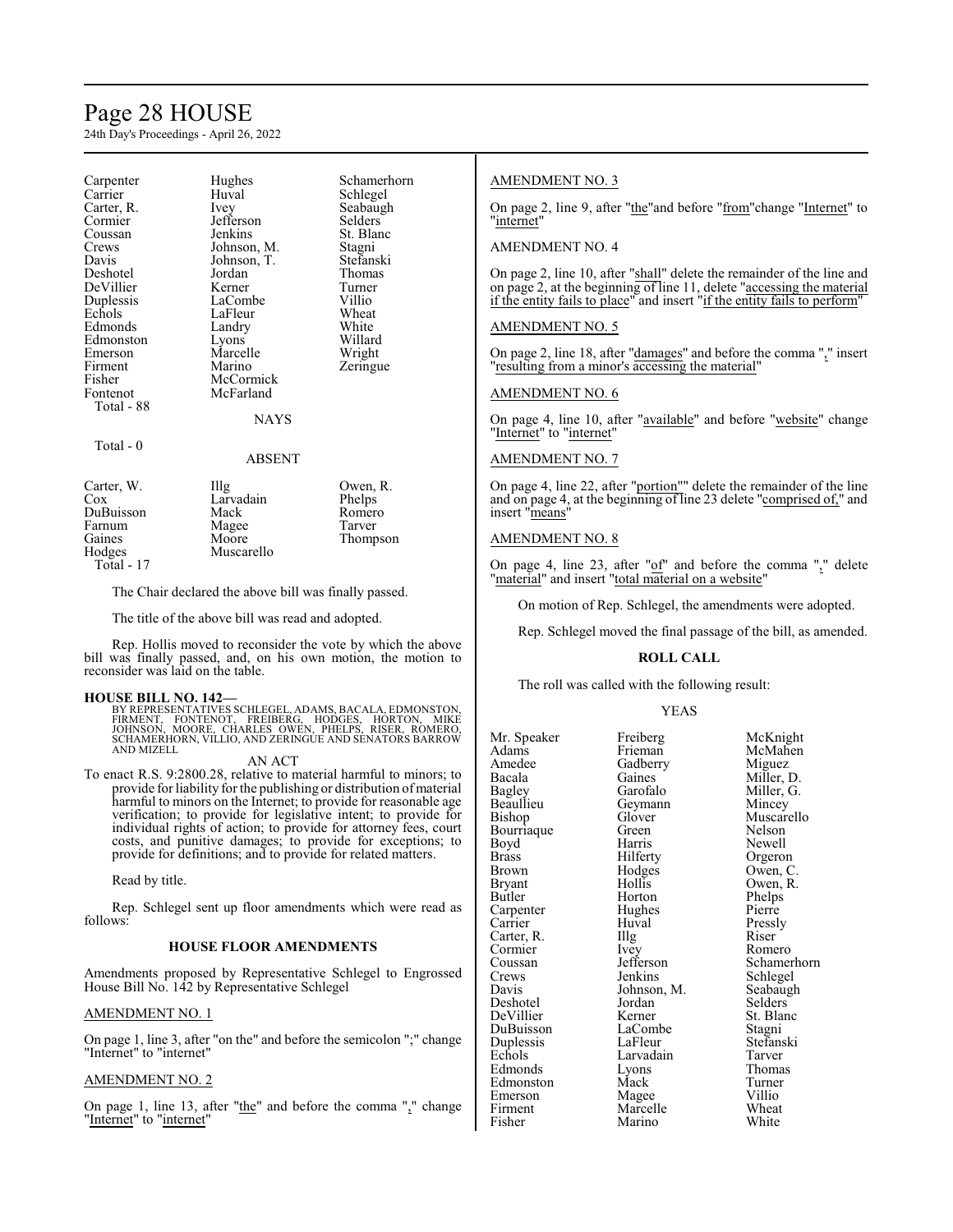# Page 29 HOUSE

24th Day's Proceedings - April 26, 2022

| Fontenot<br>Freeman                                                                                                                                                                                                                                                                                                            | McCormick<br>McFarland                                                                                    | Wright<br>Zeringue                                                                                               | Freeman<br>Total - 99                                                                                                                         | McFarland                                                                                                                                                         | Zeringue                                                                                                                                                                                                                                                                                                                      |  |
|--------------------------------------------------------------------------------------------------------------------------------------------------------------------------------------------------------------------------------------------------------------------------------------------------------------------------------|-----------------------------------------------------------------------------------------------------------|------------------------------------------------------------------------------------------------------------------|-----------------------------------------------------------------------------------------------------------------------------------------------|-------------------------------------------------------------------------------------------------------------------------------------------------------------------|-------------------------------------------------------------------------------------------------------------------------------------------------------------------------------------------------------------------------------------------------------------------------------------------------------------------------------|--|
| Total - 96                                                                                                                                                                                                                                                                                                                     | <b>NAYS</b>                                                                                               |                                                                                                                  |                                                                                                                                               | <b>NAYS</b>                                                                                                                                                       |                                                                                                                                                                                                                                                                                                                               |  |
|                                                                                                                                                                                                                                                                                                                                |                                                                                                           |                                                                                                                  | Total - 0                                                                                                                                     |                                                                                                                                                                   |                                                                                                                                                                                                                                                                                                                               |  |
| Landry<br>Total - 1                                                                                                                                                                                                                                                                                                            |                                                                                                           |                                                                                                                  |                                                                                                                                               | <b>ABSENT</b>                                                                                                                                                     |                                                                                                                                                                                                                                                                                                                               |  |
|                                                                                                                                                                                                                                                                                                                                | <b>ABSENT</b>                                                                                             |                                                                                                                  | Carter, W.<br>Cox                                                                                                                             | Gaines<br>Goudeau                                                                                                                                                 | Moore<br>Thompson                                                                                                                                                                                                                                                                                                             |  |
| Carter, W.<br>Cox                                                                                                                                                                                                                                                                                                              | Goudeau<br>Johnson, T.                                                                                    | Thompson<br>Willard                                                                                              | Total - 6                                                                                                                                     |                                                                                                                                                                   |                                                                                                                                                                                                                                                                                                                               |  |
| Farnum<br>Total - 8                                                                                                                                                                                                                                                                                                            | Moore                                                                                                     |                                                                                                                  |                                                                                                                                               | The Chair declared the above bill was finally passed.                                                                                                             |                                                                                                                                                                                                                                                                                                                               |  |
|                                                                                                                                                                                                                                                                                                                                |                                                                                                           |                                                                                                                  |                                                                                                                                               | The title of the above bill was read and adopted.                                                                                                                 |                                                                                                                                                                                                                                                                                                                               |  |
|                                                                                                                                                                                                                                                                                                                                | The Chair declared the above bill was finally passed.                                                     |                                                                                                                  |                                                                                                                                               |                                                                                                                                                                   |                                                                                                                                                                                                                                                                                                                               |  |
|                                                                                                                                                                                                                                                                                                                                | The title of the above bill was read and adopted.                                                         |                                                                                                                  |                                                                                                                                               | Rep. Adams moved to reconsider the vote by which the above<br>bill was finally passed, and, on his own motion, the motion to<br>reconsider was laid on the table. |                                                                                                                                                                                                                                                                                                                               |  |
| Rep. Schlegel moved to reconsider the vote by which the above<br>bill was finally passed, and, on her own motion, the motion to<br>reconsider was laid on the table.                                                                                                                                                           |                                                                                                           |                                                                                                                  | <b>HOUSE BILL NO. 305-</b><br>BY REPRESENTATIVE GADBERRY<br>AN ACT                                                                            |                                                                                                                                                                   |                                                                                                                                                                                                                                                                                                                               |  |
| <b>HOUSE BILL NO. 236-</b><br>BY REPRESENTATIVE ADAMS<br><b>AN ACT</b><br>To amend and reenact R.S. $47:1923(D)(1)(a)$ , relative to the East<br>Feliciana Parish tax assessor; to provide for the payment of<br>certain insurance premiums for retirees; to provide for<br>effectiveness; and to provide for related matters. |                                                                                                           |                                                                                                                  |                                                                                                                                               | provide for related matters.                                                                                                                                      | To enact R.S. 37:701(I), relative to the Louisiana Professional<br>Engineering and Land Surveying Board; to provide for the<br>incidental practice of engineering by architects; to provide for<br>the scope of practice for architects engaging in incidental<br>engineering work; to provide for certain conditions; and to |  |
|                                                                                                                                                                                                                                                                                                                                |                                                                                                           |                                                                                                                  | Read by title.                                                                                                                                |                                                                                                                                                                   |                                                                                                                                                                                                                                                                                                                               |  |
| Read by title.                                                                                                                                                                                                                                                                                                                 |                                                                                                           |                                                                                                                  | Rep. Gadberry moved the final passage of the bill.<br><b>ROLL CALL</b>                                                                        |                                                                                                                                                                   |                                                                                                                                                                                                                                                                                                                               |  |
|                                                                                                                                                                                                                                                                                                                                | Rep. Adams moved the final passage of the bill.                                                           |                                                                                                                  |                                                                                                                                               |                                                                                                                                                                   |                                                                                                                                                                                                                                                                                                                               |  |
|                                                                                                                                                                                                                                                                                                                                | <b>ROLL CALL</b>                                                                                          |                                                                                                                  |                                                                                                                                               |                                                                                                                                                                   |                                                                                                                                                                                                                                                                                                                               |  |
|                                                                                                                                                                                                                                                                                                                                |                                                                                                           |                                                                                                                  |                                                                                                                                               | The roll was called with the following result:                                                                                                                    |                                                                                                                                                                                                                                                                                                                               |  |
|                                                                                                                                                                                                                                                                                                                                | The roll was called with the following result:                                                            |                                                                                                                  |                                                                                                                                               | <b>YEAS</b>                                                                                                                                                       |                                                                                                                                                                                                                                                                                                                               |  |
|                                                                                                                                                                                                                                                                                                                                | <b>YEAS</b>                                                                                               |                                                                                                                  |                                                                                                                                               |                                                                                                                                                                   |                                                                                                                                                                                                                                                                                                                               |  |
| Mr. Speaker<br>Adams<br>Amedee<br>Bacala<br><b>Bagley</b><br>Beaullieu<br>Bishop<br>Bourriaque<br>Boyd<br><b>Brass</b>                                                                                                                                                                                                         | Freiberg<br>Frieman<br>Gadberry<br>Garofalo<br>Geymann<br>Glover<br>Green<br>Harris<br>Hilferty<br>Hodges | McKnight<br>McMahen<br>Miguez<br>Miller, D.<br>Miller, G.<br>Mincey<br>Muscarello<br>Nelson<br>Newell<br>Orgeron | Mr. Speaker<br><b>Adams</b><br>Amedee<br>Bacala<br>Bagley<br>Beaullieu<br>Bourriaque<br>Boyd<br><b>Brass</b><br><b>Brown</b><br><b>Bryant</b> | Frieman<br>Gadberry<br>Gaines<br>Garofalo<br>Geymann<br>Glover<br>Green<br>Harris<br>Hilferty<br>Hodges<br>Hollis                                                 | McKnight<br>McMahen<br>Miguez<br>Miller, D.<br>Miller, G.<br>Mincey<br>Muscarello<br>Nelson<br>Newell<br>Orgeron<br>Owen, C.                                                                                                                                                                                                  |  |

| лиашь                 |
|-----------------------|
| Amedee                |
| Bacala                |
| <b>Bagley</b>         |
| Beaullieu             |
| Bishop                |
| Bourriaque            |
| Boyd                  |
| Brass                 |
| Brown                 |
| Bryant                |
| Butler                |
| Carpenter             |
|                       |
| Carrier<br>Carter, R. |
| Cormier<br>Coussan    |
|                       |
| Crews                 |
| Davis                 |
| Deshotel              |
| DeVillier             |
| DuBuisson             |
| Duplessis             |
| Echols                |
| Edmonds               |
| Edmonston             |
| Emerson               |
| Farnum                |
| Firment               |
| Fisher                |
| Fontenot              |
|                       |

Hollis Owen, C.<br>Horton Owen, R. Hughes Phelps<br>Huval Pierre Huval<br>Illg The Pressly<br>
Ivey Riser Jefferson<br>Jenkins Johnson, M. Schlegel<br>Johnson, T. Seabaugh Johnson, T. Seabaug<br>Jordan Selders Jordan<br>Kerner LaCombe<br>LaFleur Landry Tarver<br>
Larvadain Thomas Larvadain Thomas<br>Lyons Turner Edmonston Lyons Turner Emerson Mack Villio Franck Willio<br>
Magee Wheat<br>
Marcelle White Marcelle<br>Marino McCormick

Owen, R.<br>Phelps Riser<br>Romero Schamerhorn<br>Schlegel St. Blanc<br>Stagni Stefanski<br>Tarver Willard<br>Wright

Freeman McCormick<br>Freiberg McFarland

Carpenter Hughes Phelps<br>
Carrier Huval Pierre Carrier Huval Pierre<br>Carter, R. Illg Pressly Carter, R. Illg Pressl<br>Cormier Ivey Riser Cormier Ivey Riser Coussan Jefferson Romero Davis Johnson, M. Seabaug<br>Deshotel Johnson, T. Selders DeVillier Jordan St. Blanc<br>DuBuisson Kerner Stagni Duplessis LaCombe Stefans<br>Echols LaFleur Tarver LaFleur Tarver<br>
Landry Thomas Edmonds Landry Thoma<br>Edmonston Larvadain Turner Edmonston Larvadain Turner Emerson Lyons Villio<br>Farnum Mack Wheat Farnum Mack Wheat<br>Firment Mage White Firment Magee White<br>
Fisher Marcelle Willard Marcelle Willard<br>
Marino Wright Fontenot Marino Wright<br>
Freeman McCormick Zeringue McFarland

Butler Horton Owen, R.<br>Carpenter Hughes Phelps Crews Jenkins Schamerhorn<br>
Davis Johnson, M. Seabaugh Johnson, T.<br>Jordan St. Blanc DuBuisson Kerner Stagni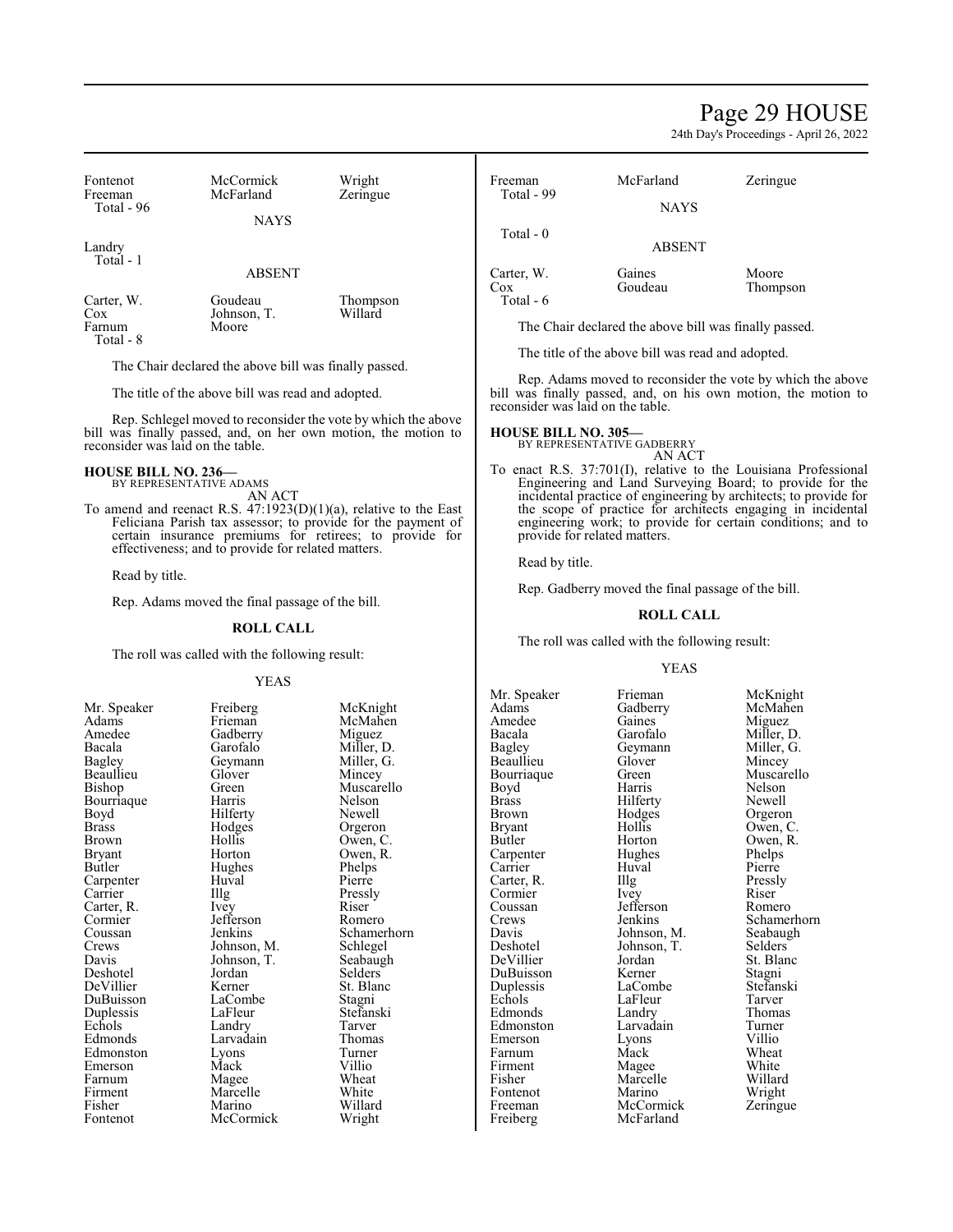# Page 30 HOUSE

24th Day's Proceedings - April 26, 2022

| Total - 98 |                                                       |          | Deshotel  | k |
|------------|-------------------------------------------------------|----------|-----------|---|
|            | <b>NAYS</b>                                           |          | DeVillier |   |
|            |                                                       |          | DuBuisson |   |
| Bishop     |                                                       |          | Duplessis |   |
| Total - 1  |                                                       |          | Edmonds   |   |
|            | <b>ABSENT</b>                                         |          | Edmonston |   |
|            |                                                       |          | Emerson   | N |
| Carter, W. | Goudeau                                               | Schlegel | Farnum    | N |
| Cox        | Moore                                                 | Thompson | Firment   | N |
| Total - 6  |                                                       |          | Fisher    | N |
|            |                                                       |          | Fontenot  | N |
|            | The Chair declared the above bill was finally passed. |          | Freeman   |   |

The title of the above bill was read and adopted.

Rep. Gadberrymoved to reconsider the vote by which the above bill was finally passed, and, on his own motion, the motion to reconsider was laid on the table.

# **HOUSE BILL NO. 345—** BY REPRESENTATIVE ORGERON

AN ACT

To amend and reenact R.S. 17:426(A), relative to toll exemptions for certain school personnel; to provide an exemption from tolls on the Louisiana Highway 1 Bridge for teachers, school bus drivers, and other school employees; to provide for effectiveness; and to provide for related matters.

Read by title.

Rep. Orgeron sent up floor amendments which were read as follows:

#### **HOUSE FLOOR AMENDMENTS**

Amendments proposed by Representative Orgeron to Engrossed House Bill No. 345 by Representative Orgeron

### AMENDMENT NO. 1

On page 1, line 11, after "by" and before "the" insert "the Grand Isle School System within"

On motion of Rep. Orgeron, the amendments were adopted.

Rep. Orgeron moved the final passage of the bill, as amended.

#### **ROLL CALL**

The roll was called with the following result:

#### YEAS

| Mr. Speaker | Gadberry    | Miguez      |
|-------------|-------------|-------------|
| Adams       | Gaines      | Miller, D.  |
| Amedee      | Garofalo    | Miller, G.  |
| Bacala      | Geymann     | Mincey      |
| Bagley      | Glover      | Muscarello  |
| Beaullieu   | Green       | Nelson      |
| Bishop      | Harris      | Newell      |
| Bourriaque  | Hilferty    | Orgeron     |
| Boyd        | Hodges      | Owen, C.    |
| Brass       | Hollis      | Owen, R.    |
| Brown       | Horton      | Phelps      |
| Butler      | Hughes      | Pierre      |
| Carpenter   | Huval       | Pressly     |
| Carrier     | Illg        | Riser       |
| Carter, R.  | Ivey        | Romero      |
| Cormier     | Jefferson   | Schamerhorn |
| Coussan     | Jenkins     | Schlegel    |
| Crews       | Johnson, M. | Seabaugh    |
| Davis       | Jordan      | Selders     |

| Deshotel   | Kerner        | St. Blanc |
|------------|---------------|-----------|
| DeVillier  | LaCombe       | Stagni    |
| DuBuisson  | LaFleur       | Stefanski |
| Duplessis  | Landry        | Tarver    |
| Edmonds    | Larvadain     | Thomas    |
| Edmonston  | Lyons         | Turner    |
| Emerson    | Mack          | Villio    |
| Farnum     | Magee         | Wheat     |
| Firment    | Marcelle      | White     |
| Fisher     | Marino        | Willard   |
| Fontenot   | McCormick     | Wright    |
| Freeman    | McFarland     | Zeringue  |
| Freiberg   | McKnight      |           |
| Frieman    | McMahen       |           |
| Total - 97 |               |           |
|            | <b>NAYS</b>   |           |
| Total - 0  |               |           |
|            | <b>ABSENT</b> |           |
| Bryant     | Echols        | Moore     |
| Carter, W. | Goudeau       | Thompson  |
| Cox        | Johnson, T.   |           |
| Total - 8  |               |           |

The Chair declared the above bill was finally passed.

The title of the above bill was read and adopted.

Rep. Orgeron moved to reconsider the vote by which the above bill was finally passed, and, on his own motion, the motion to reconsider was laid on the table.

# **HOUSE BILL NO. 360—** BY REPRESENTATIVE HILFERTY

AN ACT To amend and reenact Children's Code Articles 320(B), (C), and (D), 335(D) and (E), 502(1)(introductory paragraph) and (5),  $\overline{575}$ , 601, 603(2)(introductory paragraph), (18), (20), (25), (26), and  $(27)$ ,  $607(A)$  and  $(C)$ ,  $608(A)$ (introductory paragraph),  $(3)$ , and  $(4)$ ,  $(B)$ , and  $(C)$ ,  $612(A)(2)$  and  $(4)$ ,  $615(B)(1)$ ,  $619(A)(1)$ ,  $(B)$ , and (C),  $620(A)$ , (B), and (C),  $621(A)$  and (B),  $622(B)$ (introductory paragraph),  $(1)$ ,  $(2)$ , and  $(3)$ ,  $623(A)$  and  $(B)$ , 624(A),  $(C)(1)$ ,  $(F)$ , and  $(H)$ , 625(D)(1), 626, 627(C), 635.1, 638, 639, 640(A) and (C), 646.1(B)(2) and (D), 672.1(B), 673, 675(A) and (B)(1), (2), (3), (6)(a), and (8), 677(B) and (C),  $681(A)$ (introductory paragraph) and (1),  $682(A)$  and  $(B)($  introductory paragraph),  $(4)$ , and  $(5)$ ,  $683(A)$ ,  $(B)$ , and  $(D)$ ,  $684(B)$  and  $(\dot{C})$ ,  $700(\dot{A})$ (introductory paragraph) and  $(1)$ ,  $702(C)(1)$  and (4), (E), (G), and (J),  $710(A)$  and (D),  $716$ ,  $722(A)(2)$  and  $(4)$  and  $(B)$ ,  $724.1(C)(2)$  and  $(4)$ ,  $1003(1)$ (introductory paragraph) and  $(10)$ ,  $1016(A)$  and  $(B)$ , 1021, and 1404(13), and to enact Children's Code Articles 335(F) and (G), 603(28) through (32), 1019.1, and 1019.2, relative to the continuous revision of the Children's Code; to provide for the determination of indigency; to provide for the appointment of counsel; to provide for the preparation of the record; to provide for definitions; to provide authorization to the Indigent Parents' Representation Program; to provide for Child in Need ofCare proceedings; to provide for the safety of a child; to provide for reasonable efforts of the Department of Children and Family Services; to provide for the welfare of a child; to provide for the removal of a child; to remove outdated language; to provide for a continued safety plan hearing; to provide for notice of court orders; to provide for service made on a child; to authorize service by commercial courier; to provide for the confirmation of electronic delivery; to provide for a child to remain in the custody of a parent; to require written reasons for removal; to provide for return of the child; to provide for modification of judgments; to provide a cross reference; and to provide for related matters.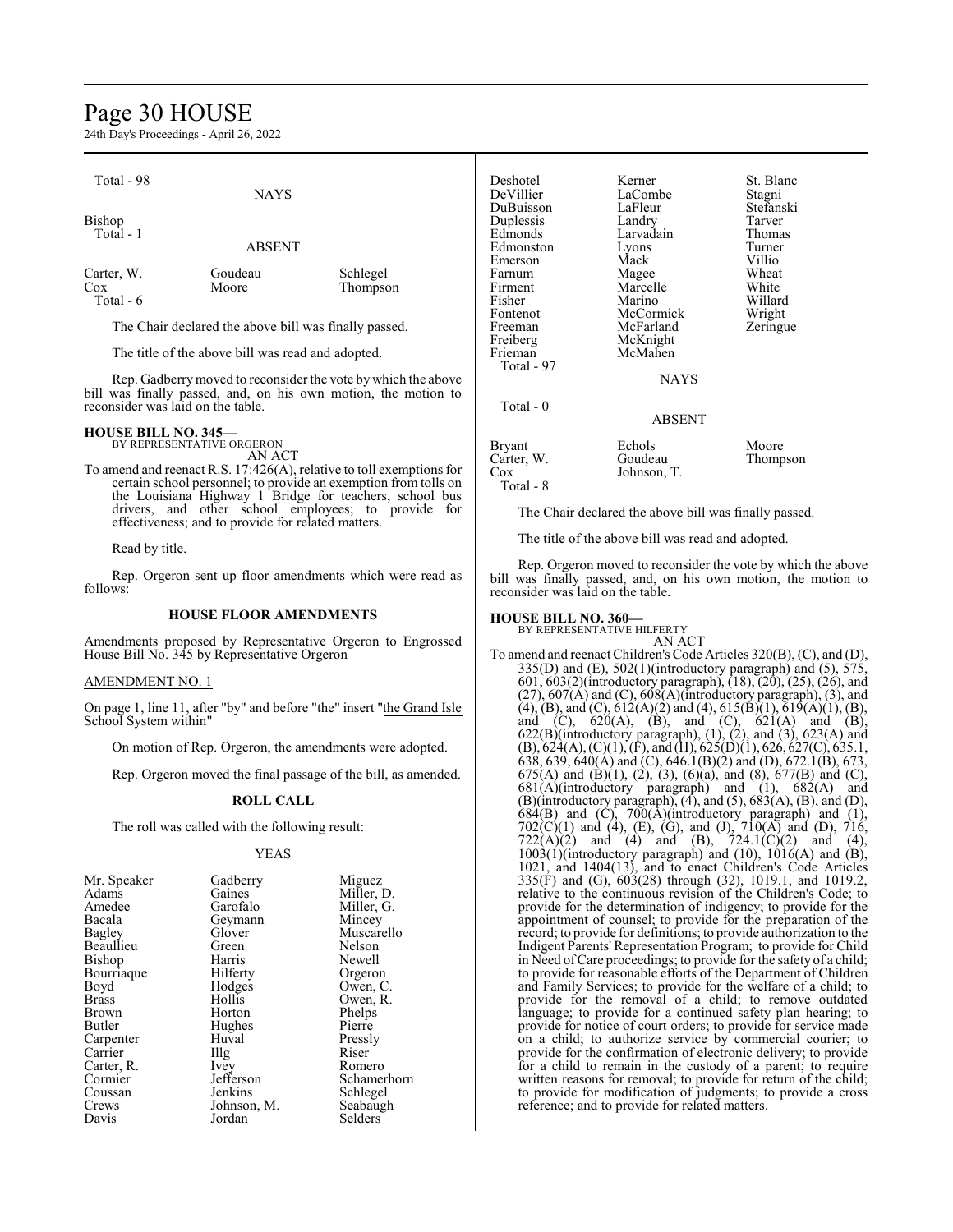# Page 31 HOUSE

24th Day's Proceedings - April 26, 2022

Read by title.

Rep. Hilferty sent up floor amendments which were read as follows:

# **HOUSE FLOOR AMENDMENTS**

Amendments proposed by Representative Hilferty to Engrossed House Bill No. 360 by Representative Hilferty

#### AMENDMENT NO. 1

On page 1, line 13, after "1404(13)" and before "and to" delete the comma ","

#### AMENDMENT NO. 2

On page 27, at the end of line 22, delete "(D)." and insert "(C)."

On motion of Rep. Hilferty, the amendments were adopted.

Rep. Hilferty moved the final passage of the bill, as amended.

# **ROLL CALL**

The roll was called with the following result:

# YEAS

|               |                   |             | Mr. Speaker   |
|---------------|-------------------|-------------|---------------|
| Mr. Speaker   | Freiberg          | McKnight    | Adams         |
| Adams         | Frieman           | McMahen     | Amedee        |
| Amedee        | Gadberry          | Miguez      | Bacala        |
| Bacala        | Gaines            | Miller, D.  | Bagley        |
| Bagley        | Garofalo          | Miller, G.  | Beaullieu     |
| Beaullieu     | Geymann           | Mincey      | Bishop        |
| Bishop        | Glover            | Muscarello  | Bourriaque    |
| Bourriaque    | Green             | Nelson      | Boyd          |
| Boyd          | Harris            | Newell      | <b>Brass</b>  |
| Brass         | Hilferty          | Orgeron     | Brown         |
| Brown         | Hollis            | Owen, C.    | <b>Bryant</b> |
| <b>Bryant</b> | Horton            | Owen, R.    | Butler        |
| Butler        | Hughes            | Phelps      | Carpenter     |
| Carpenter     | Huval             | Pierre      | Carrier       |
| Carrier       | $\prod_{i=1}^{n}$ | Pressly     | Carter, R.    |
| Carter, R.    | Ivey              | Riser       | Cormier       |
| Cormier       | Jefferson         | Romero      | Coussan       |
| Coussan       | Jenkins           | Schamerhorn | Crews         |
| Crews         | Johnson, M.       | Seabaugh    | Davis         |
| Davis         | Johnson, T.       | Selders     | Deshotel      |
| Deshotel      | Jordan            | St. Blanc   | DeVillier     |
| DeVillier     | Kerner            | Stagni      | DuBuisson     |
| DuBuisson     | LaCombe           | Stefanski   | Duplessis     |
| Duplessis     | LaFleur           | Thomas      | Edmonds       |
| Echols        | Landry            | Turner      | Edmonston     |
| Edmonds       | Larvadain         | Villio      | Emerson       |
| Edmonston     | Lyons             | Wheat       | Firment       |
| Emerson       | Magee             | White       | Fisher        |
| Firment       | Marcelle          | Willard     | Fontenot      |
| Fisher        | Marino            | Wright      | Freiberg      |
| Fontenot      | McCormick         | Zeringue    | Frieman       |
| Freeman       | McFarland         |             | Total - 95    |
| Total - 95    |                   |             |               |
|               | <b>NAYS</b>       |             |               |
|               |                   |             | Total - 0     |
| Total - $0$   |                   |             |               |
|               | <b>ABSENT</b>     |             |               |
|               |                   |             | Carter, W.    |
| Carter, W.    | Hodges            | Tarver      | Cox           |
| Cox           | Mack              | Thompson    | Echols        |
| Farnum        | Moore             |             | Farnum        |
| Goudeau       | Schlegel          |             | Total - 10    |
| Total - 10    |                   |             |               |
|               |                   |             |               |

The Chair declared the above bill was finally passed.

The title of the above bill was read and adopted.

Rep. Hilferty moved to reconsider the vote by which the above bill was finally passed, and, on her own motion, the motion to reconsider was laid on the table.

# **HOUSE BILL NO. 402—** BY REPRESENTATIVE HUGHES

AN ACT

To amend and reenact R.S. 9:2800.9(A)(1), relative to prescription; to provide relative to the prescriptive period for certain civil actions against a person for certain acts committed against a minor; to provide for definitions; to provide for implementation; to provide for an effective date; and to provide for related matters.

Read by title.

Rep. Hughes moved the final passage of the bill.

### **ROLL CALL**

The roll was called with the following result:

#### YEAS

| Mr. Speaker      | Gadberry        | McMahen     |
|------------------|-----------------|-------------|
| Adams            | Gaines          | Miguez      |
| Amedee           | Garofalo        | Miller, D.  |
| Bacala           | Glover          | Miller, G.  |
| Bagley           | Green           | Mincey      |
| Beaullieu        | Harris          | Muscarello  |
| Bishop           | Hilferty        | Nelson      |
| Bourriaque       | Hodges          | Newell      |
| Boyd             | Hollis          | Orgeron     |
| Brass            | Horton          | Owen, C.    |
| Brown            |                 | Owen, R.    |
|                  | Hughes<br>Huval | Phelps      |
| Bryant<br>Butler | Illg            | Pierre      |
|                  |                 |             |
| Carpenter        | Ivey            | Pressly     |
| Carrier          | Jefferson       | Riser       |
| Carter, R.       | Jenkins         | Romero      |
| Cormier          | Johnson, M.     | Schamerhorn |
| Coussan          | Johnson, T.     | Schlegel    |
| Crews            | Jordan          | Seabaugh    |
| Davis            | Kerner          | Selders     |
| Deshotel         | LaCombe         | St. Blanc   |
| DeVillier        | LaFleur         | Stagni      |
| DuBuisson        | Landry          | Stefanski   |
| Duplessis        | Larvadain       | Thomas      |
| Edmonds          | Lyons           | Turner      |
| Edmonston        | Mack            | Villio      |
| Emerson          | Magee           | Wheat       |
| Firment          | Marcelle        | White       |
| Fisher           | Marino          | Willard     |
| Fontenot         | McCormick       | Wright      |
| Freiberg         | McFarland       | Zeringue    |
| Frieman          | McKnight        |             |
| Total - 95       |                 |             |
|                  | <b>NAYS</b>     |             |
| Total - 0        |                 |             |
|                  | <b>ABSENT</b>   |             |
| Carter, W.       | Freeman         | Tarver      |
| $\cos$           | Geymann         | Thompson    |
| Echols           | Goudeau         |             |
| Farnum           | Moore           |             |
|                  |                 |             |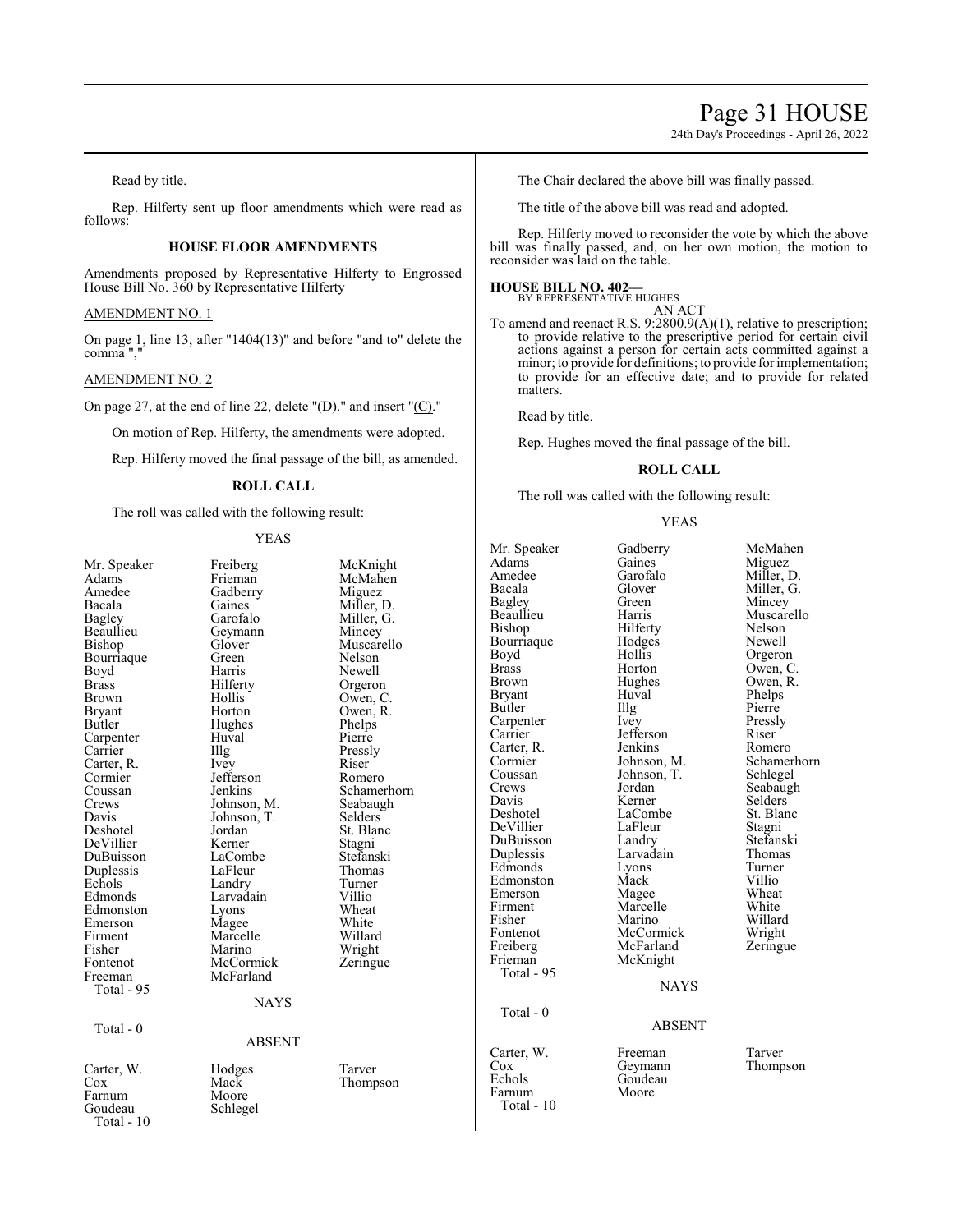24th Day's Proceedings - April 26, 2022

The Chair declared the above bill was finally passed.

The title of the above bill was read and adopted.

Rep. Hughes moved to reconsider the vote by which the above bill was finally passed, and, on his own motion, the motion to reconsider was laid on the table.

# **HOUSE BILL NO. 415—**

BY REPRESENTATIVE MARINO

- AN ACT To amend and reenact R.S. 32:668(A)(introductory paragraph), relative to the administrative driving privileges hearing; to remove the exclusion of a law enforcement officer from
	- appearing at an administrative hearing procedure regarding the revocation, suspension, or denial of a license or permit; to remove the rebuttable presumption applicable to a suspension hearing on certain driving privileges; and to provide for related matters.

Read by title.

Rep. Marino sent up floor amendments which were read as follows:

#### **HOUSE FLOOR AMENDMENTS**

Amendments proposed by Representative Marino to Engrossed House Bill No. 415 by Representative Marino

#### AMENDMENT NO. 1

On page 1, line 2, after "R.S. 32:668(A)(introductory paragraph)" and before the comma "," insert "and (6)"

### AMENDMENT NO. 2

On page 1, line 6, after "the semicolon ";" and before "and" insert "to provide for the scope of the administrative hearing;

#### AMENDMENT NO. 3

On page 1, line 9, after "R.S.32:668(A)(introductory paragraph)" and before "hereby" delete "is" and insert "and (6) are"

#### AMENDMENT NO. 4

On page 2, line 11, after "equipment." delete the remainder of the line and delete line 12 in its entirety and insert "The scope of such a hearing for the purposes of this Part shall be limited to the following issues:

#### AMENDMENT NO. 5

On page 2, after line 13, insert the following:

"(6) Whether there was Such additional matters as may relate to the legal rights of the person, including compliance with regulations promulgated by the Department of Public Safety and Corrections and rights afforded to the person by lawor jurisprudence.

 $*$  \*  $*$  \*

On motion of Rep. Marino, the amendments were adopted.

#### **Motion**

On motion of Rep. Marino, the bill, as amended, was returned to the calendar.

# **Notice of Intention to Call**

Pursuant to House Rule No. 8.20(A), Rep. Marino gave notice of his intention to call House Bill No. 415 from the calendar on Thursday, May 5, 2022.

#### **HOUSE BILL NO. 636—**

BY REPRESENTATIVE ORGERON A JOINT RESOLUTION

Proposing to amend Article VII, Section 10.2(E)(1) of the Constitution of Louisiana, relative to federal proceeds from alternative energy production on the Outer Continental Shelf; to provide for the disposition of revenues; to provide for submission of the proposed amendment to the electors; and to provide for related matters.

Read by title.

Rep. Orgeron moved the final passage of the bill.

#### **ROLL CALL**

The roll was called with the following result:

#### YEAS

| Mr. Speaker   | Gadberry      | McMahen     |
|---------------|---------------|-------------|
| Adams         | Gaines        | Miguez      |
| Amedee        | Garofalo      | Miller, D.  |
| Bacala        | Glover        | Miller, G.  |
| Bagley        | Goudeau       | Mincey      |
| Beaullieu     | Green         | Muscarello  |
| Bishop        | Harris        | Nelson      |
| Bourriaque    | Hilferty      | Newell      |
| Boyd          | Hodges        | Orgeron     |
| <b>Brass</b>  | Hollis        | Owen, C.    |
| Brown         | Horton        | Owen, R.    |
| <b>Bryant</b> | Hughes        | Phelps      |
| Butler        | Huval         | Pierre      |
| Carpenter     | Illg          | Pressly     |
| Carrier       | Ivey          | Riser       |
| Carter, R.    | Jefferson     | Romero      |
| Cormier       | Jenkins       | Schlegel    |
| Coussan       | Johnson, M.   | Seabaugh    |
| Davis         | Johnson, T.   | Selders     |
| Deshotel      | Jordan        | St. Blanc   |
| DeVillier     | Kerner        | Stagni      |
| DuBuisson     | LaCombe       | Stefanski   |
| Duplessis     | LaFleur       | Tarver      |
| Edmonds       | Landry        | Thomas      |
| Emerson       | Larvadain     | Turner      |
| Farnum        | Lyons         | Villio      |
| Firment       | Mack          | Wheat       |
| Fisher        | Magee         | White       |
| Fontenot      | Marcelle      | Willard     |
| Freeman       | Marino        | Zeringue    |
| Freiberg      | McFarland     |             |
| Frieman       | McKnight      |             |
| Total - 94    |               |             |
|               | <b>NAYS</b>   |             |
| Edmonston     | McCormick     | Schamerhorn |
| Total - 3     | <b>ABSENT</b> |             |
|               |               |             |
| Carter, W.    | Echols        | Thompson    |
| Cox           | Geymann       | Wright      |
| Crews         | Moore         |             |
| Total - 8     |               |             |

The Chair declared the above bill, having received a two-thirds vote of the elected members, was finally passed.

The title of the above bill was read and adopted.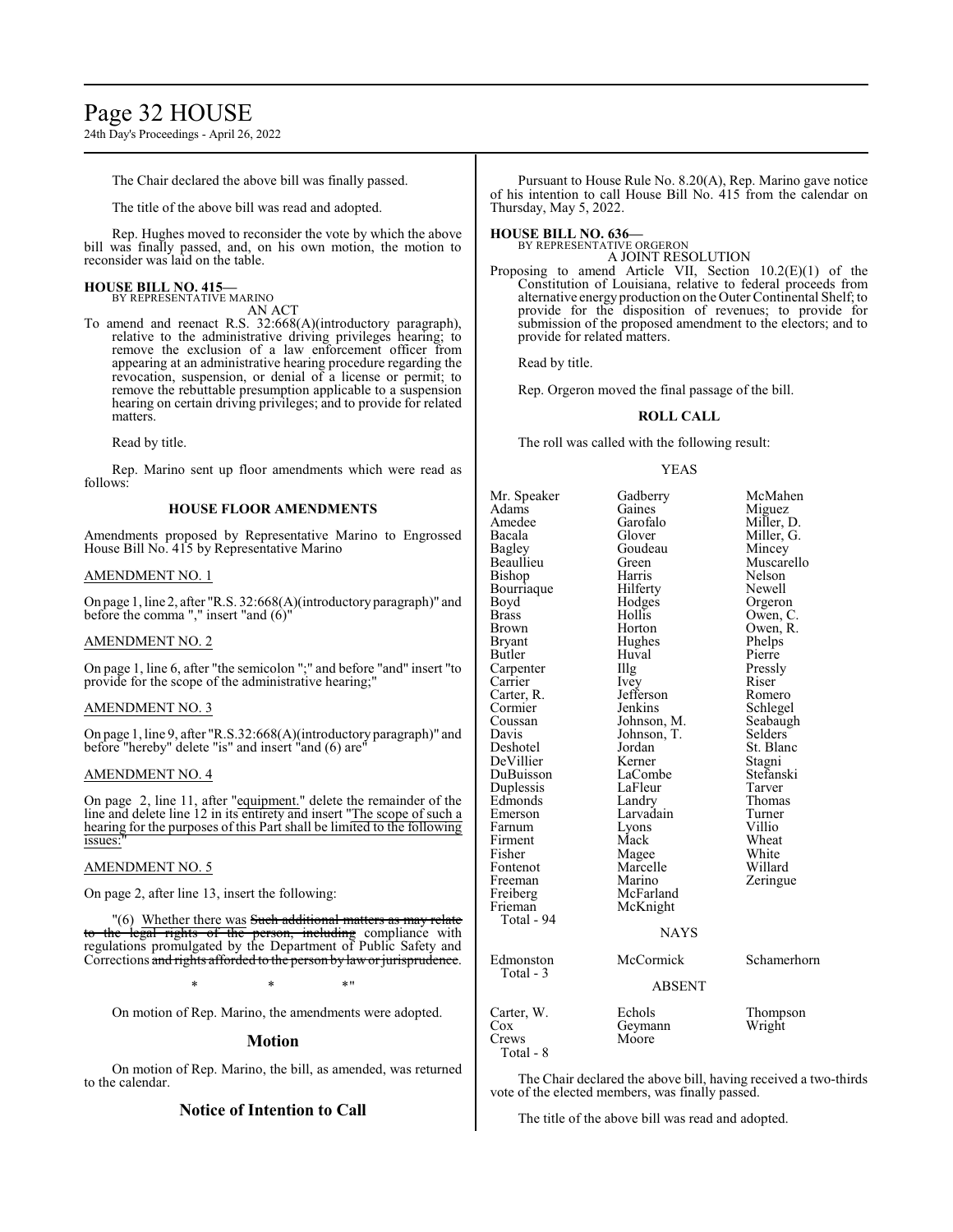# Page 33 HOUSE

24th Day's Proceedings - April 26, 2022

Rep. Orgeron moved to reconsider the vote by which the above bill was finally passed, and, on his own motion, the motion to reconsider was laid on the table.

# **HOUSE BILL NO. 701—**

BY REPRESENTATIVE HILFERTY AN ACT

To amend and reenact R.S. 29:727(D) and 737(C) and to enact R.S. 29:724.1, relative to emergency preparedness; to provide relative to declarations of states of emergency; to provide for the termination of states of emergency; to provide for the duration of states of emergency; to provide for approval of an extension of a declaration of emergency under certain circumstances; and to provide for related matters.

Called from the calendar.

Read by title.

Rep. Frieman sent up floor amendments which were read as follows:

### **HOUSE FLOOR AMENDMENTS**

Amendments proposed by Representative Frieman to Engrossed House Bill No. 701 by Representative Hilferty

### AMENDMENT NO. 1

Delete Amendment Nos. 2 through 13 by Representative Hilferty (#3138)

### AMENDMENT NO. 2

On page 1, line 4, delete "to provide for the termination of states of emergency;"

#### AMENDMENT NO. 3

On page 5, delete line 7 and insert "a petition signed by a majority of the surviving members of either house of the legislature,"

#### AMENDMENT NO. 4

On page 6, delete line 3 and on line 4, delete "29:724.1" and insert "a petition signed by a majority of the surviving members of either house of the legislature,

On motion of Rep. Frieman, the amendments were adopted.

Rep. Hilferty moved the final passage of the bill, as amended.

# **ROLL CALL**

The roll was called with the following result:

# YEAS

| Mr. Speaker   | Frieman     | Muscarello  |
|---------------|-------------|-------------|
| Amedee        | Gadberry    | Nelson      |
| Bacala        | Garofalo    | Orgeron     |
| <b>Bagley</b> | Harris      | Owen, C.    |
| Beaullieu     | Hilferty    | Owen, R.    |
| Bishop        | Hodges      | Pressly     |
| Bourriaque    | Hollis      | Riser       |
| Butler        | Horton      | Romero      |
| Carrier       | Huval       | Schamerhorn |
| Coussan       | Illg        | Schlegel    |
| Crews         | Ivey        | Seabaugh    |
| Davis         | Johnson, M. | St. Blanc   |
| Deshotel      | Kerner      | Stefanski   |
| DeVillier     | Mack        | Tarver      |

DuBuisson Magee Thomas Echols McCormick Turner<br>Edmonds McFarland Villio Edmonston McKnight Wheat<br>Emerson McMahen Wright Emerson McMahen<br>Firment Miguez Fontenot Miller, G.<br>Freiberg Mincey Freiberg Mincey Total - 64 Adams Gaines Lyons<br>
Boyd Glover Marce Boyd Glover Marcelle<br>Brass Green Miller, D Brass Green Miller, D.<br>Brown Hughes Newell Brown Hughes Newell<br>Bryant Jefferson Phelps Carpenter Jenkins Pierre<br>Carter, R. Johnson, T. Selders Cormier Jordan Stagni Duplessis LaCombe<br>
Fisher LaFleur Freeman Total - 31

McFarland Villio<br>
McKnight Wheat

LaFleur<br>Landry

Zeringue

**NAYS** 

Jefferson Phelps<br>Jenkins Pierre Johnson, T. Selders<br>Jordan Stagni

# ABSENT

Carter, W. Goudeau Thompson<br>
Cox Larvadain White Larvadain<br>Marino Farnum Marino<br>Geymann Moore

The Chair declared the above bill was finally passed.

The title of the above bill was read and adopted.

Rep. Hilferty moved to reconsider the vote by which the above bill was finally passed, and, on her own motion, the motion to reconsider was laid on the table.

# **HOUSE BILL NO. 187—**

Geymann Total - 10

> BY REPRESENTATIVE TURNER AN ACT

To enact R.S. 3:266(25), relative to the powers of authority of the Louisiana Agricultural Finance Authority; to expand the powers ofthe Louisiana Agricultural Finance Authority to authorize the acquisition and distribution of fuel through different methods during a natural disaster; to provide an effective date; and to provide for related matters.

Called from the calendar.

Read by title.

Rep. Harris sent up floor amendments which were read as follows:

#### **HOUSE FLOOR AMENDMENTS**

Amendments proposed by Representative Harris to Engrossed House Bill No. 187 by Representative Turner

#### AMENDMENT NO. 1

On page 1, line 14, after "purchase" delete the comma "," and delete "donation, grant, or otherwise," and insert "at fair market prices"

#### AMENDMENT NO. 2

On page 1, at the end of line 16, delete the period "." and insert and comma "," and "provided that such fuel is not reasonably available for acquisition by such person, firm, corporation, municipality, or federal or state agency from private sector sources.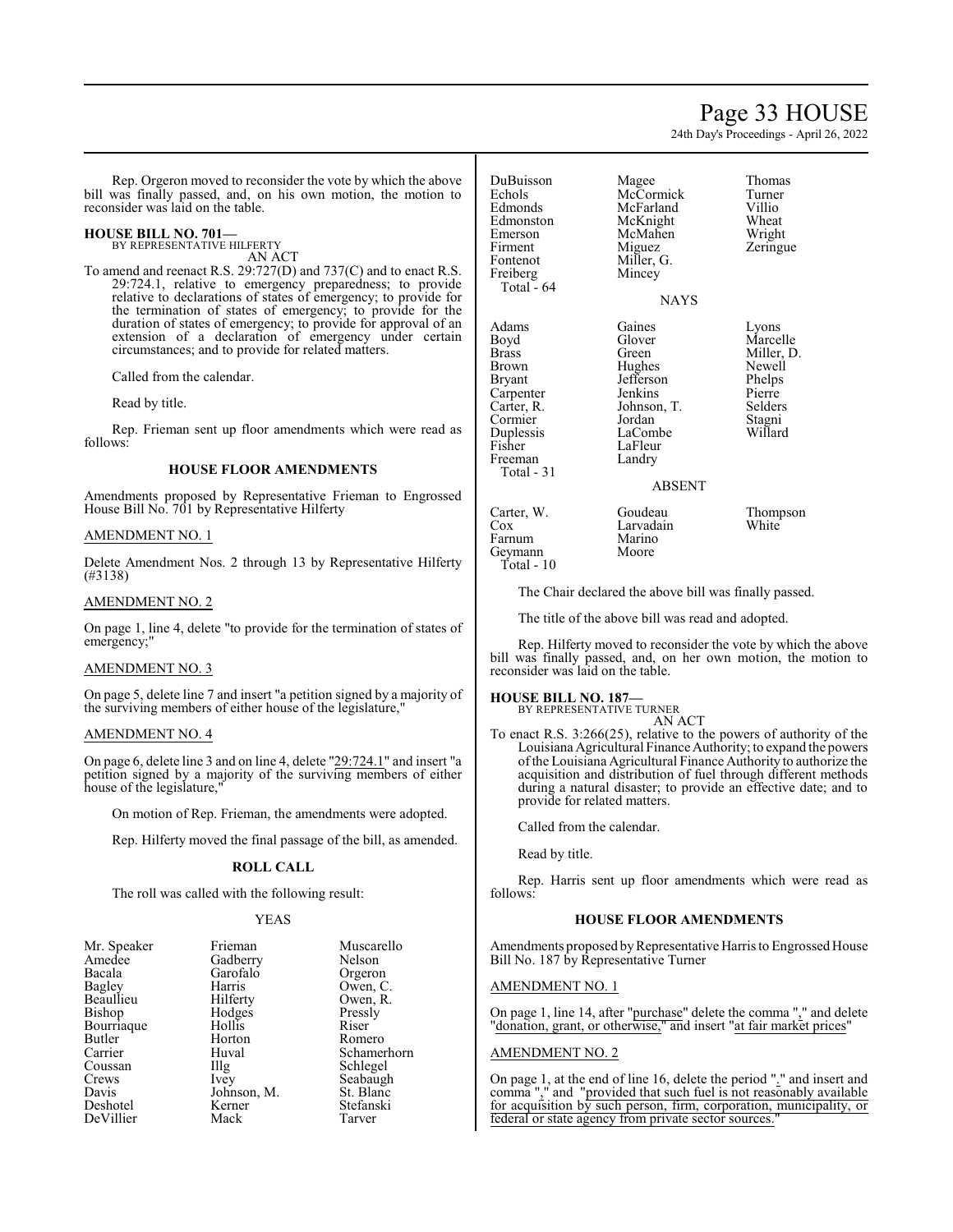# Page 34 HOUSE

24th Day's Proceedings - April 26, 2022

On motion of Rep. Harris, the amendments were adopted.

Rep. Turner moved the final passage of the bill, as amended.

#### **ROLL CALL**

The roll was called with the following result:

### YEAS

Amedee Gadberry<br>Bacala Gaines Brass Hodges<br>Brown Hollis Carpenter Huv<br>Carrier Huy Cormier Jefferson<br>Coussan Jenkins Total - 99 Total - 0

Mr. Speaker Freiberg McKnight Adams Frieman McMahen<br>Amedee Gadberry Miguez Bacala Gaines Miller, D.<br>Bagley Garofalo Miller, G. Garofalo Miller, G.<br>Glover Mincey Beaullieu Glover Mincey<br>Bishop Green Muscare Green Muscarello<br>Harris Nelson Bourriaque Harris Nelson Boyd Hilferty Newell<br>Brass Hodges Orgeron Brown Hollis Owen, C.<br>Bryant Horton Owen, R. Bryant Horton Owen, R.<br>Butler Hughes Phelps Hughes Phelps<br>Huval Pierre The Pressly<br>
Ivey Riser Carter, R. Ivey Riser Cormier Befferson Romero Coussan Jenkins Schamerhorn<br>Crews Johnson, M. Schlegel Crews Johnson, M. Schlegel<br>Davis Johnson, T. Seabaugh Johnson, T. Seabaug<br>Jordan Selders Deshotel Jordan Selders DeVillier Kerner St. Blanch<br>
DuBuisson LaCombe Stagni DuBuisson LaCombe Stagni<br>
Duplessis LaFleur Stefanski Duplessis LaFleur Stefans<br>
Echols Landry Tarver Echols Landry Tarver<br>
Edmonds Larvadain Thomas Larvadain Thoma<br>Lyons Turner Edmonston Lyons Turner<br>
Emerson Mack Villio Emerson Mack Villio<br>
Farnum Magee Wheat Farnum Magee Wheat<br>Firment Marcelle White Firment Marcelle White<br>
Fisher Marino Willard Fisher Marino Willard<br>Fontenot McCormick Wright Fontenot McCormick Wright<br>
Freeman McFarland Zeringue McFarland **NAYS** ABSENT

| Carter, W. | Geymann | Moore    |
|------------|---------|----------|
| Cox        | Goudeau | Thompson |
| Total - 6  |         |          |

The Chair declared the above bill was finally passed.

The title of the above bill was read and adopted.

Rep. Turner moved to reconsider the vote by which the above bill was finally passed, and, on her own motion, the motion to reconsider was laid on the table.

#### **HOUSE BILL NO. 302—** BY REPRESENTATIVE FREEMAN

AN ACT

To amend and reenact R.S. 32:1741(I), relative to the booting of motor vehicles parked on private property; to remove the prohibition on a parking facility company, valet company, or general manager from having an ownership interest in a business engaged in booting vehicles on private property or from accepting a rebate or other compensation from a booting company; and to provide for related matters.

Called from the calendar.

Read by title.

Rep. Freeman moved the final passage of the bill.

### **ROLL CALL**

The roll was called with the following result:

| Mr. Speaker  | Gadberry      | McMahen    |
|--------------|---------------|------------|
| Adams        | Gaines        | Miguez     |
| Amedee       | Garofalo      | Miller, D. |
| Bacala       | Glover        | Miller, G. |
| Bagley       | Goudeau       | Mincey     |
| Beaullieu    | Green         | Muscarello |
| Bishop       | Harris        | Nelson     |
| Bourriaque   | Hilferty      | Newell     |
| Boyd         | Hodges        | Orgeron    |
| <b>Brass</b> | Hollis        | Owen, C.   |
| <b>Brown</b> | Horton        | Owen, R.   |
| Bryant       | Hughes        | Phelps     |
| Butler       | Huval         | Pierre     |
| Carpenter    | Illg          | Pressly    |
| Carrier      | Ivey          | Riser      |
| Carter, R.   | Jefferson     | Romero     |
| Cormier      | Jenkins       | Schamerho  |
| Coussan      | Johnson, M.   | Schlegel   |
| Crews        | Johnson, T.   | Seabaugh   |
| Davis        | Jordan        | Selders    |
| Deshotel     | Kerner        | St. Blanc  |
| DeVillier    | LaCombe       | Stagni     |
| DuBuisson    | LaFleur       | Stefanski  |
| Duplessis    | Landry        | Tarver     |
| Edmonds      | Larvadain     | Thomas     |
| Edmonston    | Lyons         | Turner     |
| Emerson      | Mack          | Villio     |
| Firment      | Magee         | Wheat      |
| Fisher       | Marcelle      | White      |
| Fontenot     | Marino        | Willard    |
| Freeman      | McCormick     | Wright     |
| Freiberg     | McFarland     | Zeringue   |
| Frieman      | McKnight      |            |
| Total - 98   |               |            |
|              | <b>NAYS</b>   |            |
| Total - 0    |               |            |
|              | <b>ABSENT</b> |            |
| Carter, W.   | Farnum        | Thompson   |
| Cox          | Geymann       |            |
| Echols       | Moore         |            |
|              |               |            |

Miller, D. Pressly<br>Riser R<sub>omero</sub> Schamerhorn<br>M. Schlegel Schlegel Seabaugh Selders<sup>'</sup> St. Blanc Stagni Thomas Turner Villio Wheat<br>White Kanada Willard<br>Fontenot Maright

Carter, W. Farnum Thompson Total - 7

The Chair declared the above bill was finally passed.

The title of the above bill was read and adopted.

Rep. Freeman moved to reconsider the vote by which the above bill was finally passed, and, on her own motion, the motion to reconsider was laid on the table.

#### **HOUSE BILL NO. 213—**

BY REPRESENTATIVE GREGORY MILLER AN ACT

To enact R.S. 9:2449.1 and R.S. 22:911.1, relative to divorce; to provide for the automatic revocation of certain benefits upon divorce; to provide for certain retirement accounts; to provide for life insurance; to provide for liability; and to provide for related matters.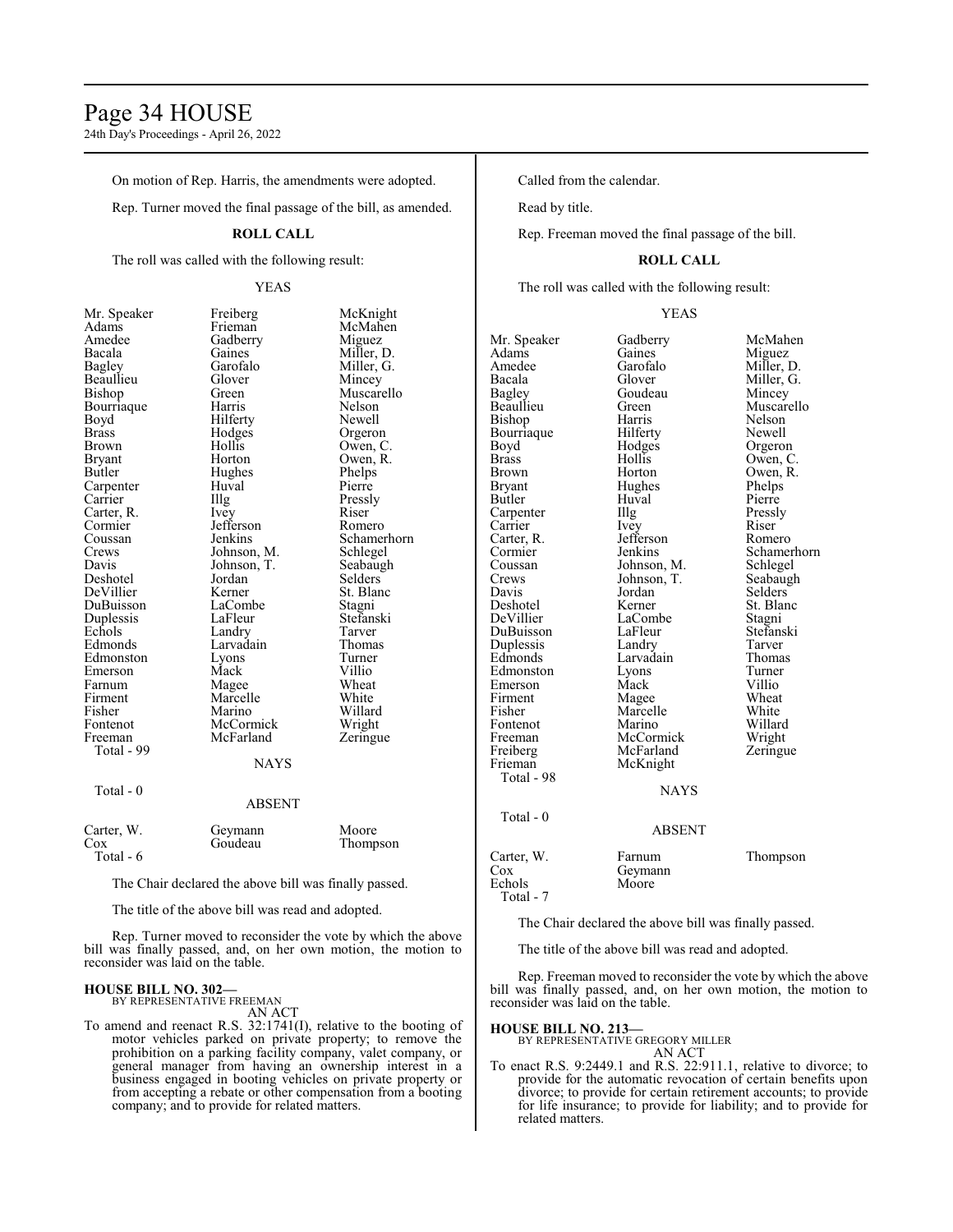# Page 35 HOUSE

24th Day's Proceedings - April 26, 2022

Called from the calendar.

Read by title.

Rep. Harris sent up floor amendments on behalf of Rep. Beaullieu which were read as follows:

# **HOUSE FLOOR AMENDMENTS**

Amendments proposed by Representative Beaullieu to Engrossed House Bill No. 213 by Representative Gregory Miller

### AMENDMENT NO. 1

Delete Floor Amendment No. 1 by Representative Gregory Miller (#2599)

# AMENDMENT NO. 2

On page 1, line 2, after "enact" and before "R.S. 22:911.1" delete "R.S. 9:2449.1 and"

# AMENDMENT NO. 3

On page 1, line 3, after "divorce;" delete the remainder of the line and at the beginning of line 4, delete "accounts;"

# AMENDMENT NO. 4

On page 1, delete lines 7 through 19 in their entirety and on page 2, delete lines 1 through 37 in their entirety and at the beginning of line 38, delete "Section 2." and insert "Section 1."

On motion of Rep. Harris, the amendments were adopted.

Rep. Gregory Miller moved the final passage of the bill, as amended.

#### **ROLL CALL**

The roll was called with the following result:

#### YEAS

| Mr. Speaker<br>Bacala<br>Bagley<br>Bishop<br>Bourriaque<br><b>Bryant</b><br>Carrier<br>Total - 19 | Coussan<br>Deshotel<br>Fontenot<br>Frieman<br>Hollis<br>Magee<br>Miller, G.<br><b>NAYS</b> | Nelson<br>Schlegel<br>Stefanski<br>Turner<br>Zeringue |
|---------------------------------------------------------------------------------------------------|--------------------------------------------------------------------------------------------|-------------------------------------------------------|
| Adams                                                                                             | Harris                                                                                     | McMahen                                               |
| Amedee                                                                                            | Hilferty                                                                                   | Miguez                                                |
| Boyd                                                                                              | Hodges                                                                                     | Mincey                                                |
| <b>Brass</b>                                                                                      | Horton                                                                                     | Muscarello                                            |
| Brown                                                                                             | Huval                                                                                      | Orgeron                                               |
| Butler                                                                                            | Illg                                                                                       | Owen, C.                                              |
| Carpenter                                                                                         | Ivey                                                                                       | Owen, R.                                              |
| Carter, R.                                                                                        | Jefferson                                                                                  | Phelps                                                |
| Cormier                                                                                           | Jenkins                                                                                    | Pierre                                                |
| Crews                                                                                             | Johnson, M.                                                                                | Pressly                                               |
| Davis                                                                                             | Johnson, T.                                                                                | Riser                                                 |
| DuBuisson                                                                                         | Jordan                                                                                     | Romero                                                |
| Duplessis                                                                                         | Kerner                                                                                     | Schamerhorn                                           |
| Edmonston                                                                                         | LaCombe                                                                                    | Seabaugh                                              |
| Emerson                                                                                           | LaFleur                                                                                    | Selders                                               |
| Firment                                                                                           | Landry                                                                                     | St. Blanc                                             |
| Fisher                                                                                            | Larvadain                                                                                  | Stagni                                                |
| Freeman                                                                                           | Lyons                                                                                      | Tarver                                                |

Freiberg Mack Thomas<br>
Gadberry Marcelle Villio Gadberry Marcelle Villio<br>Gaines Marino Wheat Gaines Marino Wheat Garofalo McCormick White<br>Glover McFarland Willard Glover McFarland<br>Green McKnight Total - 71

McKnight

#### ABSENT

Beaullieu Edmonds Miller, D.<br>Carter W. Farnum Moore Carter, W. Farnum Moore<br>Cox Geymann Newell Cox Geymann<br>DeVillier Goudeau DeVillier Goudeau Thompson Total - 15

The Chair declared the above bill failed to pass.

Hughes

### **Consent to Correct a Vote Record**

Rep. Romero requested the House consent to correct his vote on final passage of House Bill No. 213 from yea to nay, which consent was unanimously granted.

**HOUSE BILL NO. 459—** BY REPRESENTATIVES CHARLES OWEN, AMEDEE, AND HORTON AN ACT

To enact R.S. 22:1054.2 and Subpart A-1 of Part I of Subchapter A of Chapter 5-D of Title 40 of the Louisiana Revised Statutes of 1950, to be comprised of R.S. 40:1152.1 through 1152.6, relative to medical care and treatment; to enact certain requirements for healthcare providers and institutions relative to life-sustaining procedures; to provide relative to insurance coverage of such procedures; to provide for construction; to provide a limitation of liability; to provide for definitions; and to provide for related matters.

Called from the calendar.

Read by title.

Rep. Charles Owen sent up floor amendments which were read as follows:

#### **HOUSE FLOOR AMENDMENTS**

Amendments proposed by Representative Charles Owen to Engrossed House Bill No. 459 by Representative Charles Owen

# AMENDMENT NO. 1

On page 3, at the beginning of line 13, change "B." to "B.(1)"

#### AMENDMENT NO. 2

On page 3, between lines 25 and 26, insert the following:

 $(2)$  If the patient, his advance directive, or an individual who has authority to consent on his behalf in accordance with R.S. 40:1159.4 is in conflict with the healthcare provider or healthcare institution treating the patient regarding whether life-sustaining care for the patient should be continued, the patient or individual who has authority to consent on his behalf shall, within thirty days of that person and the provider or institution mutually acknowledging the conflict, identify a healthcare provider or healthcare institution that is capable of and willing to provide life-sustaining care for the patient. If no willing provider or institution is identified and the conflict remains unresolved after the expiration of the thirty-day period provided for in this Paragraph, the provider or institution treating the patient shall pursue a legal remedy in the district court of the judicial district in which it is located."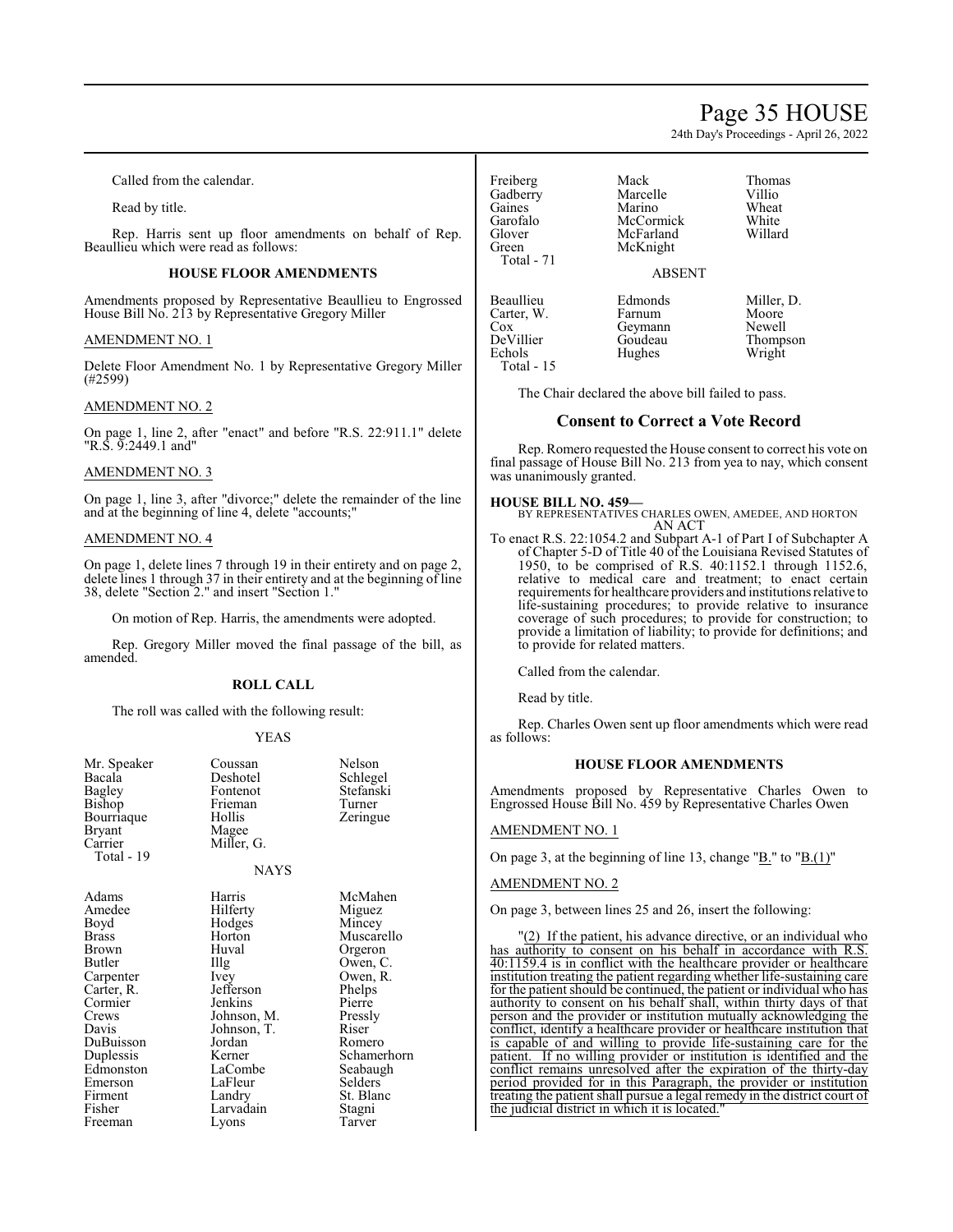# Page 36 HOUSE

24th Day's Proceedings - April 26, 2022

On motion of Rep. Charles Owen, the amendments were adopted.

Rep. Charles Owen moved the final passage of the bill, as amended.

#### **ROLL CALL**

The roll was called with the following result:

#### YEAS

| Mr. Speaker  | Frieman       | McMahen     |
|--------------|---------------|-------------|
| Adams        | Gadberry      | Miguez      |
| Amedee       | Gaines        | Miller, D.  |
| Bacala       | Garofalo      | Miller, G.  |
| Bagley       | Glover        | Mincey      |
| Beaullieu    | Green         | Muscarello  |
| Bishop       | Harris        | Nelson      |
| Bourriaque   | Hilferty      | Newell      |
| Boyd         | Hodges        | Orgeron     |
| <b>Brass</b> | Hollis        | Owen, C.    |
| Brown        | Horton        | Owen, R.    |
| Bryant       | Hughes        | Phelps      |
| Butler       | Huval         | Pressly     |
| Carpenter    | Illg          | Riser       |
| Carter, R.   | Ivey          | Romero      |
| Cormier      | Jefferson     | Schamerhorn |
| Coussan      | Jenkins       | Schlegel    |
| Crews        | Johnson, M.   | Seabaugh    |
| Davis        | Johnson, T.   | Selders     |
| Deshotel     | Jordan        | St. Blanc   |
| DeVillier    | Kerner        | Stefanski   |
| DuBuisson    | LaCombe       | Tarver      |
| Duplessis    | LaFleur       | Thomas      |
| Echols       | Larvadain     | Turner      |
| Edmonds      | Lyons         | Villio      |
| Edmonston    | Mack          | Wheat       |
| Emerson      | Magee         | White       |
| Firment      | Marino        | Willard     |
| Fisher       | McCormick     | Wright      |
| Freeman      | McFarland     | Zeringue    |
| Freiberg     | McKnight      |             |
| Total - 92   |               |             |
|              | <b>NAYS</b>   |             |
| Landry       | Marcelle      | Stagni      |
| Total - 3    |               |             |
|              | <b>ABSENT</b> |             |
| Carrier      | Fontenot      | Pierre      |
| Carter, W.   | Geymann       | Thompson    |
| Cox          | Goudeau       |             |
| Farnum       | Moore         |             |
| $Total - 10$ |               |             |

The Chair declared the above bill was finally passed.

The title of the above bill was read and adopted.

Rep. Charles Owen moved to reconsider the vote by which the above bill was finally passed, and, on his own motion, the motion to reconsider was laid on the table.

# **HOUSE BILL NO. 585—**

BY REPRESENTATIVE FREEMAN AN ACT

To enact Code of Criminal Procedure Article 1005, relative to firearm data collection; to provide for required reporting of aggregate firearm transfer data to the Louisiana Commission on Law Enforcement; to provide for the creation of a standardized form used to report aggregate data fields; to provide for

submission of forms; to provide for submission dates; to provide for publication of data; and to provide for related matters.

Called from the calendar.

Read by title.

Rep. Horton, on behalf of the Legislative Bureau, sent up floor amendments which were read as follows:

# **HOUSE FLOOR AMENDMENTS**

Amendments proposed by Representative Horton on behalf of the Legislative Bureau to Engrossed House Bill No. 585 by Representative Freeman

#### AMENDMENT NO. 1

On page 1, line 4, following "Commission on Law Enforcement" insert "and Administration of Criminal Justice"

#### AMENDMENT NO. 2

On page 1, line 13, following "Commission on Law Enforcement" insert "and Administration of Criminal Justice"

#### AMENDMENT NO. 3

On page 2, line 6, following "to a" and before "entity" change "third party" to "third-party"

#### AMENDMENT NO. 4

On page 2, line 11, following "B." and before "January" change "By" to "Not later than"

#### AMENDMENT NO. 5

On page 2, line 11, following "Commission on Law Enforcement" insert "and Administration of Criminal Justice"

#### AMENDMENT NO. 6

On page 2, line 13, following "this" change "Section" to "Article"

#### AMENDMENT NO. 7

On page 2, line 14, following "Commission on Law Enforcement" insert "and Administration of Criminal Justice"

# AMENDMENT NO. 8

On page 2, line 16, change "described in" to "created pursuant to"

#### AMENDMENT NO. 9

On page 2, line 16, change "Section" to "Article"

### AMENDMENT NO. 10

On page 2, line 18, following "Commission on Law Enforcement" insert "and Administration of Criminal Justice"

## AMENDMENT NO. 11

On page 2, line 20, change "Section" to "Article"

#### AMENDMENT NO. 12

On page 2, line 21, following "Commission on Law Enforcement" insert "and Administration of Criminal Justice"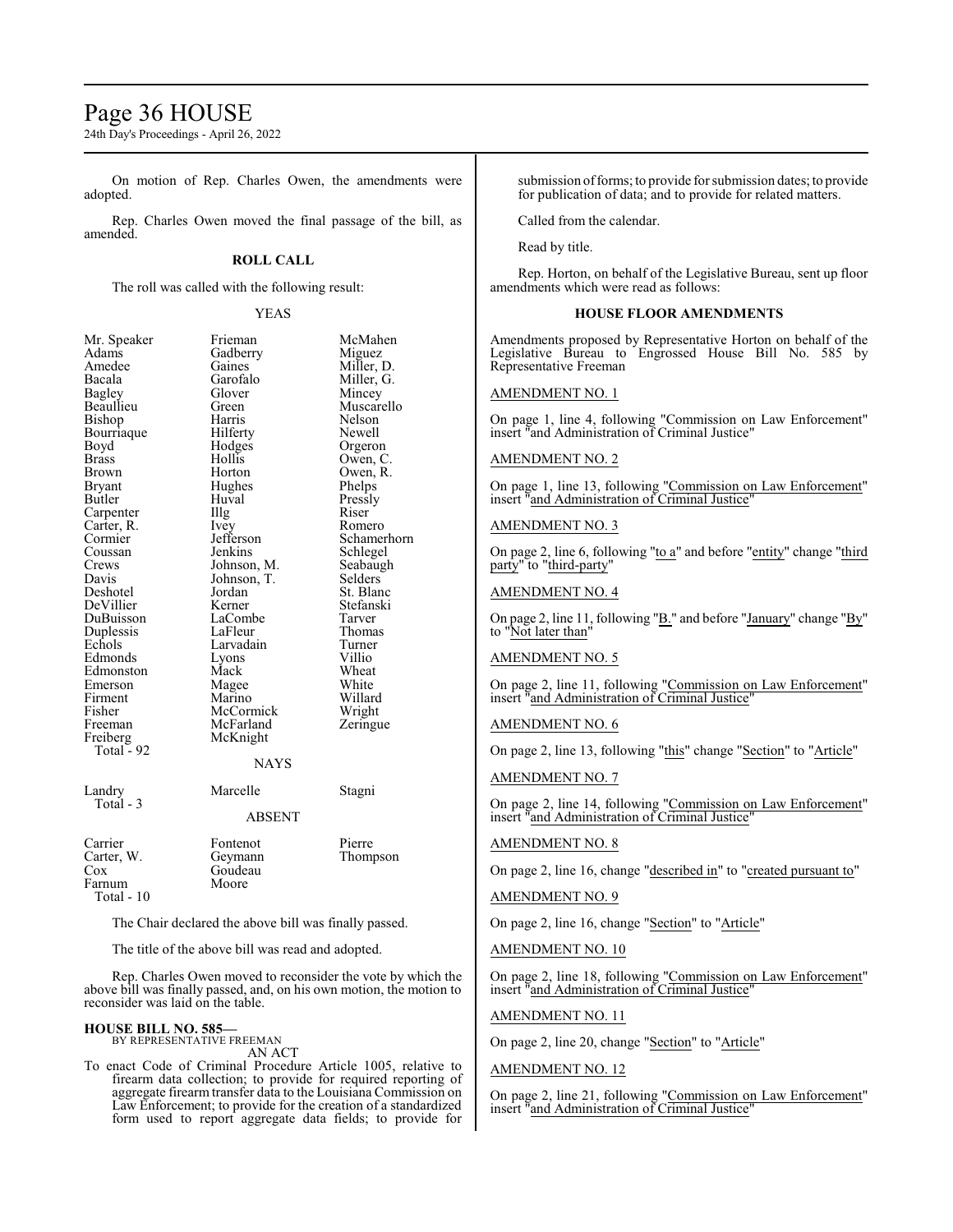24th Day's Proceedings - April 26, 2022

# AMENDMENT NO. 13

On page 2, line 22, change "Section" to "Article"

On motion of Rep. Horton, the amendments were adopted.

Rep. Freeman sent up floor amendments which were read as follows:

# **HOUSE FLOOR AMENDMENTS**

Amendments proposed by Representative Freeman to Engrossed House Bill No. 585 by Representative Freeman

#### AMENDMENT NO. 1

On page 1, line 6, after "data;" and before "and" insert "to provide for a report;"

# AMENDMENT NO. 2

On page 1, at the beginning of line 12, change " $\underline{A}$ ." to " $\underline{A}$ .(1)"

AMENDMENT NO. 3

On page 1, at the beginning of line 14, change "(1)" to "(a)"

# AMENDMENT NO. 4

On page 1, at the beginning of line 16, change "(2)" to "(b)"

### AMENDMENT NO. 5

On page 1, at the beginning of line 18, change  $\Gamma(3)$ " to  $\Gamma(c)$ "

### AMENDMENT NO. 6

On page 2, at the beginning of line 1, change  $(4)$ " to  $(4)$ "

#### AMENDMENT NO. 7

On page 2, at the beginning of line 3, change "(5)" to "(e)"

# AMENDMENT NO. 8

On page 2, at the beginning of line 5, change "(a)" to "(i)"

#### AMENDMENT NO. 9

On page 2, at the beginning of line 6, change " $(b)$ " to " $(ii)$ "

# AMENDMENT NO. 10

On page 2, at the beginning of line 7, change "(c)" to "(iii)"

### AMENDMENT NO. 11

On page 2, at the beginning of line 8, change " $(d)$ " to " $(iv)$ "

#### AMENDMENT NO. 12

On page 2, at the beginning of line 9, change  $"(6)"$  to  $"(f)"$ 

#### AMENDMENT NO. 13

On page 2, between lines line 10 and 11, insert the following:

"(2) The sheriff shall submit a report to the Louisiana Commission on Law Enforcement and Administration of Criminal Justice regardless of whether the sheriff is able to complete a firearm transfer pursuant to Subparagraphs (a) through (e) of this Subsection.

# AMENDMENT NO. 14

On page 2, line 14, after "shall" and before "a" change "provide" to "identify"

# AMENDMENT NO. 15

On page 2, after line 23, add the following:

The Louisiana Commission on Law Enforcement and Administration of Criminal Justice shall submit a report containing the information received pursuant to Subsection D of this Section to the House Committee on Administration of Criminal Justice and the Senate Committee on Judiciary C no later than March first of each calendar year.

On motion of Rep. Freeman, the amendments were adopted.

Rep. Stefanski sent up floor amendments which were read as follows:

# **HOUSE FLOOR AMENDMENTS**

Amendments proposed by Representative Stefanski to Engrossed House Bill No. 585 by Representative Freeman

#### AMENDMENT NO. 1

On page 2, line 13 after the period "." insert the following:

"The form shall not contain any identifying information of the person who possesses the firearm and shall only contain numerical data provided in Subsection A.

On motion of Rep. Stefanski, the amendments were adopted.

Rep. Freeman moved the final passage of the bill, as amended.

#### **ROLL CALL**

The roll was called with the following result:

#### YEAS

| Mr. Speaker | Glover      | Miller |
|-------------|-------------|--------|
| Adams       | Green       | Miller |
| Bacala      | Harris      | Mince  |
| Bagley      | Hilferty    | Musc   |
| Beaullieu   | Hodges      | Nelso  |
| Bishop      | Hollis      | Newe   |
| Bourriaque  | Hughes      | Orger  |
| Brass       | Huval       | Owen   |
| Brown       | Ivey        | Pierre |
| Bryant      | Jefferson   | Pressl |
| Carpenter   | Jenkins     | Riser  |
| Carter, R.  | Johnson, M. | Rome   |
| Coussan     | Johnson, T. | Schle  |
| Crews       | Jordan      | Seldei |
| Davis       | Kerner      | St. Bl |
| Deshotel    | LaCombe     | Stagn  |
| DuBuisson   | LaFleur     | Stefar |
| Duplessis   | Landry      | Tarve  |
| Edmonds     | Larvadain   | Thom   |
| Edmonston   | Lyons       | Turne  |
| Fisher      | Mack        | Villio |
| Fontenot    | Magee       | Whea   |
| Freeman     | Marcelle    | White  |
| Freiberg    | Marino      | Willar |
| Gadberry    | McKnight    | Wrigh  |
| Gaines      | McMahen     | Zering |
| Garofalo    | Miguez      |        |
| $\Omega$    |             |        |

Glover Miller, D.<br>Green Miller, G. Green Miller, G.<br>Harris Mincey Harris Mincey<br>Hilferty Muscare Muscarello<br>Nelson Hollis Newell<br>Hughes Orgero Hughes Orgeron<br>Huval Owen, R Huval Owen, R.<br>Ivey Pierre Pierre<br>Pressly Jefferson Pressl<br>Jenkins Riser Jenkins Riser<br>Johnson, M. Romero Johnson, M. Romero<br>Johnson, T. Schlegel Jordan Selders<br>Kerner St. Blan St. Blanc<br>Stagni Stefanski<br>Tarver Landry Tarver<br>
Larvadain Thomas Lyons Turner<br>
Mack Villio Magee Wheat<br>
Marcelle White Marcelle White<br>Marino Willard Marino Willard<br>
McKnight Wright McKnight<br>
McMahen Zeringue

Total - 80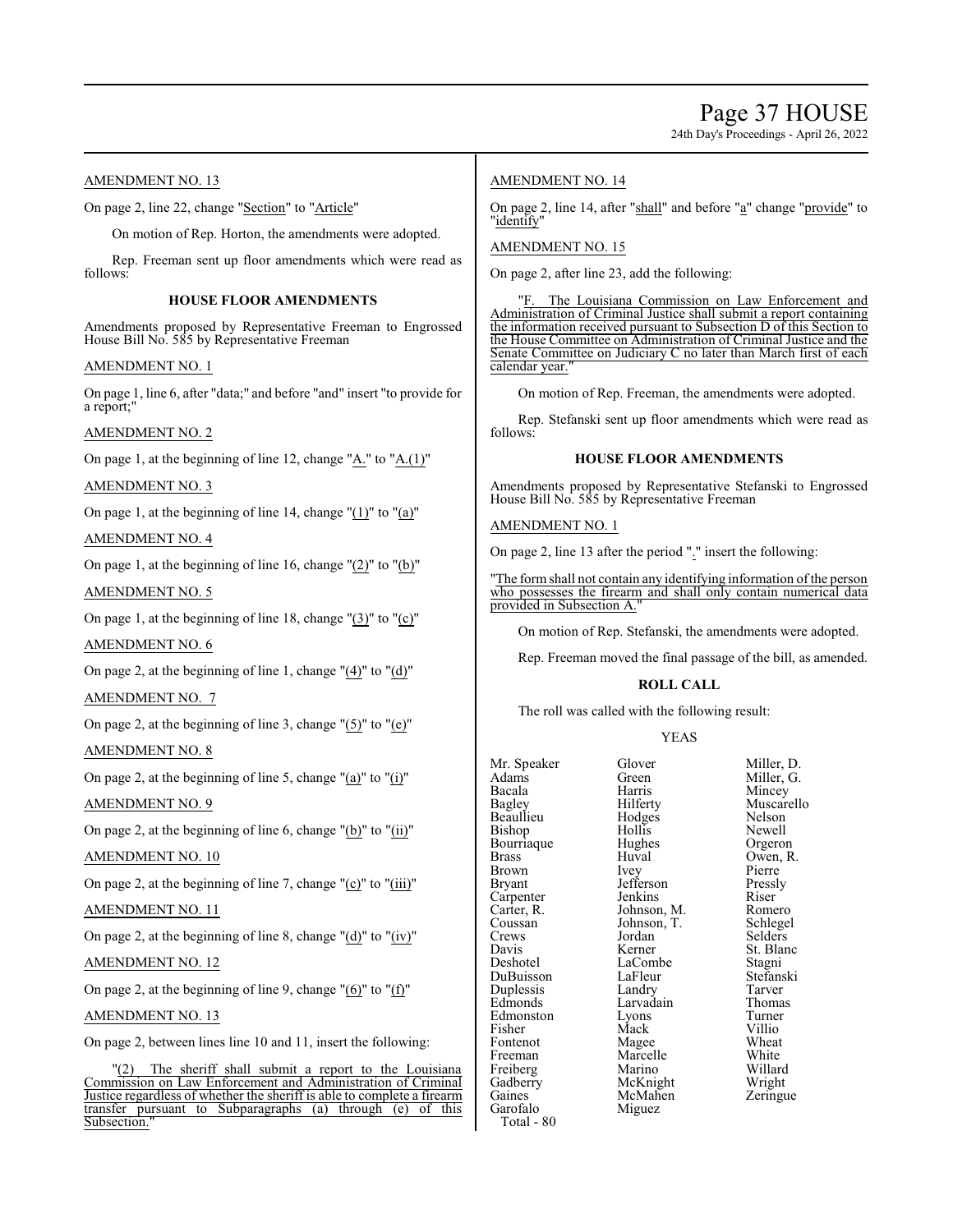# Page 38 HOUSE

24th Day's Proceedings - April 26, 2022

### **NAYS**

| Amedee<br>Butler<br>Cormier<br>Firment<br>Total - 11            | Frieman<br>Horton<br>$\prod$ llg<br>McCormick<br><b>ABSENT</b> | Owen, C.<br>Schamerhorn<br>Seabaugh      |
|-----------------------------------------------------------------|----------------------------------------------------------------|------------------------------------------|
| Boyd<br>Carrier<br>Carter, W.<br>Cox<br>DeVillier<br>Total - 14 | Echols<br>Emerson<br>Farnum<br>Geymann<br>Goudeau              | McFarland<br>Moore<br>Phelps<br>Thompson |

The Chair declared the above bill was finally passed.

The title of the above bill was read and adopted.

Rep. Freeman moved to reconsider the vote by which the above bill was finally passed, and, on her own motion, the motion to reconsider was laid on the table.

# **Consent to Correct a Vote Record**

Rep. Willard requested the House consent to record his vote on final passage of House Bill No. 585 as yea, which consent was unanimously granted.

#### **HOUSE BILL NO. 979—** BY REPRESENTATIVE FREEMAN

AN ACT

To provide relative to the effectiveness of Act No. 366 of the 2021 Regular Session of the Legislature regarding student information; to provide for the continued effectiveness of provisions that require school governing authorities to share certain student information with the Department ofChildren and Family Services for the purpose of facilitating the administration of certain federal food assistance programs and that provide exceptions; and to provide for related matters.

Called from the calendar.

Read by title.

Rep. Freeman moved the final passage of the bill.

#### **ROLL CALL**

The roll was called with the following result:

#### YEAS

| Mr. Speaker   | Gadberry    | Miguez      |
|---------------|-------------|-------------|
| Adams         | Gaines      | Miller, D.  |
| Amedee        | Garofalo    | Miller, G.  |
| Bacala        | Glover      | Mincey      |
| Bagley        | Green       | Muscarello  |
| Beaullieu     | Harris      | Nelson      |
| Bishop        | Hilferty    | Newell      |
| Bourriaque    | Hodges      | Orgeron     |
| Boyd          | Hollis      | Owen, C.    |
| <b>Brass</b>  | Horton      | Owen, R.    |
| Brown         | Hughes      | Phelps      |
| <b>Bryant</b> | Huval       | Pierre      |
| Butler        | Illg        | Pressly     |
| Carpenter     | Ivey        | Riser       |
| Carrier       | Jefferson   | Romero      |
| Carter, R.    | Jenkins     | Schamerhorn |
| Cormier       | Johnson, M. | Schlegel    |
| Coussan       | Johnson, T. | Seabaugh    |

| Crews      | Jordan    | Selders   |
|------------|-----------|-----------|
| Davis      | Kerner    | St. Blanc |
| Deshotel   | LaCombe   | Stagni    |
| DeVillier  | LaFleur   | Stefanski |
| DuBuisson  | Landry    | Tarver    |
| Duplessis  | Larvadain | Thomas    |
| Edmonds    | Lyons     | Turner    |
| Edmonston  | Mack      | Villio    |
| Emerson    | Magee     | Wheat     |
| Firment    | Marcelle  | White     |
| Fisher     | Marino    | Willard   |
| Fontenot   | McCormick | Wright    |
| Freeman    | McFarland | Zeringue  |
| Freiberg   | McKnight  |           |
| Frieman    | McMahen   |           |
| Total - 97 |           |           |
|            | NAYS      |           |
| Total - 0  |           |           |
|            | ABSENT    |           |
| Carter, W. | Farnum    | Moore     |
| Cox        | Geymann   | Thompson  |
| Echols     | Goudeau   |           |
| Total - 8  |           |           |

The Chair declared the above bill was finally passed.

The title of the above bill was read and adopted.

Rep. Freeman moved to reconsider the vote by which the above bill was finally passed, and, on her own motion, the motion to reconsider was laid on the table.

# **HOUSE BILL NO. 986—** BY REPRESENTATIVE EDMONDS

AN ACT

To amend and reenact R.S. 17:194(B)(introductory paragraph) and to repeal R.S. 17:194(B)(1) and (2), relative to school nutrition programs; to provide relative to the use of state funds for school nutrition programs; and to provide for related matters.

Called from the calendar.

Read by title.

#### **Motion**

On motion of Rep. Edmonds, the bill was returned to the calendar.

### **Notice of Intention to Call**

Pursuant to House Rule No. 8.20(A), Rep. Edmonds gave notice of his intention to call House Bill No. 986 from the calendar on Tuesday, May 3, 2022.

#### **Notice of Intention to Call**

Pursuant to House Rule No. 8.20(A), Rep. Magee gave notice of Rep. Schexnayder's intention to call House Bill No. 687 from the calendar on Wednesday, April 27, 2022.

### **Suspension of the Rules**

On motion of Rep. Hodges, the rules were suspended in order to take up and consider House and House Concurrent Resolutions on Third Reading for Final Consideration at this time.

### **House and House Concurrent Resolutions on Third Reading for Final Consideration**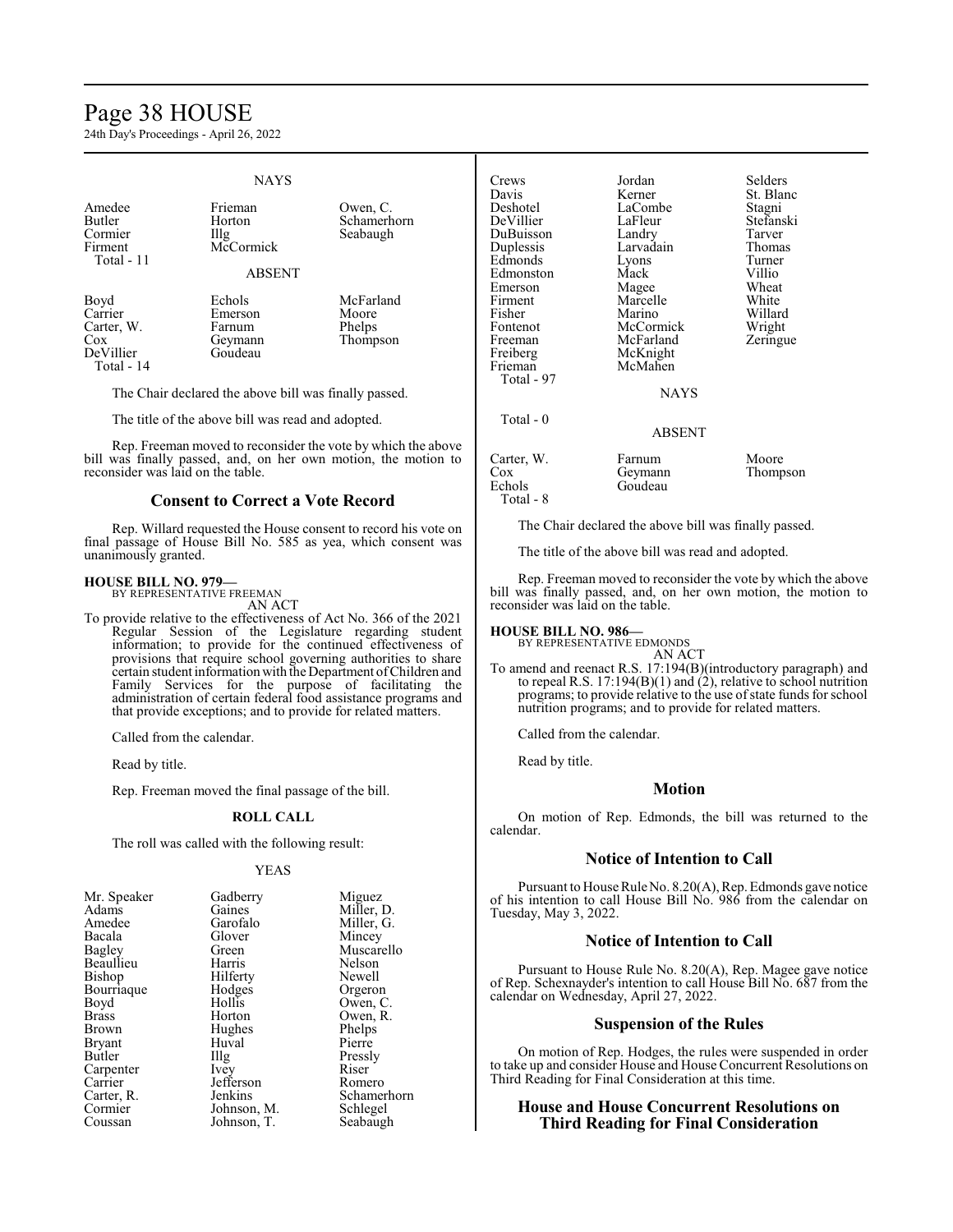# Page 39 HOUSE

24th Day's Proceedings - April 26, 2022

The following House and House Concurrent Resolutions on third reading for final consideration were taken up and acted upon as follows:

# **HOUSE CONCURRENT RESOLUTION NO. 19—**

BY REPRESENTATIVE HODGES A CONCURRENT RESOLUTION

To urge and request the Department of Transportation and Development to study the practicality and feasibility of designing and utilizing a traffic roundabout in Livingston Parish at the intersection of Highway 447 Walker Road North and Highway 1025 Arnold Road and to report its findings to the House and Senate Transportation, Highways and Public Works Committees prior to the convening of 2023 Regular Session.

Called from the calendar.

Read by title.

Rep. Robert Carter sent up floor amendments which were read as follows:

### **HOUSE FLOOR AMENDMENTS**

Amendments proposed by Representative Robby Carter to Engrossed House Concurrent Resolution No. 19 by Representative Hodges

#### AMENDMENT NO. 1

On page 1, line 3, after "feasibility of" and before "designing and utilizing" insert "expanding Highway 16 to a four-lane highway from Watson to the St. Helena Parish line,"

#### AMENDMENT NO. 2

On page 1, line 5, after "Arnold Road" and before "and to" insert a comma ","

#### AMENDMENT NO. 3

On page 2, line 3, after "intersections by" and before "designing and utilizing" insert "expanding two-lane highways and"

#### AMENDMENT NO. 4

On page 2, line 8, after "feasibility of" and before "designing and utilizing" insert "expanding Highway 16 to a four-lane highway from Watson to the St. Helena Parish line and"

#### AMENDMENT NO. 5

On page 2, at the end of line 9 add a comma ","

On motion of Rep. Robert Carter, the amendments were adopted.

Rep. Hodges moved the adoption of the resolution, as amended.

By a vote of 94 yeas and 0 nays, the resolution, as amended, was adopted.

Ordered to the Senate.

# **Suspension of the Rules**

On motion of Rep. Magee, the rules were suspended in order to take up and consider Petitions, Memorials, and Communications at this time.

# **Petitions, Memorials, and Communications**

The following petitions, memorials, and communications were received and read:

# **Message from the Senate**

### **HOUSE CONCURRENT RESOLUTIONS**

April 26, 2022

To the Honorable Speaker and Members of the House of Representatives:

I am directed to inform your honorable body that the Senate has concurred in the following House Concurrent Resolutions:

House Concurrent Resolution No. 82 Returned without amendments

House Concurrent Resolution No. 86 Returned without amendments

Respectfully submitted,

YOLANDA J. DIXON Secretary of the Senate

# **Message from the Senate**

# **ASKING CONCURRENCE IN SENATE CONCURRENT RESOLUTIONS**

April 26, 2022

To the Honorable Speaker and Members of the House of Representatives:

I am directed to inform your honorable body that the Senate has adopted and asks your concurrence in the following Senate Concurrent Resolutions:

Senate Concurrent Resolution No. 37

Respectfully submitted,

YOLANDA J. DIXON Secretary of the Senate

# **Senate Concurrent Resolutions Lying Over**

The following Senate Concurrent Resolutions contained in the message were taken up and acted upon as follows:

**SENATE CONCURRENT RESOLUTION NO. 37—** BY SENATOR PEACOC

A CONCURRENT RESOLUTION To commend the officers and members of the Bossier Chamber of Commerce on the occasion of its seventy-fifth anniversary.

Read by title.

Lies over under the rules.

### **Suspension of the Rules**

On motion of Rep. Magee, the rules were suspended in order to take up and consider Petitions, Memorials, and Communications at this time.

# **Petitions, Memorials, and Communications**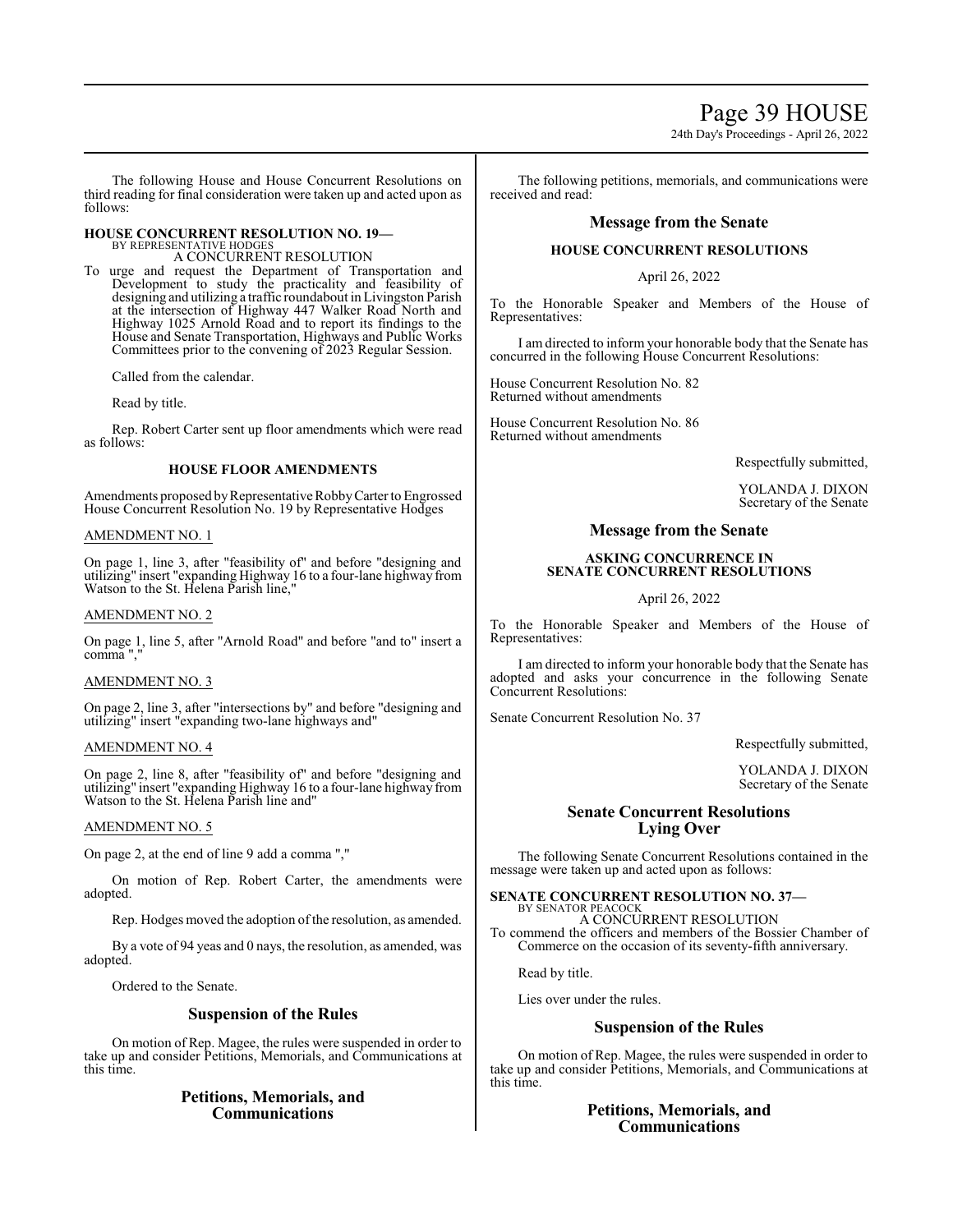# Page 40 HOUSE

24th Day's Proceedings - April 26, 2022

The following petitions, memorials, and communications were received and read:

# **Message from the Senate**

#### **SIGNED SENATE CONCURRENT RESOLUTIONS**

#### April 26, 2022

To the Honorable Speaker and Members of the House of Representatives:

I am directed to inform your honorable body that the President of the Senate has signed the following Senate Concurrent Resolutions:

Senate Concurrent Resolution No. 17

and ask the Speaker of the House of Representatives to affix his signature to the same.

Respectfully submitted,

YOLANDA J. DIXON Secretary of the Senate

The Senate Concurrent Resolutions contained herein were signed by the Speaker of the House.

# **Message from the Senate**

### **SENATE BILLS**

#### April 26, 2022

To the Honorable Speaker and Members of the House of Representatives:

I am directed to inform your honorable body that the Senate has finally passed the following Senate Bills:

Senate Bill Nos. 132, 134, 147, 286, 379 and 478

Respectfully submitted,

YOLANDA J. DIXON Secretary of the Senate

### **Senate Bills and Joint Resolutions on First Reading**

The following Senate Bills and Joint Resolutions on first reading were taken up, read, and placed upon the calendar for their second reading:

#### **SENATE BILL NO. 132—** BY SENATOR MILLIGAN

AN ACT

To enact R.S. 49:191(13)(a) and to repeal R.S. 49:191(10)(m), relative to the Governor's Office of Homeland Security and Emergency Preparedness, including provisions to provide for the re-creation of the Governor's Office of Homeland Security and Emergency Preparedness and the statutory entities made a part of the office by law; to provide for the effective termination date for all statutory authority for the existence of such statutory entities; and to provide for related matters.

Read by title.

Lies over under the rules.

#### **SENATE BILL NO. 134—** BY SENATOR TALBOT

AN ACT

To enact R.S. 22:1273, relative to presumption of insurance coverage; to provide a presumption of coverage for civil authority prohibited use regarding a catastrophic event; and to provide for related matters.

Read by title.

Lies over under the rules.

#### **SENATE BILL NO. 147—** BY SENATOR MIZELL

AN ACT

To amend and reenact R.S. 40:1216.1(G) and to enact R.S. 40:1216.1(H), relative to procedures for victims of sex offenses; to require that healthcare providers make certain records available to sexual assault survivors; to provide relative to documents requested by the victim after a forensic medical examination has been performed; and to provide for related matters.

Read by title.

Lies over under the rules.

#### **SENATE BILL NO. 286—** BY SENATOR LUNEAU

- AN ACT To amend and reenact R.S. 37:3552(5) through (12) and  $3556(A)(1)(a)$  and to enact R.S.  $37:3552(13)$  and  $(14)$ , relative to massage therapists; to provide relative to licensure and
- qualifications of massage therapists; to provide for the methods of instruction; to provide for definitions; and to provide for related matters.

Read by title.

Lies over under the rules.

#### **SENATE BILL NO. 379—** BY SENATOR PEACOCK

- AN ACT
- To amend and reenact R.S. 14:95.1(A), relative to illegal carrying and discharge of weapons; to prohibit possession of a firearm or carrying a concealed weapon by persons convicted of certain felonies; to provide for consideration of certain juvenile offenses; and to provide for related matters.

Read by title.

Lies over under the rules.

#### **SENATE BILL NO. 478—** BY SENATOR BERNARD

AN ACT

To amend and reenact R.S. 44:1(A)(2)(a), 32(A), (C)(1)(a), and (D), 35(E)(2), and 37, relative to public records; to provide for the scope of records requests; to provide for response time; to provide for liability of custodians of records; and to provide for related matters.

Read by title.

Lies over under the rules.

# **Suspension of the Rules**

On motion of Rep. Garofalo, the rules were suspended in order to take up and consider Introduction of Resolutions, House and House Concurrent at this time.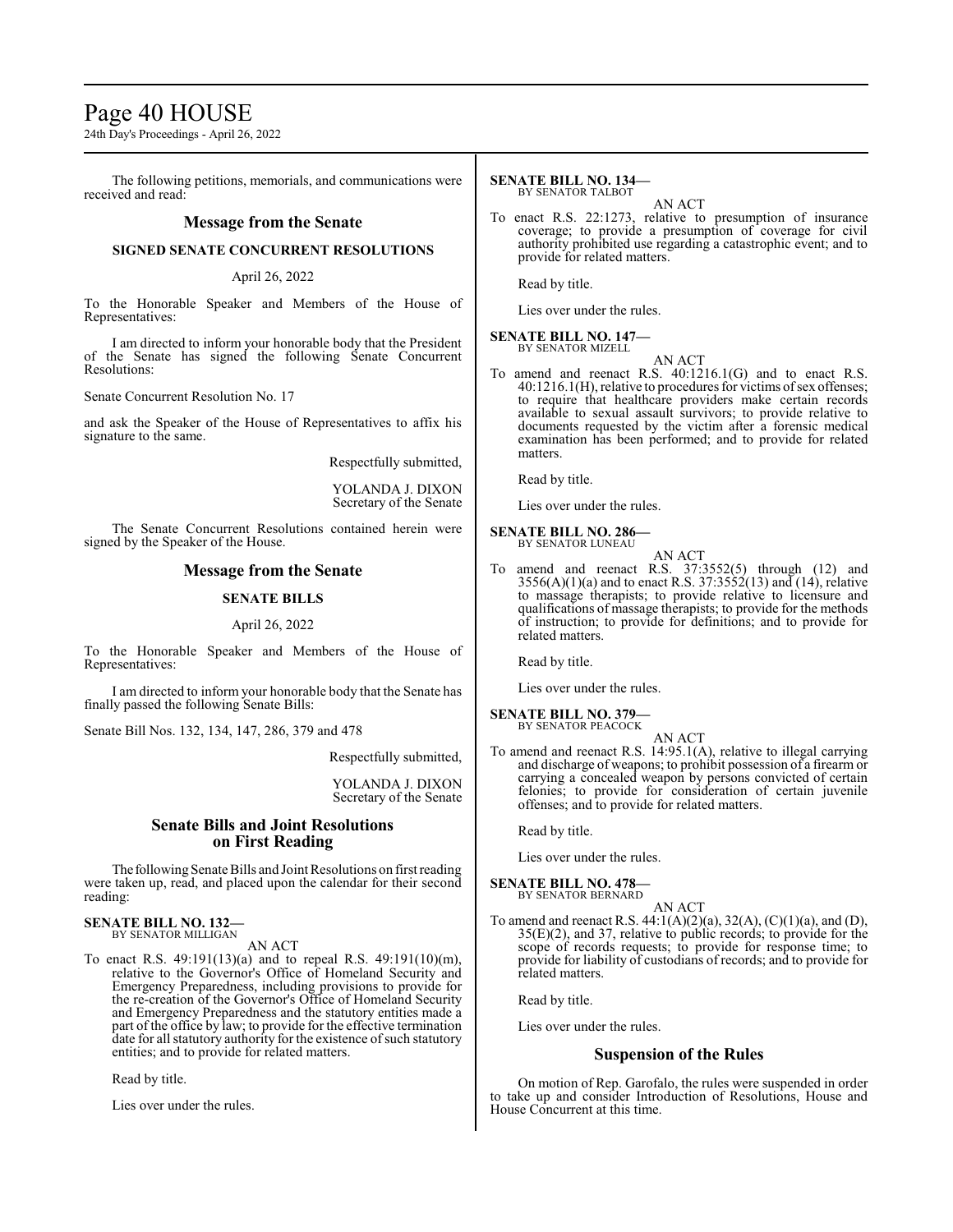# Page 41 HOUSE

24th Day's Proceedings - April 26, 2022

# **Introduction of Resolutions, House and House Concurrent**

The following members introduced the following entitled House and House Concurrent Resolutions, which were read the first time by their titles and placed upon the calendar for their second reading:

# **HOUSE RESOLUTION NO. 87—** BY REPRESENTATIVE GAROFALO

A RESOLUTION To express the condolences of the House of Representatives upon the death of The Honorable Robert Joseph Klees.

Read by title.

On motion of Rep. Garofalo, and under a suspension of the rules, the resolution was adopted.

# **HOUSE RESOLUTION NO. 88—**

BY REPRESENTATIVE CARPENTER A RESOLUTION To express the condolences of the House of Representatives upon the death of Tristan Murray Vessel.

Read by title.

On motion of Rep. Carpenter, and under a suspension of the rules, the resolution was adopted.

# **HOUSE CONCURRENT RESOLUTION NO. 93—**

BY REPRESENTATIVE EMERSON A CONCURRENT RESOLUTION To commend and honor the pregnancy care centers of Louisiana.

Read by title.

Lies over under the rules.

# **Privileged Report of the Legislative Bureau**

April 26, 2022

To the Speaker and Members of the House of Representatives:

I am directed by your Legislative Bureau to submit the following report:

Senate Bill No. 381 Reported without amendments.

> Respectfully submitted, DODIE HORTON Chair

# **Privileged Report of the Committee on Enrollment**

#### April 26, 2022

To the honorable Speaker and Members of the House of Representatives:

I am directed by your Committee on Enrollment to submit the following report:

The following House Resolutions have been properly enrolled:

BY REPRESENTATIVE MCFARLAND A RESOLUTION To designate April 26, 2022, as Louisiana Loggers Day at the state capitol.

**HOUSE RESOLUTION NO. 80—**

**HOUSE RESOLUTION NO. 82—** BY REPRESENTATIVES ECHOLS AND THOMPSON A RESOLUTION To express the condolences of the House of Representatives upon the death of William "Bill" Morgan Davenport.

**HOUSE RESOLUTION NO. 83—** BY REPRESENTATIVE DUPLESSIS A RESOLUTION To recognize Tuesday, April 26, 2022, as Survivors of Violence Lobby Day at the state capitol.

**HOUSE RESOLUTION NO. 84—** BY REPRESENTATIVE EDMONDS A RESOLUTION To recognize April 24-30, 2022, as National Crime Victims' Week and to designate Wednesday, April 27, 2022, as a special day of prayer for victims of crime in the state.

**HOUSE RESOLUTION NO. 85—**<br>BY REPRESENTATIVES DAVIS, SCHEXNAYDER, AND TURNER<br>A RESOLUTION

To commend Malcolm Broussard on the occasion of his retirement.

**HOUSE RESOLUTION NO. 86—** BY REPRESENTATIVES FREEMAN AND DUSTIN MILLER A RESOLUTION

To designate May 1–7, 2022, as Tardive Dyskinesia Awareness Week.

Respectfully submitted,

STEPHANIE HILFERTY Chairwoman

The above House Resolutions contained in the report were signed by the Speaker of the House and taken by the Clerk of the House to the Secretary of State in accordance with the rules of the House.

# **Suspension of the Rules**

On motion of Rep. McFarland, the rules were suspended to permit the Committee on Agriculture, Forestry, Aquaculture, and Rural Development to submit their weekly schedule on a day other than required by House Rule 14.23, and to meet on Thursday, April 28, 2022, at 1:00 P.M. instead of 9:30 A.M.

# **Suspension of the Rules**

On motion of Rep. Bacala, the rules were suspended to permit the Committee on Administration of Criminal Justice to meet on Wednesday, April 27, 2022, and consider the following legislative instruments that were not listed on the weekly committee schedule as required by House Rule 14.23:

House Bill No. 769

# **Suspension of the Rules**

On motion of Rep. Harris, the rules were suspended to permit the Committee on Education to meet on Wednesday, April 27, 2022, and consider the following legislative instruments that were not listed on the weekly committee schedule as required by House Rule 14.23:

House Bill No. 688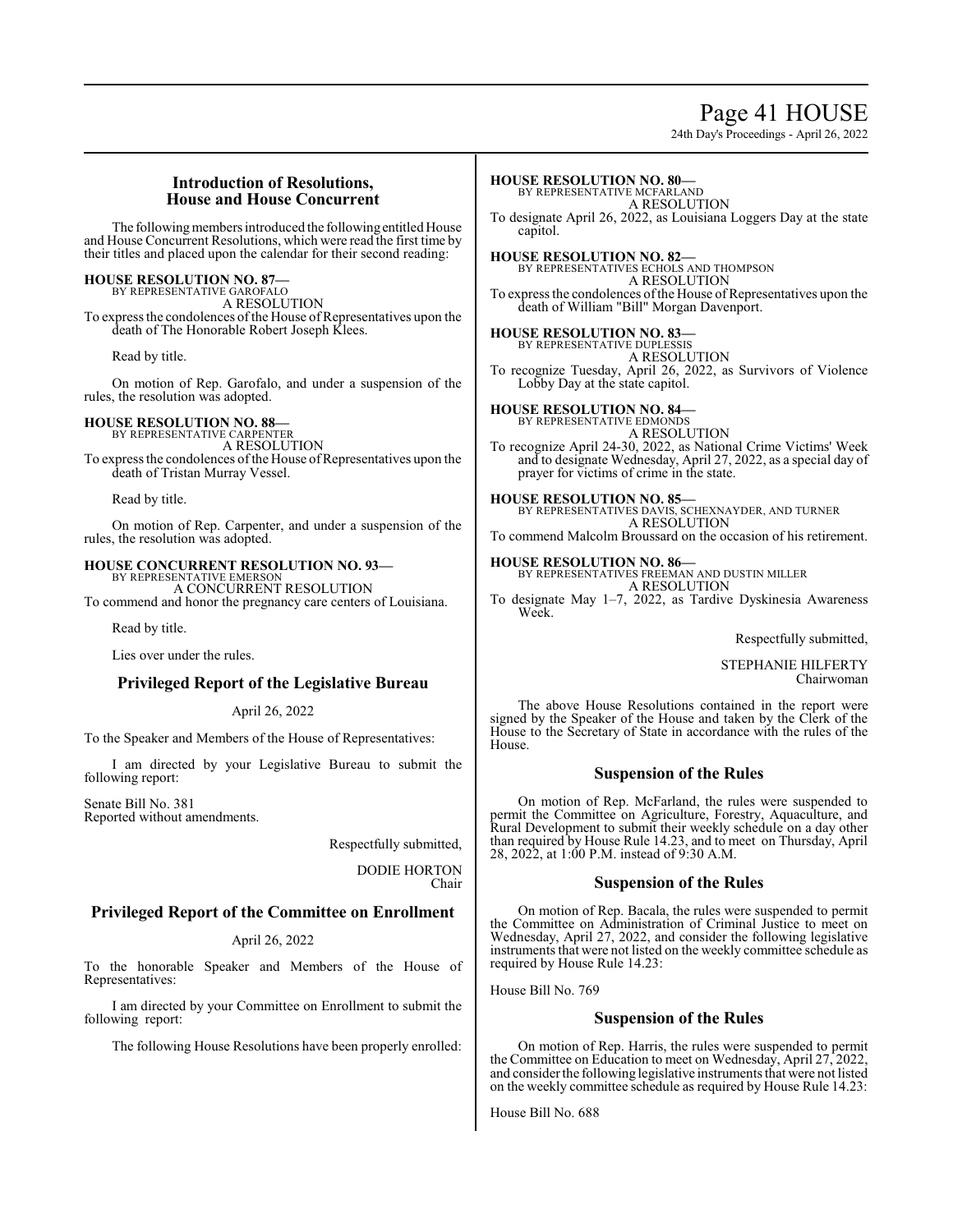# Page 42 HOUSE

24th Day's Proceedings - April 26, 2022

# **Suspension of the Rules**

On motion of Rep. Bagley, the rules were suspended to permit the Committee on Health and Welfare to meet on Wednesday, April 27, 2022, and consider the following legislative instruments that were not listed on the weekly committee schedule as required by House Rule 14.23:

House Bill Nos. 707 and 767

### **Leave of Absence**

Rep. Cox - 3 days

# **Adjournment**

On motion of Rep. Pressly, at 6:38 P.M., the House agreed to adjourn until Wednesday, April 27, 2022, at 3:00 P.M.

The Speaker of the House declared the House adjourned until 3:00 P.M., Wednesday, April 27, 2022.

> MICHELLE D. FONTENOT Clerk of the House

ANGELA S. SMITH Assistant Clerk of the House / Journal Clerk

# **Committee Meeting Notices**

The following committees posted notices as follows:

Committee on Administration of Criminal Justice

Will meet at: 9:00 a.m.

Date: Wednesday, April 27, 2022

Location: Committee Room 6

Remarks:

- **HB 321 BOYD PARDON/PAROLE** Provides relative to parole for certain persons
- **HB 517 SELDERS CORRECTIONS** Creates and provides for the Medical Advisory Council within the Dept. of Public Safety and Corrections
- **HB 569 EMERSON PROPERTY** Provides for the forfeiture of property
- **HB 601 HUGHES LIABILITY** Provides relative to immunity for certain actions involving drug-related overdoses
- **HB 626 ADAMS CONTROLLED SUBSTANCES** Creates the crime of aggravated distribution of a controlled dangerous substance
- **HB 628 BRYANT PAROLE** Provides relative to parole eligibility
- **HB 676 JORDAN CRIMINAL/HABIT OFFENDERS**  Provides relative to sentencing for habitual offenders
- **HB 728 DUPLESSIS PAROLE** Provides relative to medical parole
- **HB 730 DUPLESSIS PAROLE** Provides relative to parole eligibility for certain persons
- **HB734 FONTENOT CRIMINAL/SENTENCING** Provides relative to sentencing provisions for crimes of violence
- **HB 746 DUPLESSIS JUVENILES/DETENTION FAC**  Provides relative to solitary confinement in juvenile facilities
- **HB 769 WRIGHT (TBA) MOTOR VEHICLES** Provides relative to ignition interlock devices and maintenance services **(Subject to Rule Suspension)**
- **HB 820 VILLIO CRIMINAL/FORFEITURE** Provides relative to civil forfeiture
- **HB844 ADAMS CONTROLLED SUBSTANCES** Provides relative to penalties for distribution or possession with intent to distribute heroin and fentanyl and carfentanil
- **HB 894 JORDAN CRIMINAL/FORFEITURE** Provides relative to criminal forfeiture
- **HB 908 FREIBERG PAROLE** Provides relative to information contained in pre-parole reports
- **HB926 ADAMS DRUGS/CONTROLLED** Provides relative to publication of arrests for certain offenses involving heroin, fentanyl, or carfentanil
- **HB 1027 LANDRY CRIME** Provides relative to criminal and civil liability of certain pregnancy outcomes

Any person who does not feel comfortable giving testimony in person may submit a prepared statement in accordance with House Rule 14.33 in lieu of appearing before the committee:

A. Any interested person or any committee member may file with the committee a prepared statement concerning a specific instrument or matter under consideration by the committee or concerning any matter within the committee's scope of authority, and the committee records shall reflect receipt of such statement and the date and time thereof.

B. Any person who files a prepared statement which contains data or statistical information shall include in such prepared statement sufficient information to identify the source of the data or statistical information. For the purposes of this Paragraph, the term "source" shall mean a publication, website, person, or other source fromwhich the data or statistical information contained in the prepared statement was obtained by the person or persons who prepared the statement.

NOTE: Statements emailed to h-acrj@legis.la.gov and received prior to noon on Tuesday, April 26,  $2022$ , will be distributed to the committee members prior to the meeting.

> TONY BACALA Vice Chairman

Committee on Education

Will meet at: 9:00 a.m.

Date: Wednesday, April 27, 2022

Location: Committee Room 1

Remarks:

#### **HCR 23 HARRIS, LANCE SCHOOLS/FINANCE-MFP**  Provides for legislative approval of the MFP formula for FY 2022-2023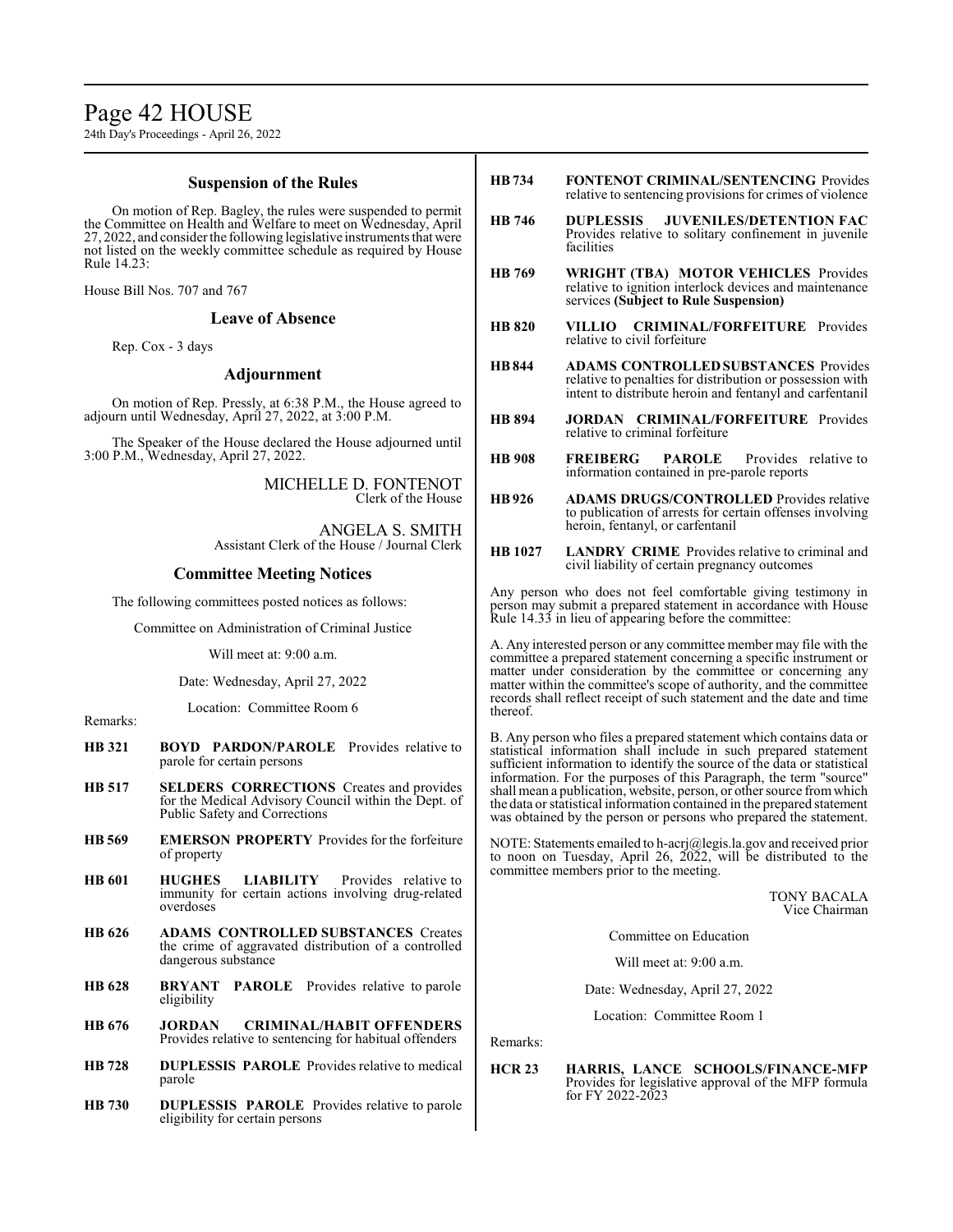# Page 43 HOUSE

24th Day's Proceedings - April 26, 2022

- **HCR 81 MINCEY EDUCATION** Creates the Workforce Opportunity and Readiness Task Force to study and report relative to workforce readiness programs and activities in public schools
- **HB 47 EDMONSTON VACCINES/VACCINATION**  Requires that any communication issued to students or parents relative to immunization requirements include exemption information and an exemption form
- **HB 195 FREEMAN SCHOOLS** Requires public schools to provide free menstrual products in student restrooms or other easily accessible locations
- **HB 214 NELSON TEACHERS/CERTIFICATION**  Requires passage of a reading instruction test as a condition of teacher certification in elementary education
- **HB 222 MARCELLE STUDENT/DISCIPLINE** Provides relative to out-of-school suspensions and expulsions of public school students
- **HB 244 MINCEY SCHOOLS** Provides relative to public school calendar requirements
- **HB 269 NELSON STUDENTS** Prohibits promotion to the fourth grade of certain students whose reading deficiencies have not been remedied by the end of the third grade
- **HB 364 MCKNIGHT HIGHER EDUCATION** Provides relative to disciplinary proceedings for students enrolled in public postsecondary education institutions and student-led organizations
- **HB 367 BRASS SCHOOLS/EMPLOYEES** Requires teachers or other school employees placed on administrative leave during a law enforcement investigation to remain on leave at least until the completion of the investigation by the law enforcement agency
- **HB 423 MINCEY VOTING/REGISTRATION** Requires public school governing authorities to provide high school seniors the opportunity to register to vote
- **HB 516 LANDRY EDUCATION** Requires each governing authority of a public high school to adopt policies regarding attendance, breastfeeding, and child care for students who are pregnant or parenting
- **HB526 EDMONDS SCHOOLS/FINANCE** Requires school boards to post certain fiscal information on their websites
- **HB 617 MINCEY EDUCATION ACCOUNTABILITY**  Creates the Reimagine Accountability Commission to study and report findings and recommendations relative to the school and district accountability system
- **HB 649 HILFERTY STUDENT/DISCIPLINE** Prohibits corporal punishment in public schools
- **HB 688 PHELPS (TBA) SCHOOLS/EMPLOYEES**  Provides relative to sabbatical leave for teachers **(Subject to Rule Suspension)**
- **HB 865 NELSON CURRICULA** Provides relative to textbooks and instructional materials used in reading instruction
- **HB 911 HUGHES EDUCATION** Provides relative to early literacy
- **HB 927 SELDERS SCHOOLS** Authorizes a tuition increase at Louisiana State University Laboratory School and Southern University Laboratory School
- **HB 970 WHITE, M EARLY CHILDHOOD** Creates an early childhood literacy program for the purpose of delivering an age-appropriate book monthly to eligible children under the age of five
- **HB 1025 MINCEY EDUCATION ACCOUNTABILITY**  Provides relative to the administration of the ACT and the school and district accountability system

Any person who does not feel comfortable giving testimony in person may submit a prepared statement in accordance with House Rule 14.33 in lieu of appearing before the committee:

A. Any interested person or any committee member may file with the committee a prepared statement concerning a specific instrument or matter under consideration by the committee or concerning any matter within the committee's scope of authority, and the committee records shall reflect receipt of such statement and the date and time thereof.

B. Any person who files a prepared statement which contains data or statistical information shall include in such prepared statement sufficient information to identify the source of the data or statistical information. For the purposes of this Paragraph, the term "source" shall mean a publication, website, person, or other source fromwhich the data or statistical information contained in the prepared statement was obtained by the person or persons who prepared the statement.

NOTE: Statements emailed to h-educ@legis.la.gov and received prior to noon on Tuesday, April 26, 2022, will be distributed to the committee members prior to the meeting.

> LANCE HARRIS Chairman

Committee on Health and Welfare

Will meet at: 9:00 a.m.

Date: Wednesday, April 27, 2022

Location: Committee Room 5

Remarks:

- **HB 566 BAGLEY MEDICAL MARIJUANA** Increases the number of entities eligible for licensure as medical marijuana production facilities
- **HB600 FRIEMAN VACCINES/VACCINATION** Provides for release of opt-out information to the public when state law requires a vaccination or immunization
- **HB 605 LANDRY MENTAL HEALTH** Prohibits certain licensed professionals fromengaging with anyminor in the practice known as conversion therapy
- **HB673 JORDAN INSURANCE/HEALTH** Provides relative to the regulation of pharmacy benefit managers
- **HB 709 SELDERS (TBA) HEALTH/BEHAVIORAL**  Authorizes behavioral health services providers to furnish services to clients and patients regardless of those persons' location within the state **(Subject to Rule Suspension)**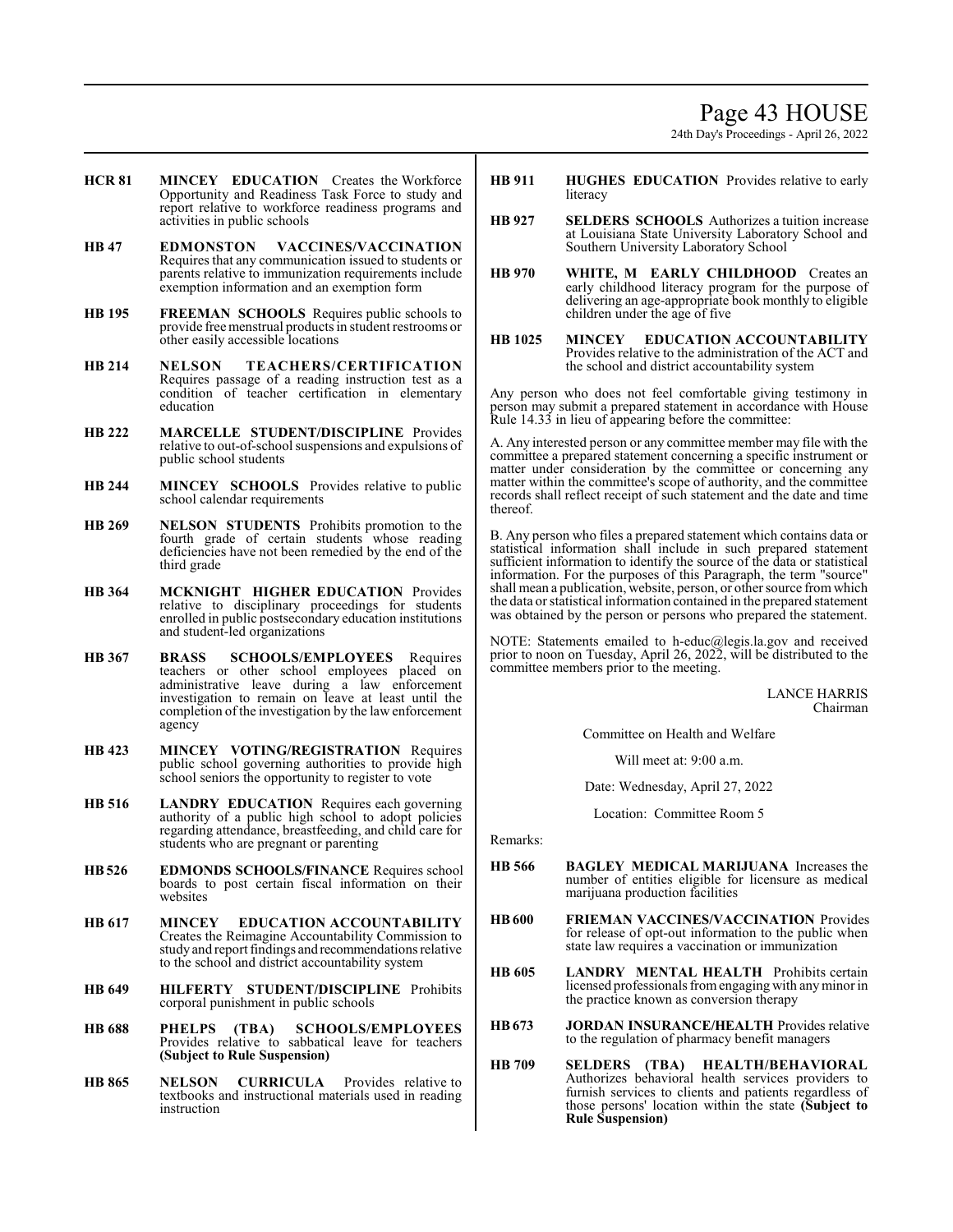# Page 44 HOUSE

24th Day's Proceedings - April 26, 2022

- **HB711 TURNER HEALTH CARE/PROVIDERS** Provides relative to clinical laboratory personnel
- **HB 767 MARINO (TBA) DRUGS/PRESCRIPTION**  Relative to licensure of production facilities for therapeutic marijuana **(Subject to Rule Suspension)**
- **HB 958 MILLER, D. HEALTH CARE/PROVIDERS**  Provides for licensure and regulation of nurse staffing agencies by the Louisiana Department of Health
- **HB 968 PHELPS HEALTH/SICKLE CELL ANEM** Establishes a state sickle cell disease registry
- **HB 989 CREWS CHILDREN** Provides relative to reporting certain information relating to minors who undergo abortions
- **HB 1012 LYONS MEDICAID** Provides relative to nonemergency medical transportation services within the La. Medicaid program
- **HCR 44 MILLER, D. HEALTH** Creates and provides for the Health Inequities and Disparities in Rural Areas Task Force
- **HCR 45 BAGLEY HEALTH/BEHAVIORAL** Requests a comprehensive assessment and report on substance use disorder treatment capacity and needs statewide
- **HCR 65 ECHOLS HEALTH** Urges and requests the Louisiana Alzheimer's Coalition to submit its Alzheimer's state plan no later than March 31, 2023
- **HCR 76 PHELPS HEALTH/SICKLE CELL ANEM** Expresses support for equitable access to transformative therapies for sickle cell disease

Any person who does not feel comfortable giving testimony in person may submit a prepared statement in accordance with House Rule 14.33 in lieu of appearing before the committee:

A. Any interested person or any committee member may file with the committee a prepared statement concerning a specific instrument or matter under consideration by the committee or concerning any matter within the committee's scope of authority, and the committee records shall reflect receipt of such statement and the date and time thereof.

B. Any person who files a prepared statement which contains data or statistical information shall include in such prepared statement sufficient information to identify the source of the data or statistical information. For the purposes of this Paragraph, the term "source" shall mean a publication, website, person, or other source fromwhich the data or statistical information contained in the prepared statement was obtained by the person or persons who prepared the statement.

NOTE: Statements emailed to h-hw@legis.la.gov and received prior to noon on Tuesday, April 26, 2022, will be distributed to the committee members prior to the meeting.

> LAWRENCE A. "LARRY" BAGLEY Chairman

Committee on House and Governmental Affairs

Will meet at: 9:00 a.m.

Date: Wednesday, April 27, 2022

Location: Committee Room 3

Remarks:

- **HCR 17 HODGES FLOODING/CONTROL** Continues the Comite River Diversion Canal Project Task Force
- **HB 394 STAGNI REGISTRARS OF VOTERS** Provides relative to the salaries of registrars of voters and their chief deputies and confidential assistants
- **HB 357 JENKINS ELECTIONS/POLLING PLACES**  Provides relative to polling places
- **HB 680 NEWELL ELECTIONS/POLLING PLACES**  Provides relative to notice of changes to polling places
- **HB 720 GAINES ELECTIONS** Provides for election procedures during a state of emergency.
- **HB 496 SELDERS ETHICS** Allows public employees of a political subdivision that operates parks and recreational facilities to rent facilities at a discounted rate subject to certain conditions
- **HB 954 SEABAUGH LEGISLATIVE AGCY/LAW INST**  Provides relative to certain duties of the La. State Law Institute
- **HB 969 SEABAUGH LEGISLATIVE SESSIONS** Provides procedures relative to vetoed bills
- **HB 1006 MAGEE LEGISLATIVE AGENCIES** Provides relative to the Louisiana State Law Institute
- **HB 384 WHEAT HEALTH CARE/FACILITIES** Requires pediatric day health care facilities to provide for installation and operation of cameras at their premises

Any person who does not feel comfortable giving testimony in person may submit a prepared statement in accordance with House Rule 14.33 in lieu of appearing before the committee:

A. Any interested person or any committee member may file with the committee a prepared statement concerning a specific instrument or matter under consideration by the committee or concerning any matter within the committee's scope of authority, and the committee records shall reflect receipt of such statement and the date and time thereof.

B. Any person who files a prepared statement which contains data or statistical information shall include in such prepared statement sufficient information to identify the source of the data or statistical information. For the purposes of this Paragraph, the term "source" shall mean a publication, website, person, or other source fromwhich the data or statistical information contained in the prepared statement was obtained by the person or persons who prepared the statement.

NOTE: Statements emailed to h&ga@legis.la.gov and received prior to noon on Tuesday, April 26, 2022, will be distributed to the committee members prior to the meeting.

> JOHN M. STEFANSKI Chairman

Committee on Insurance

Will meet at: 9:30 a.m.

Date: Wednesday, April 27, 2022

Location: Committee Room 2

Remarks: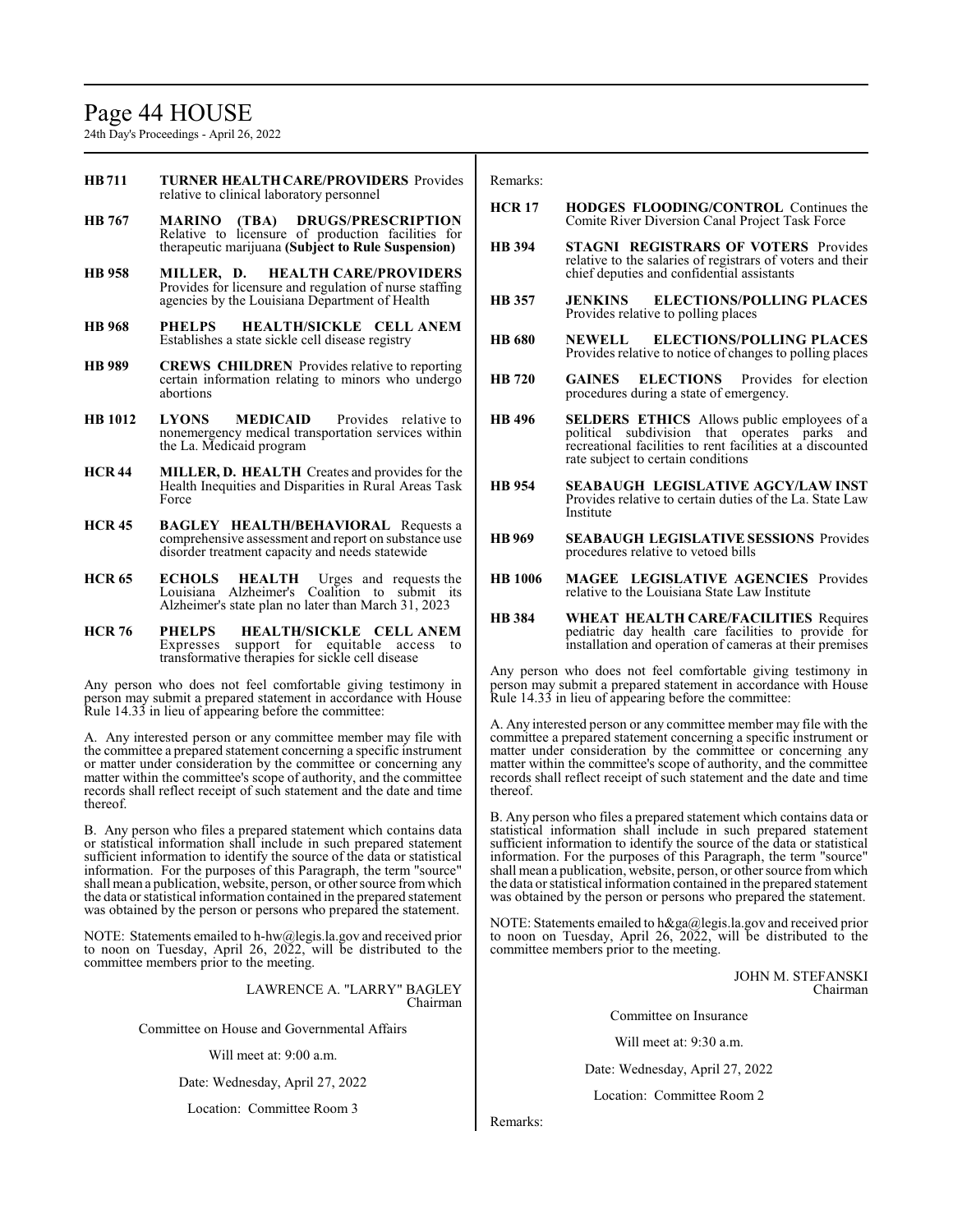# Page 45 HOUSE

24th Day's Proceedings - April 26, 2022

- **HB 532 HUVAL INSURANCE/HEALTH** Provides relative to health insurance coverage for fire employees
- **HB 537 DAVIS INSURANCE/HEALTH** Requires health insurance coverage for infertility treatments
- **HB 831 FIRMENT INSURANCE/HOMEOWNERS**  Provides for additional living expense coverage
- **HB 882 OWEN, ROBERT INSURANCE/HEALTH** Enacts the Louisiana Right to Shop Act
- **HB 931 FIRMENT INSURANCE/HOMEOWNERS**  Provides for personal property coverage in a total loss under a homeowners' policy
- **HB 936 HUVAL INSURERS** Provides for the payment and adjustment of claims
- **HB 999 FIRMENT INSURANCE CLAIMS-ADJUSTR**  Provides for public adjusters
- **HB 1005 LARVADAIN INSURERS** Provides for surety insurance
- **SB 21 MILLS, ROBERT INSURANCE POLICIES**  Provides relative to requirements for approved unauthorized insurers. (1/1/23)
- **SB 168 ABRAHAM INSURANCE POLICIES** Provides relative to commercial insurance. (1/1/23)
- **SB 210 STINE INSURERS** Authorizes fine in lieu of suspension or revocation of certificate of authority for foreign or alien insurers. (8/1/22)
- **SB 264 BOUIE INSURERS** Provides for minimum capital and surplus requirements for certain domestic insurers. (8/1/22)

Any person who does not feel comfortable giving testimony in person may submit a prepared statement in accordance with House Rule 14.33 in lieu of appearing before the committee:

A. Any interested person or any committee member may file with the committee a prepared statement concerning a specific instrument or matter under consideration by the committee or concerning any matter within the committee's scope of authority, and the committee records shall reflect of such statement and the date and time thereof.

B. Any person who files a prepared statement which contains data or statistical information shall include in such prepared statement sufficient information to identify the source of the data or statistical information. For the purposes of this Paragraph, the term "source" shall mean a publication, website, person, or other source from which the data or statistical information contained in the prepared statement was obtained by the person or persons who prepared the statement.

NOTE: Statements emailed to h-ins@legis.la.gov and received prior to noon on Tuesday, April 26, 2022, will be distributed to the committee members prior to the meeting.

> MIKE HUVAL Chairman

Committee on Natural Resources and Environment

Will meet at: 9:30 a.m.

Date: Wednesday, April 27, 2022

Location: Committee Room 4

Remarks:

- **HCR 55 OWEN, ROBERT FISHING/COMMERCIAL**  Provides relative to charter fishing guides and commercial fishing
- **HB398 DUPLESSIS ENVIRONMENT/ENFORCEMENT** Increases the maximum civil penalties assessed by the Department of Environmental Quality
- **HB 778 GLOVER MINERALS** Provides relative to hydraulic fracturing
- **SCR 13 LAMBERT ENVIRONMENTAL CONTROL**  Request the Department of Environmental Quality to study strategies for recycling plastic containers.
- **SB 27 LAMBERT SUNSET LAW** Re-creates the Department of Environmental Quality. (6/30/22)
- **SB 123 ABRAHAM PUBLIC LANDS** Authorizes the use of certain state property in Cameron Parish for seafood farming. (gov sig)
- **SB 399 FIELDS PUBLIC LANDS** Authorizes the transfer of certain state property in East Baton Rouge Parish. (gov sig)
- **SB 422 CORTEZ PUBLIC LANDS** Authorizes the transfer of state property in Lafayette Parish. (gov sig)

Any person who does not feel comfortable giving testimony in person may submit a prepared statement in accordance with House Rule 14.33 in lieu of appearing before the committee:

A. Any interested person or any committee member may file with the committee a prepared statement concerning a specific instrument or matter under consideration by the committee or concerning any matter within the committee's scope of authority, and the committee records shall reflect receipt of such statement and the date and time thereof.

B. Any person who files a prepared statement which contains data or statistical information shall include in such prepared statement sufficient information to identify the source of the data or statistical information. For the purposes of this Paragraph, the term "source" shall mean a publication, website, person, or other source fromwhich the data or statistical information contained in the prepared statement was obtained by the person or persons who prepared the statement.

NOTE: Statements emailed to h-natr@legis.la.gov and received prior to noon on Tuesday, April 26, 2022, will be distributed to the committee members prior to the meeting.

> JEAN-PAUL P. COUSSAN Chairman

# **Weekly Committee Schedules**

The following committees posted weekly committee schedules as follows:

Committee on Agriculture, Forestry, Aquaculture, and Rural Development

Thursday, April 28, 2022

Committee Room 3

1:00 p.m. (TBA - Time Change) (Subject to Rule Suspension)

INSTRUMENTS TO BE HEARD: